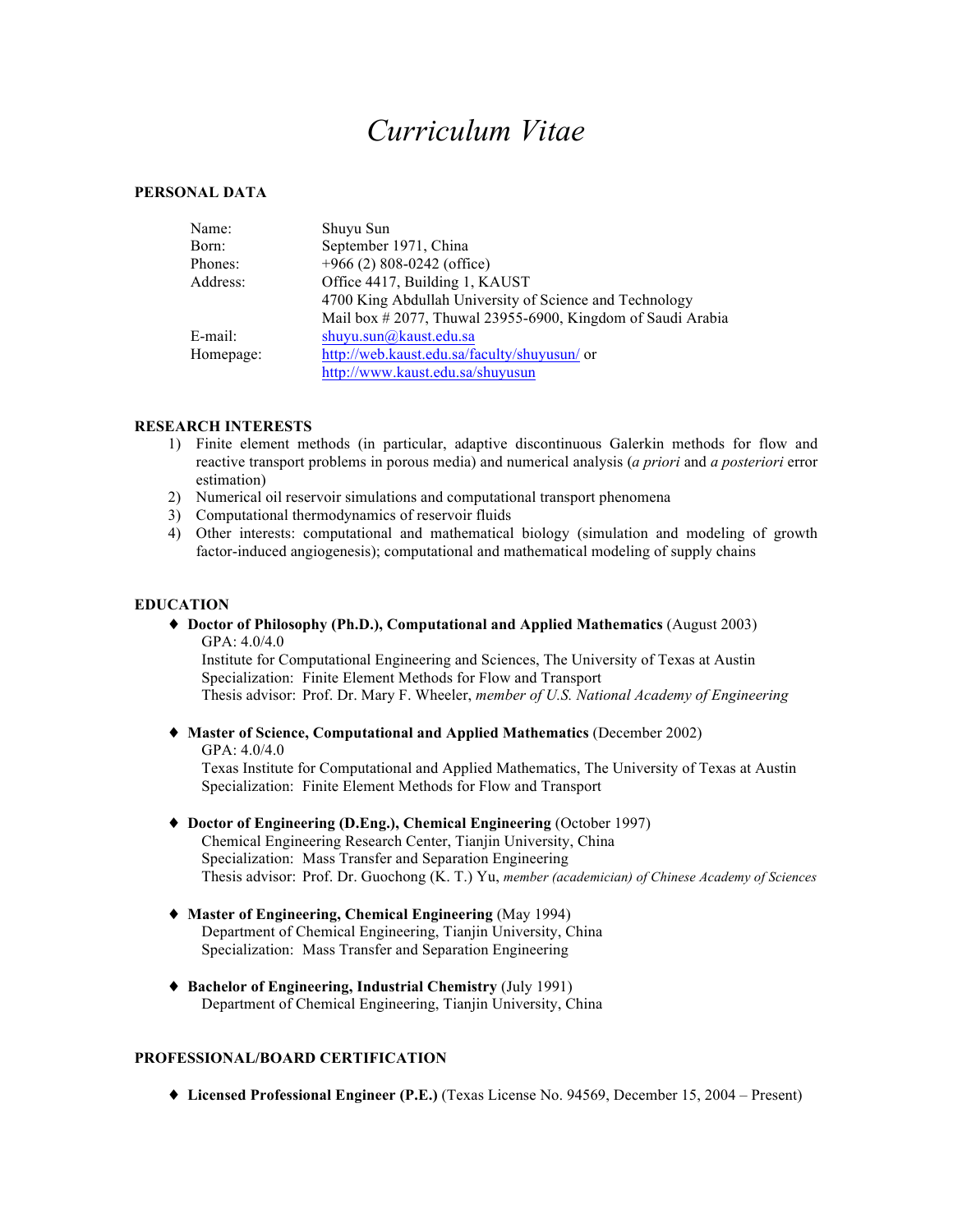Passed the FE and PE (chemical engineering) exams in 2004.

- ♦ **SPEC, i.e. SPE Certification** (November 2010 Present) Achieved the certification under the SPE Petroleum Engineering Certification Program. (SPE is the Society of Petroleum Engineers)
- ♦ **Sun Certified Programmer for the Java 2 Platform** (January 25, 2003 January 25, 2005)

## **PROFESSIONAL EXPERIENCE**

#### *Primary Positions*

- ♦ **Associate Professor of Applied Math & Computational Science (AMCS)** (Oct 1, 2012 Present) *Division of Computer, Electrical & Mathematical Sciences & Engineering, King Abdullah University of Science and Technology (KAUST), Thuwal, Kingdom of Saudi Arabia*
- ♦ **Associate Professor of Earth Science and Engineering (ErSE)** (Oct 1, 2012 Present) *Division of Physical Sciences and Engineering, King Abdullah University of Science and Technology (KAUST), Thuwal, Kingdom of Saudi Arabia*
- ♦ **Assistant Professor of AMCS and ErSE** (August 2009 September 2011) *King Abdullah University of Science and Technology (KAUST), Thuwal, Kingdom of Saudi Arabia*
- ♦ **Assistant Professor of Mathematical Sciences** (August 2006 August 2010) *Department of Mathematical Sciences, Clemson University, Clemson, South Carolina* (On leave of absence during August 2009 – August 2010)
- ♦ **Research Associate** (February 2005 August 2006) *Center for Subsurface Modeling, Institute for Computational Engineering and Sciences, The University of Texas at Austin*
- ♦ **Postdoctoral Fellow** (September 2003 January 2005) *Institute for Computational Engineering and Sciences, The University of Texas at Austin*
- ♦ **Research Assistant** (September 1999 August 2003) *Texas Institute for Computational and Applied Mathematics, The University of Texas at Austin*

## *Guest or Adjunct Positions*

- ♦ **Adjunct Associate Professor** (July 2011 Present) *Department of Mathematical Sciences, Clemson University, Clemson, South Carolina, USA*
- ♦ **Adjunct Professor (**兼职教授 博士生导师**)** (March 2010 Present) *College of Science, Xi'an Jiao Tong University, Xi'an, China*
- ♦ **Adjunct Professor (**兼职研究生导师**)** (June 2012 Present) *China University of Petroleum at Beijing, China*

*Short-Term Visiting Positions*

♦ **Visiting Scholar** (July 3 – July 15, 2013) *Department of Informatics, TUM (Technische Universität München) Boltzmannstrasse 3, D-85748 Garching, Germany*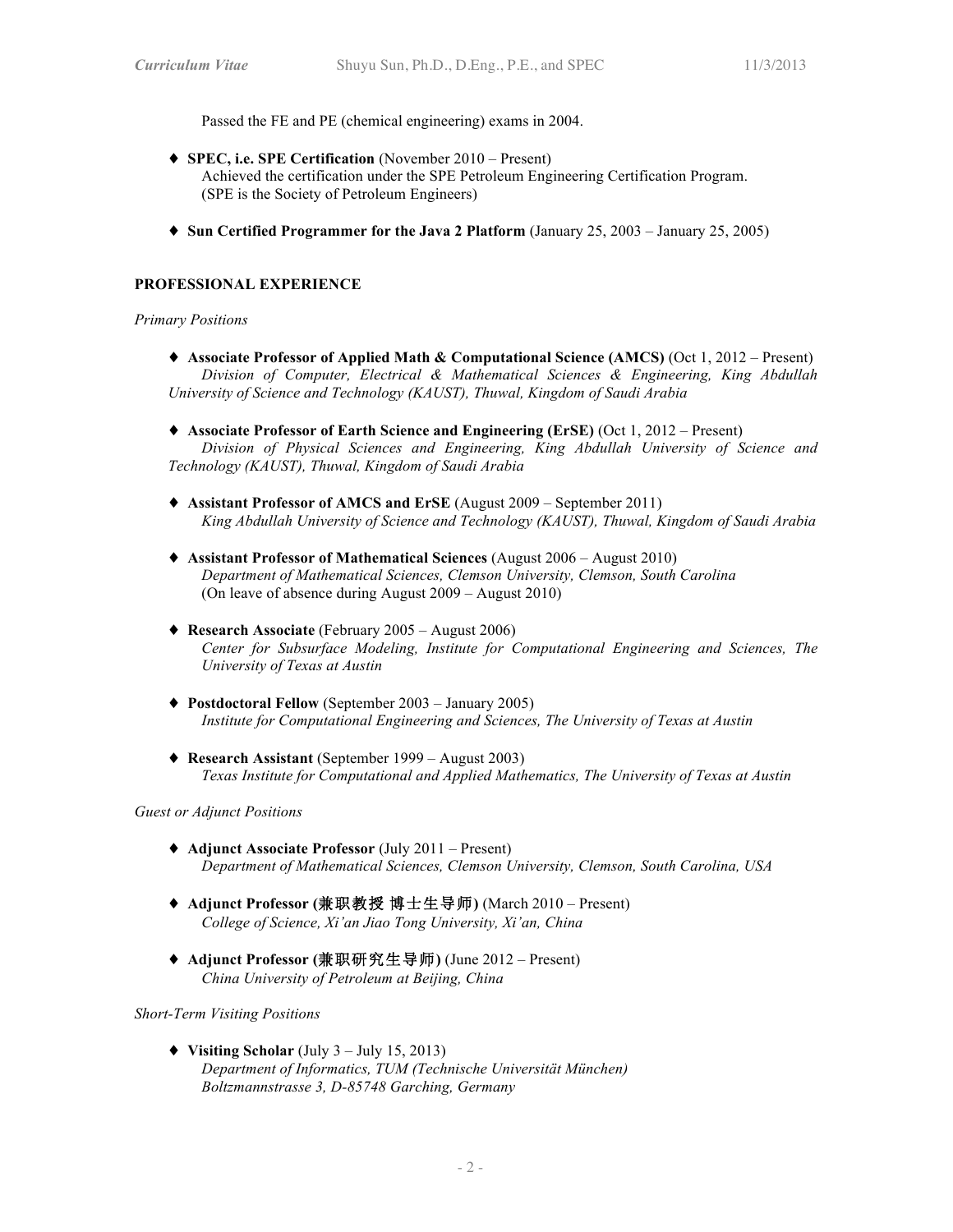- ♦ **Visiting Scholar** (December 5 December 13, 2012) *Oxford Centre for Collaborative Applied Mathematics (OCCAM), Mathematical Institute, Oxford University, United Kingdom*
- ♦ **Visiting Scholar** (June 15 July 17, 2012) *Department of Mathematics, Hong Kong University of Science and Technology, Hong Kong*
- ♦ **Visiting Scholar** (June 19 July 19, 2011) *Department of Mechanical Engineering, Stanford University, Palo Alto, California, USA*
- ♦ **Research Scientist** (April 30 May 31, 2009, and May 31 June 30, 2010) *Reservoir Engineering Research Institute (RERI), Palo Alto, California, USA*
- ♦ **Oden Faculty Research Fellow** (July 15 August 15, 2008 and July 6 August 7, 2009) **(**Supported by J. T. Oden Faculty Fellowship Research Program) *Institute for Computational Engineering and Sciences, The University of Texas at Austin*
- ♦ **Visiting Scholar** (July 23 August 8, 2007) *School of Mathematical Sciences, Peking University, China*
- ♦ **Visiting Scholar** (May 14 July 14, 2007) *School of Chemical Engineering, Tianjin University, China*
- ♦ **Visiting Scholar** (December 20, 2006 January 8, 2007) *Department of Mathematics, National Taiwan University, Taipei, Taiwan*

### **TEACHING EXPERIENCE**

## **Classes Taught at King Abdullah University of Science and Technology (KAUST)**

| Spring $2015$ : | ErSE 30? (Numerical methods in subsurface flow and transport) (planned) |
|-----------------|-------------------------------------------------------------------------|
| Fall 2014:      | ErSE 209/309 (Thermodynamics of Subsurface Reservoirs) (planned)        |
| Spring $2014$ : | ErSE 305 (Multiphase Flows in Porous Media) (planned)                   |
| Fall 2013:      | ErSE 202 (Computational Groundwater Hydrology)                          |
| Spring $2013$ : | ErSE 209/309 (Thermodynamics of Subsurface Reservoirs)                  |
| Fall 2012:      | ErSE 305 (Multiphase Flows in Porous Media)                             |
| Spring $2012$ : | ErSE 202 (Computational Groundwater Hydrology)                          |
| Fall 2011:      | ErSE 209/309 (Thermodynamics of Subsurface Reservoirs)                  |
| Spring $2011$ : | ErSE 202 (Computational Groundwater Hydrology)                          |
| Fall 2010:      | ErSE 305 (Multiphase Flows in Porous Media)                             |
| Spring $2010$ : | ErSE 202/EnSE 224 (Computational Groundwater Hydrology)                 |
| Fall 2009:      | AMCS 201 (Applied Mathematics I) (assisting David Keyes)                |
|                 | ErSE 216 (Inverse Problems) (jointly taught with Ibrahim Hoteit)        |

#### **Supervision of Postdoctoral Fellows and Research Scientists at KAUST (Current)**

| Hua Zhong    | Postdoctoral Fellow, October 15, 2013 – Present                      |
|--------------|----------------------------------------------------------------------|
| Kai Bao      | Postdoctoral Fellow (Joint with HKUST), September 15, 2010 – Present |
|              | Mohamed F. ElAmin Research Scientist, October 1, 2013 – Present      |
| Amgad Salama | Research Associate, January 15, 2011 – Present                       |

## **Supervision of Postdoctoral Fellows at KAUST (Past)**

|          | Mohamed F. ElAmin Postdoctoral Research Fellow, October 1, 2009 – September 30, 2013 |
|----------|--------------------------------------------------------------------------------------|
| Yi Wang  | Postdoctoral Fellow, September 1, 2012 – August 31, 2013                             |
| Jie Chen | Postdoctoral Fellow (Joint with HKUST), Sept 1, 2010 – Feb 14, 2013                  |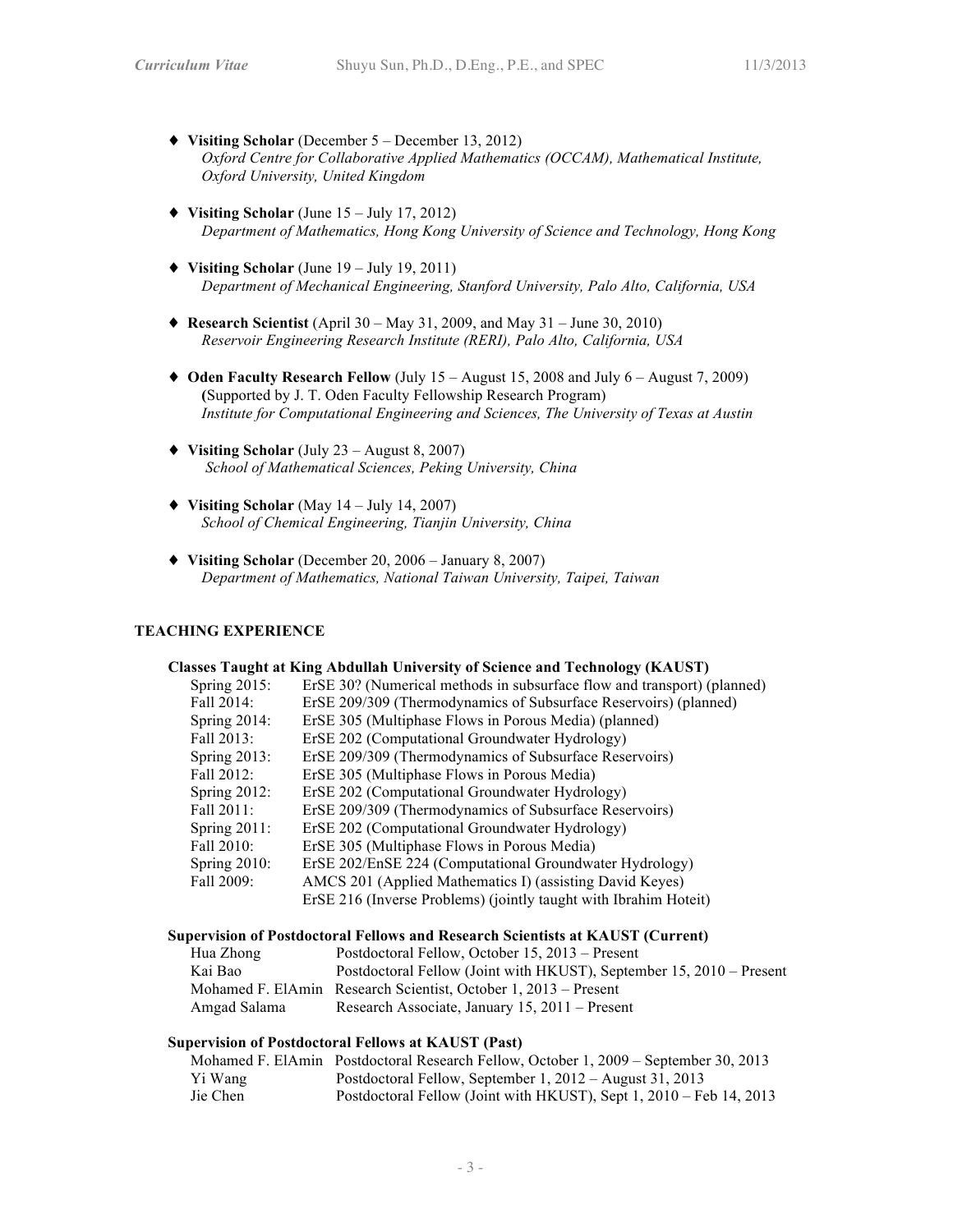| Huancong Huang | Postdoctoral Research Fellow, March 31, 2011 – January 5, 2012         |
|----------------|------------------------------------------------------------------------|
| Jun Li         | Postdoc Research Fellow (Joint w Victor Calo), Dec 15, 2010 – Dec 2011 |
| Jisheng Kou    | Postdoctoral Research Fellow, December 1, 2009 – Dec 2011              |
| Chuanxiu Xu    | Postdoctoral Research Fellow, October 1, 2009 – September 30, 2010     |

#### **Supervision of PhD Students at KAUST as Thesis Advisor**

| Xiaolin Fan         | Earth Science and Engineering, August 2013 – Present                  |
|---------------------|-----------------------------------------------------------------------|
| Sahar Amir          | Earth Science and Engineering, August 2013 – Present                  |
| Klemens Katterbauer | Earth Science and Engineering, May 2013 – Present (Joint w I. Hoteit) |
| Ardiansyah Negara   | Earth Science and Engineering, June 2011 – Present                    |
| Ahmad Kadoura       | Earth Science and Engineering, June 2011 – Present                    |
| Rebecca Allen       | Earth Science and Engineering, May 2011 – Present                     |
| Yuanging Wu         | Computer Science, September 1, 2010 – Present                         |

#### **Supervision of Master's Students at KAUST as Thesis Advisor**

| Ibrahim Gawish | Earth Science and Engineering, Sept 2012 – Present |
|----------------|----------------------------------------------------|
| Sultan Safin   | Earth Science and Engineering, Sept 2012 – Present |
| Sahar Amir     | Computer Science, September 1, 2011 – August 2013  |

- Zhiwei Ma Earth Science and Engineering, Sept 2011 August 2013
- Sebastian Saavedra Earth Science and Engineering, Sept 2010 August 2012
	- Thesis: "A finite difference, IMPEC, equation-of-state efficient algorithm for the compositional flow modeling in the subsurface", defended in Room 3422, Building 1, KAUST, 4:30-5:30pm, July 4, 2012

(Thesis committee members: S. Sun, Victor Calo, and Zhiping Lai)

First position after graduation: Engineer, Saudi Arabian Oil Company

Shouhong Du Applied Mathematics and Computational Science, Sept 2010 – June 2012 Thesis: "Monte Carlo molecular simulation with isobaric-isothermal and Gibbs-NPT ensembles", defended in Room 3422, Building 1, KAUST, 11:00am, May 2, 2012 (Thesis committee members: S. Sun, Zhiping Lai, and Ying Wu) First position after graduation: Engineer, Saudi Arabian Oil Company

Hossam O. Osman Earth Science and Engineering, Sept 2010 – May 2012 Thesis: "A finite difference, multipoint flux numerical approach to flow in porous media", defended in Room 3422, Building 1, KAUST, 1:00pm, April 16, 2012 (Thesis committee members: S. Sun, Georgiy Stenchikov, and Ibrahim Hoteit) First position after graduation: Engineer, Saudi Arabian Oil Company

Ardiansyah Negara Earth Science and Engineering, Sept 2009 – June 2011 Thesis: "Simulation of  $CO<sub>2</sub>$  injection in porous media with structural deformation effect", defended in Room 3119, Building 1, KAUST, 10:00-11:00am, June 18, 2011 (Thesis committee members: S. Sun, Victor Calo, and Zhiping Lai) First position after graduation: PhD student, KAUST

Ahmad Kadoura Chemical and Biological Engineering, Sept 2009 – June 2011 Thesis: "Study of Monte Carlo simulation method for methane phase diagram prediction using two different potential models", defended in Room 3422, Building 1, KAUST, 8:30- 9:30am, June 18, 2011

(Thesis committee members: S. Sun, Klaus-Viktor Peinemann, and Zhiping Lai) First position after graduation: PhD student, KAUST

Rebecca Allen Environmental Science and Engineering, Sept 2009 – May 2011 Thesis: " $CO<sub>2</sub>$  sequestration in saline aquifers: modeling diffusive and convective transport of a CO2 cap", defended in Room 4418, Building 1, KAUST, 2:00-3:00pm, May 11, 2011 (Thesis committee members: S. Sun, Georgiy Stenchikov, and Peng Wang) First position after graduation: PhD student, KAUST

Mohamad Elgharamti Earth Science and Engineering, Sept 2009 – Dec 2010 (w Ibrahim Hoteit) Thesis: "Low-rank Kalman filtering in subsurface contaminant transport models", defended in Room 3422, Building 1, KAUST, 4:00pm, December 13, 2010 (Thesis committee members: S. Sun, Ibrahim Hoteit, and Georgiy Stenchikov) First position after graduation: PhD student, KAUST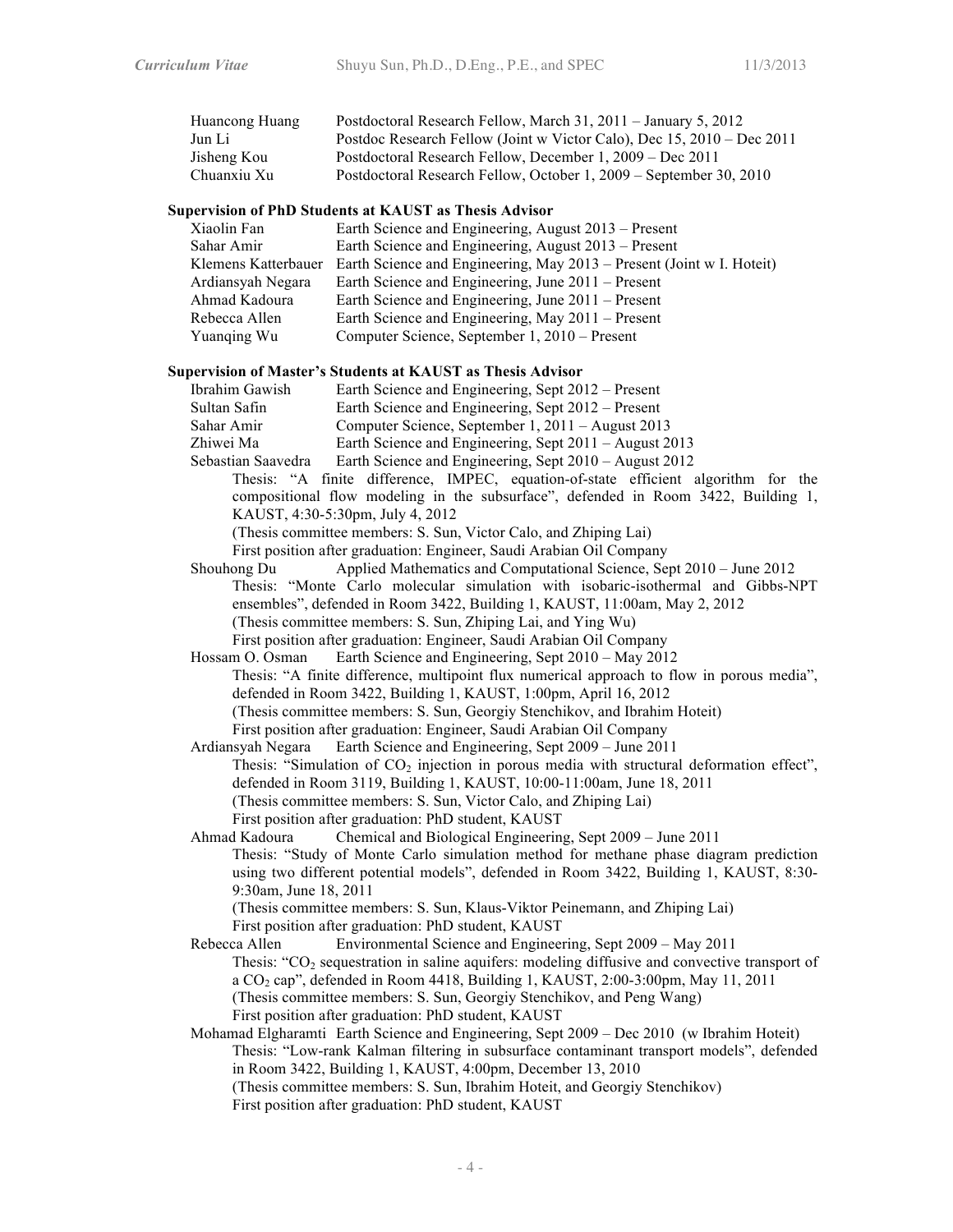#### **Supervision of Graduate Students at KAUST as Instructor of Directed Research**

| Ibrahim Gawish                   | Fall semester, 2012              |
|----------------------------------|----------------------------------|
| Sultan Safin                     | Fall semester, 2012              |
| Zhiwei Ma                        | Spring semester, 2012            |
| Sebastian Saavedra               | ErSE 299H, Fall semester, 2011   |
| Waqas Ahmed Khan                 | ErSE 299H, Spring semester, 2011 |
| Sebastian Saavedra               | ErSE 299H, Spring semester, 2011 |
| Keyang Dai                       | AMCS 299, Fall semester, 2010    |
| Guilherme Blaitterman Ribeiro Jr | ErSE 299, Fall semester, 2010    |
| Wenhui Wang                      | ErSE 399B, Spring semester, 2010 |
| Guilherme Blaitterman Ribeiro Jr | ErSE 299A, Spring semester, 2010 |
| Mohamad Elgharamti               | ErSE 299A, Spring semester, 2010 |
| Ardiansyah Negara                | ErSE 299A, Spring semester, 2010 |

#### **Supervision of Graduate Students at KAUST as Research Project Supervisor**

Zhiling Tang

Graduate student in Computer Science, KAUST, Sept 1, 2009 – Dec 15, 2011 Research topic: Parallel computation of fluid property & fluid flow in subsurface reservoirs First position after graduation: Engineer, Saudi Arabian Oil Company

## **Serving Thesis Committees at KAUST (excluding as Thesis Advisor)**

Lulu Liu PhD student in Applied Mathematics and Computational Science<br>Ali Al-Shehri PhD student in Chemical and Biological Engineering (?)

- PhD student in Chemical and Biological Engineering (?)
- Ge Zhan PhD student in Earth Science and Engineering

Thesis: "Reverse-time migration in tilted transversely isotropic media with decoupled equations", defended in Room 3119, Building 1, KAUST, 4:00-6:00pm, Tuesday December 11, 2012 (Thesis committee members: Gerard Schuster, Ying Wu, and S. Sun)

Beshir Aman Master's student in Earth Science and Engineering

Thesis: "Reservoir history matching using ensemble Kalman filters with anamorphosis transforms", defended in Room 3422, Building 1, KAUST, 11:00am-12:30pm, Sunday December 9, 2012 (Thesis committee members: Ibrahim Hoteit, Tareq AlNaffouri, Marco Scavino, and S. Sun)

Wei Dai PhD student in Earth Science and Engineering

Thesis: "Multisource least-squares reverse time migration", defended in Room 3119, Building 1, KAUST, 4:30-6:00pm, Saturday November 24, 2012 (Thesis committee members: Gerard Schuster, Martin Mai, Ying Wu, and S. Sun)

#### Pedro Moy Master's student in Earth Science and Engineering

Thesis: "Performance analysis of high-order numerical methods for time-dependent acoustic field modeling", defended in Room 3422, Building 1, KAUST, 3:00-4:30pm, Monday July 30, 2012 (Thesis committee members: Victor M. Calo, Yalchin Effendiev, and S. Sun)

Chandra Prasetyo Master's student in Computer Science

Thesis: "The hybrid of classification tree and extreme learning machine for permeability prediction in oil reservoir", defended in Conf. Room 4214, Building 1, KAUST, 2:00- 3:00pm, June 18, 2011 (Thesis committee members: Mikhail Moshkov, Basem Shihada, and S. Sun)

#### **Serving PhD Qualifying Examination Committees at KAUST**

| Rebecca Allen      | PhD student in ErSE, took exam November 20, 2012     |
|--------------------|------------------------------------------------------|
| Jerry Raj          | PhD student in ErSE, took exam 2-4pm October 2, 2012 |
| Ardiansyah Negara  | PhD student in ErSE, took exam on September 4, 2012  |
| Yuanqing Wu        | PhD student in CS, took exam on May 19, 2012         |
| Ahmad Kadoura      | PhD student in ErSE, took exam on May 6, 2012        |
| Mohamad Elgharamti | PhD student in ErSE, took exam on February 13, 2012  |
| Xuxin Ma           | PhD student in ErSE, took exam in October 2011       |
| Ge Zhan            | PhD student in ErSE, took exam in May 2011           |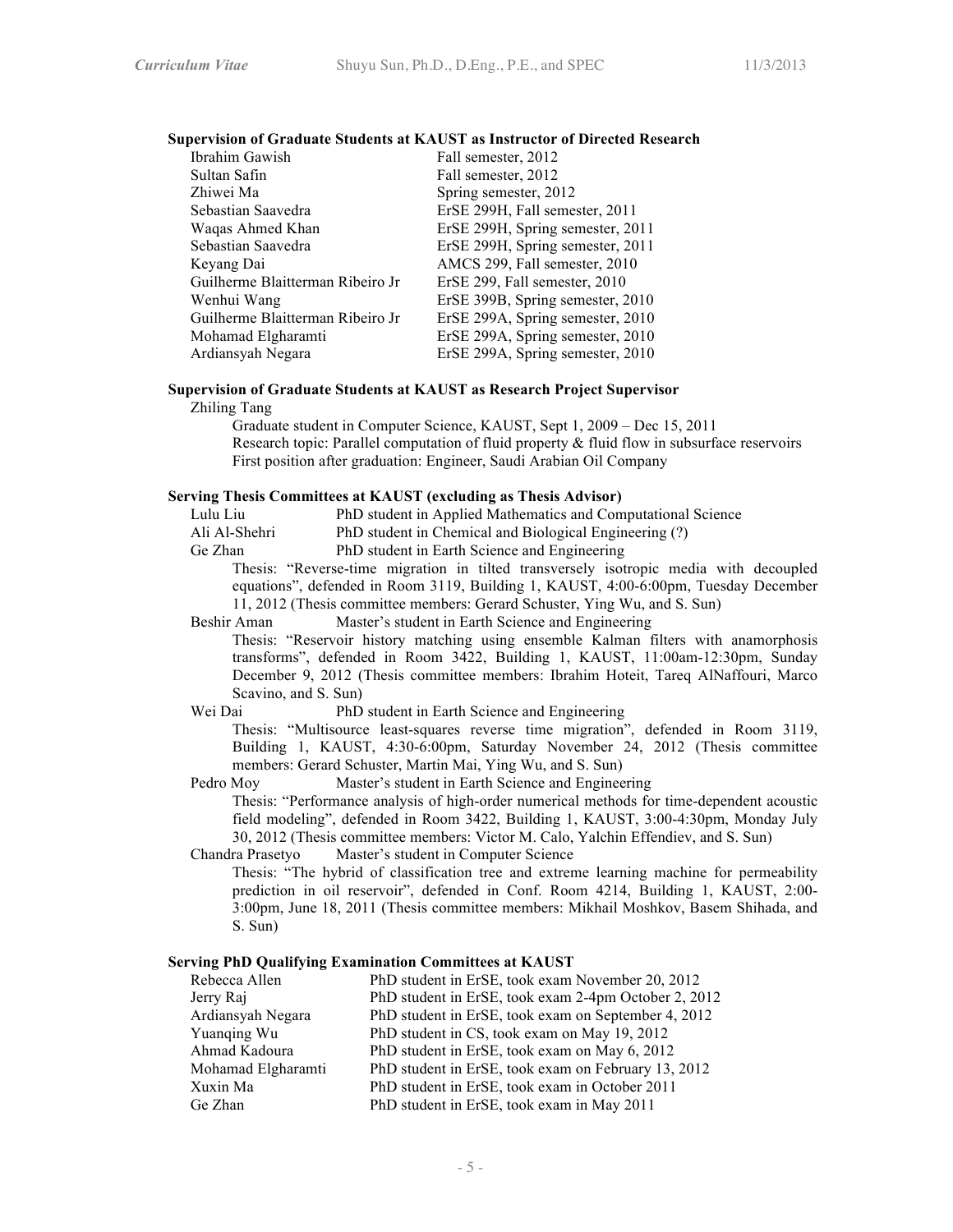| Xin Wang      | PhD student in ErSE, took exam in April 2011 |
|---------------|----------------------------------------------|
| Sanzong Zhang | PhD student in ErSE, took exam in April 2011 |
| Wei Dai       | PhD student in ErSE, took exam in April 2011 |

#### **Supervision of Graduate Students at KAUST as Faculty Supervisor of Internship**

| Summer 2012 (OCCAM, University of Oxford, UK)           |
|---------------------------------------------------------|
| Summer 2012 (King Fahd Univ of Petroleum & Minerals)    |
| Summer 2012 (Saudi Aramco Oil Company, Dhahran)         |
| Summer 2011 (Schlumberger Oil Company, Dhahran)         |
| Summer 2011 (PEMEX, Mexico Oil Company)                 |
| Summer 2011 (Saudi Aramco Oil Company, Dhahran)         |
| Summer 2011 (Engro Fertilizers, previously Exxon Mobil) |
| Summer 2011 (Schlumberger Oil Field Plc., Abingdon, UK) |
| Summer 2011 (Saudi Aramco Oil Company, Dhahran)         |
| Summer 2011 (Colorado State University, Fort Collins)   |
| Summer 2010 (University of Calgary, Canada)             |
| Summer 2010 (University of Texas at Austin)             |
| Summer 2010 (Schlumberger Oil Company)                  |
|                                                         |

## **Classes Taught at Clemson University**

| Spring 2009:        | MthSc 866 (Introduction to Finite Element Methods)          |
|---------------------|-------------------------------------------------------------|
|                     | MthSc 499 (Creative Inquiry: MACOBE)                        |
| Fall 2008:          | MthSc 860 (Introduction to Scientific Computing)            |
|                     | MthSc 499 (Creative Inquiry: MACOBE)                        |
|                     | MthSc 360 (Intermediate Mathematical Computing)             |
| <b>Spring 2008:</b> | MthSc 360 (Intermediate Mathematical Computing)             |
| Fall 2007:          | MthSc 860 (Introduction to Scientific Computing)            |
|                     | MthSc 360 (Computer Analysis in Engineering)                |
| Spring 2007:        | MthSc 460/660 (Introduction to Numerical Analysis)          |
| Fall 2006:          | MthSc 208 (Introduction to Ordinary Differential Equations) |
|                     |                                                             |

## **Supervision of Graduate Students at Clemson University as Thesis Advisor**

| Thilo Strauss | PhD student in mathematics,                                    |
|---------------|----------------------------------------------------------------|
|               | co-advised with Prof. Taufiquar Khan, 2011 – Present.          |
| Vy Tran       | PhD student in computational mathematics,                      |
|               | co-advised with Prof. Chris Cox, 2007 – Present.               |
| Pu Song       | Master's student in computational mathematics. $2008 - 2010$ . |

Thesis: "Contaminant flow and transport simulation in cracked porous media using locally conservative schemes", defended in Martin Hall M301, Clemson University, 9:00-10:00am, July 21, 2010.

(Thesis committee members: S. Sun, Leo Rebholz, and Jeong-Rock Yoon) First position after graduation: PhD student, University of Pittsburgh, USA

Chen Dong Master's student in computational mathematics.  $2008 - 2010$ .

Thesis: "Numerical modeling of contaminant transport in fractured porous media using mixed finite element and finite volume methods", defended in Martin Hall M301, Clemson University, 9:00-10:00am, July 19, 2010.

(Thesis committee members: S. Sun, Vincent Ervin, and Eleanor Jenkins)

First position after graduation: PhD student, University of Maryland, College Park, USA

#### **Supervision of Graduate Students at Clemson University as Research Project Supervisor**

Jiayu Zhang Graduate student in math (RA on multiscale angiogenesis modeling). 2007.

## **Serving Thesis Committees at Clemson University (excluding as Thesis Advisor)**

Ricky Farr Master's student in mathematics.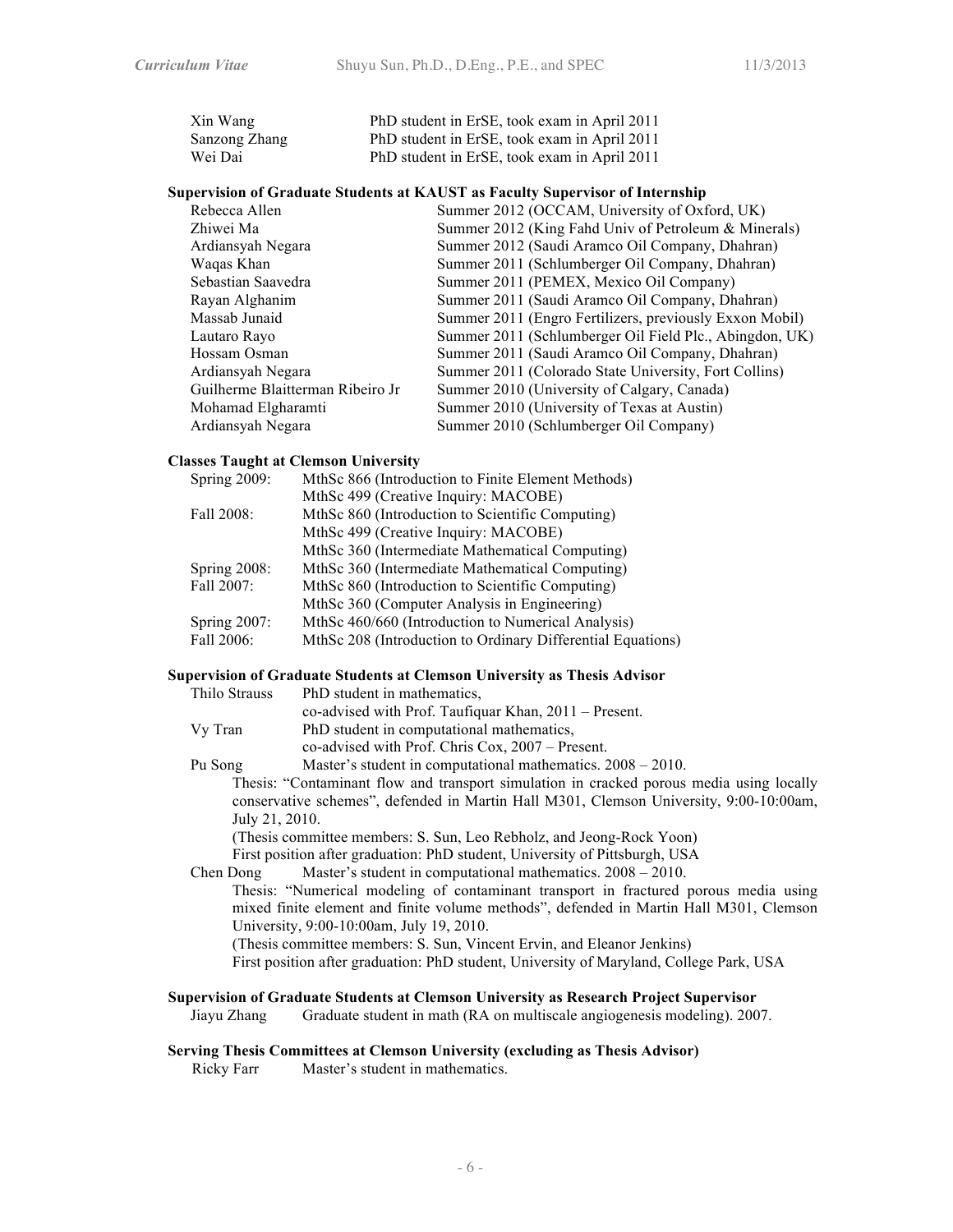Thesis: "Approximation of fractional advection dispersion equations by hierarchical matrix methods", defended in Martin Hall 0-10, Clemson University, 10:30 am, July 13, 2009. (Thesis committee members: Vincent Ervin, Chris Cox, and S. Sun)

| Supervision of Undergraduate Students at Clemson University as Research Project Supervisor |                                                                             |  |
|--------------------------------------------------------------------------------------------|-----------------------------------------------------------------------------|--|
| Meaghan Riemer                                                                             | Undergraduate student in math (Creative inquiry project on neuron growth;   |  |
|                                                                                            | co-advised with Prof. Delphine Dean). 2007 - 2010.                          |  |
| Courtney Taylor                                                                            | Undergraduate student in bioengineering (Creative inquiry project on neuron |  |
|                                                                                            | growth; co-advised with Prof. Delphine Dean). 2009 - 2010.                  |  |

#### **Supervision of Graduate Students at Other Universities as Thesis Advisor**

| Jiangyong Hou (侯江勇)                                                                         | PhD student in math, Xi'an Jiaotong University                                     |  |  |  |
|---------------------------------------------------------------------------------------------|------------------------------------------------------------------------------------|--|--|--|
|                                                                                             | Co-advised with Prof. Zhangxing Chen, September 2010 – Present                     |  |  |  |
| Xiaolin Fan (范小林)                                                                           | Master's student in mathematics, Guizhou University, China,                        |  |  |  |
|                                                                                             | co-advised with Dean & Prof. Wei Wei, September 2009 - June 2011.                  |  |  |  |
| Thesis: "Mathematical models and numerical simulation of flow processes in Karst aquifers", |                                                                                    |  |  |  |
|                                                                                             | defended in Guizhou University, Guiyang, 9:00 am, Tuesday June 7, 2011.            |  |  |  |
| (Thesis committee members: Wei Wei, S. Sun, Fu-Rong Xu, Yi-Du Yang, Ming Zhao, Hui          |                                                                                    |  |  |  |
| Yang, and Min-Qing Gong)                                                                    |                                                                                    |  |  |  |
|                                                                                             | First position after graduation: Lecturer, Guizhou Medical College, Guiyang, China |  |  |  |
|                                                                                             |                                                                                    |  |  |  |

#### **Serving as external examiner of PhD thesis at Nanyang Technological University**

Jie Chen PhD candidate, School of Physcial and Mathematical Sciences, NTU

Thesis: "Linear finite element superconvergence on simplicial meshes", 2011.

## **SPONSORED RESEARCH**

- 1) Lead PI (Lead Principal Investigator) at KAUST side, "Micro/nanofluidics", the one-year extension of the award for research collaboration between HKUST (Hong Kong University of Science and Technology) and KAUST, funded by KAUST's Special Academic Partnership Program, September 1, 2013 – August 31, 2014 (Lead PI at KAUST: S. Sun; other PI's at KAUST: Jurgen Kosel, Ian Foulds, Peng Wang; Lead PI at HKUST: Weijia Wen, other PI's at HKUST: Ping Sheng, Xiao-Ping Wang, Tiezheng Qian, Yi-Kuen Lee, and Wenjing Ye).
- 2) Principal Investigator, "New Electro-Magneto-Mechano Processes for Non-invasive Interior Healing of Damaged Piping Systems", funded by KAUST's OCRF Program, (PID number: 7000000098), July 1, 2013 – June 30, 2014 (P.I. at KAUST: S. Sun, P.I. at University of California at Berkeley: Tarek I. Zohdi). Grant amount: US\$300,000.00 (KAUST side) and US\$300,000.00 (UC-Berkeley side).
- 3) Principal Investigator, "High Performance Visual Computing", funded by KAUST's OCRF Program, October 1, 2012 – September 30, 2014 (P.I. at KAUST: S. Sun, P.I. at TUM (Technische Universität München): Hans-Joachim Bungartz). Grant amount: US\$353,000.00 (KAUST side) and US\$ 1,588,436.07 (TUM side).
- 4) Principal Investigator, "Simulation of Subsurface Geochemical Transport and Carbon Sequestration", funded by KAUST's GRP-AEA Program, September 1, 2011 – August 31, 2015 (P.I. at KAUST: S. Sun, P.I. at UT-Austin: M. F. Wheeler; Co-P.I.: I. Hoteit, and T. Arbogast, and M. Hesse). Grant amount: US\$3,001,331.92 (Grant to KAUST side: US\$1,200,070.00).
- 5) Co-Principal Investigator, "Multi-scale, multi- physics simulation and uncertainty quantification for porous media processes and applications (MMUPA)", funded by KAUST Strategic Research Initiative (SRI) competitive funding program. (P.I. at Texas A&M: Yalchin Efendiev; P.I. at KAUST: Victor M. Calo).
- 6) Principal Investigator, "Parallel Multiscale Simulation of Multicomponent Multiphase Flow: From Darcy Scale to Molecular Scale", funded by KAUST's GRP University Research Funds (URF)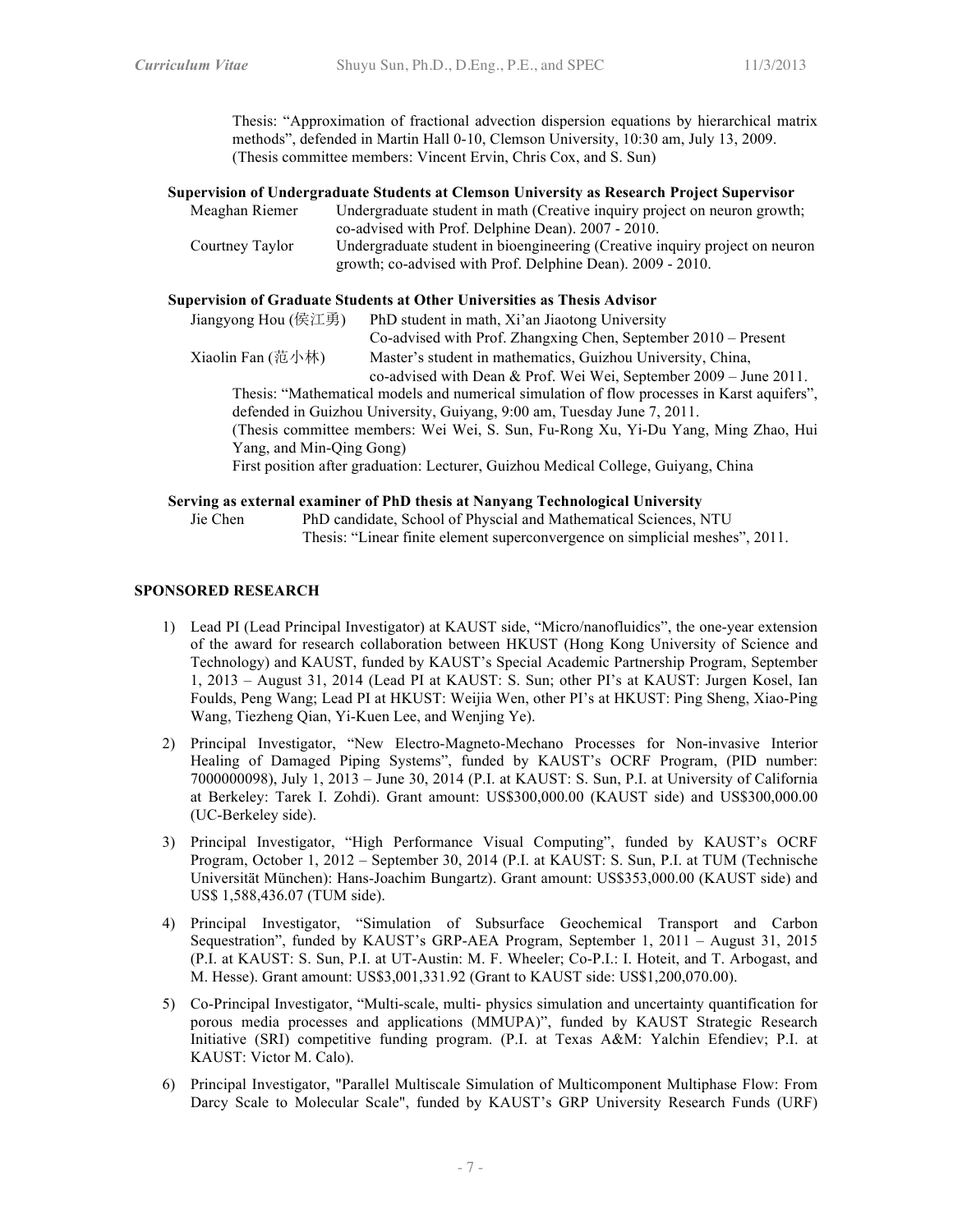KAUST-IBM Program, January 9, 2012 – January 8, 2013. (P.I. at KAUST: S. Sun, P.I. at IBM: K. Jordan). Grant amount: US\$325,000.00 (Total project budget US\$650,000.00).

- 7) Principal Investigator, "Evaluation of Sulfur Solubility in Natural Gas with Molecular Simulation", funded by Saudi Aramco Oil Company (Contract #: 6600024505; REL PO #: 6510454094; Pocket ID: 3000000121), January 15, 2011 – January 14, 2013. Grant amount: US\$399,372.
- 8) Co-Principal Investigator, Center for Subsurface Imaging and Fluid Modeling consortium (CSIM), Industrial Affiliates Program for Oil Companies, (P.I.: Gerard Schuster), September 2010 — September 2011. Grant amount: US\$200,000 (with US\$25,000 from each of 8 oil companies consisting of British Petroleum, Chevron, Total, WesternGeco, Tullow, PEMEX, Saudi Aramco, and PetroBras).
- 9) Principal Investigator, "The Modeling and Simulation of Two-Phase Flow in Porous Media: From Pore Scale to Darcy Scale", funded by KAUST's GRP-CF (Global Research Partnership Collaborative Fellows) Program to support one postdoctoral collaborative fellow jointly hired by KAUST and HKUST, January 5, 2011 – January 4, 2014. Grant amount: US\$61,250 (Shuyu Sun at KAUST) and about HK\$600,000 (Xiao-Ping Wang at HKUST).
- 10) Principal Investigator, "Study of Sulfur Solubility using Thermodynamics Model and Quantum Chemistry", funded by KACST (the Saudi Arabian national science agency, equivalent to NSF in US), August 30, 2011 – August 29, 2012. Grant amount: SAR 185,000.
- 11) Principal Investigator, "Modeling Multi-Component Phase Equilibrium of Reservoir Fluids with Molecular Simulation", funded by Saudi Aramco Oil Company, (Project #: 3000000001; Pocket ID: 3000000021; CRPO #: 6510435957), July 12, 2010 – July 11, 2012. Grant amount: US\$334,200.
- 12) Co-Principal Investigator, Center for Subsurface Imaging and Fluid Modeling consortium (CSIM), Industrial Affiliates Program for Oil Companies, (P.I.: Gerard Schuster), September 2009 — September 2010. Grant amount: about US\$150,000.
- 13) Principal Investigator, KAUST faculty Baseline Research Fund (BRF), funded by KAUST, August 2009 – August 2014. Grant amount: US\$2,000,000.
- 14) Principal Investigator, "Proof-of-Concept Model for the Cementitious Barrier Partnership", funded by U.S. Department of Energy through SCUREF – Savannah River National Laboratory, May 2009 – August 2010. Grant amount: US\$105,776.
- 15) Co-Principal Investigator, "Multi-scale Modeling, Analysis and Optimization of Energy Supply Chains," funded by National Science Foundation of China (contract number: 70871077), January 2009 – December 2011, (P.I.: Ming Dong). Grant amount: 249,000 RMB.
- 16) Co-Principal Investigator, "Multi-Scale Modeling and Optimization for Distributed Multi-Entrant Complex Manufacturing Systems," funded by National High-Tech Research and Development Program (863 Program) of China (contract number: 2008AA04Z104), January 2008 – December 2010, (P.I.: Ming Dong). Grant amount: 640,000 RMB.
- 17) Principal Investigator, "*In Silico* Modeling of Tissue Angiogenesis," funded by Research Grant Committee, Clemson University, December 2006 – August 2007. Grant amount: US\$3,325.
- 18) Principal Investigator, "MACOBE: Mathematical Modeling of Neuron Cell Growth," funded by Creative Inquiry Projects Committee, Clemson University, August 2007 – August 2010. (P.I.'s: Delphine Dean and S. Sun).
- 19) Principal Investigator, Clemson University faculty start-up research grant, funded by Clemson University, August 2006 – August 2008. Grant amount: US\$45,959.
- 20) Investigator, "Computational Modeling of Angiogenesis," University of Texas M. D. Anderson Biomedical Engineering Seed Grant, September 2003 – September 2004, (P.I.: Mary F. Wheeler). Grant amount: US\$10,000.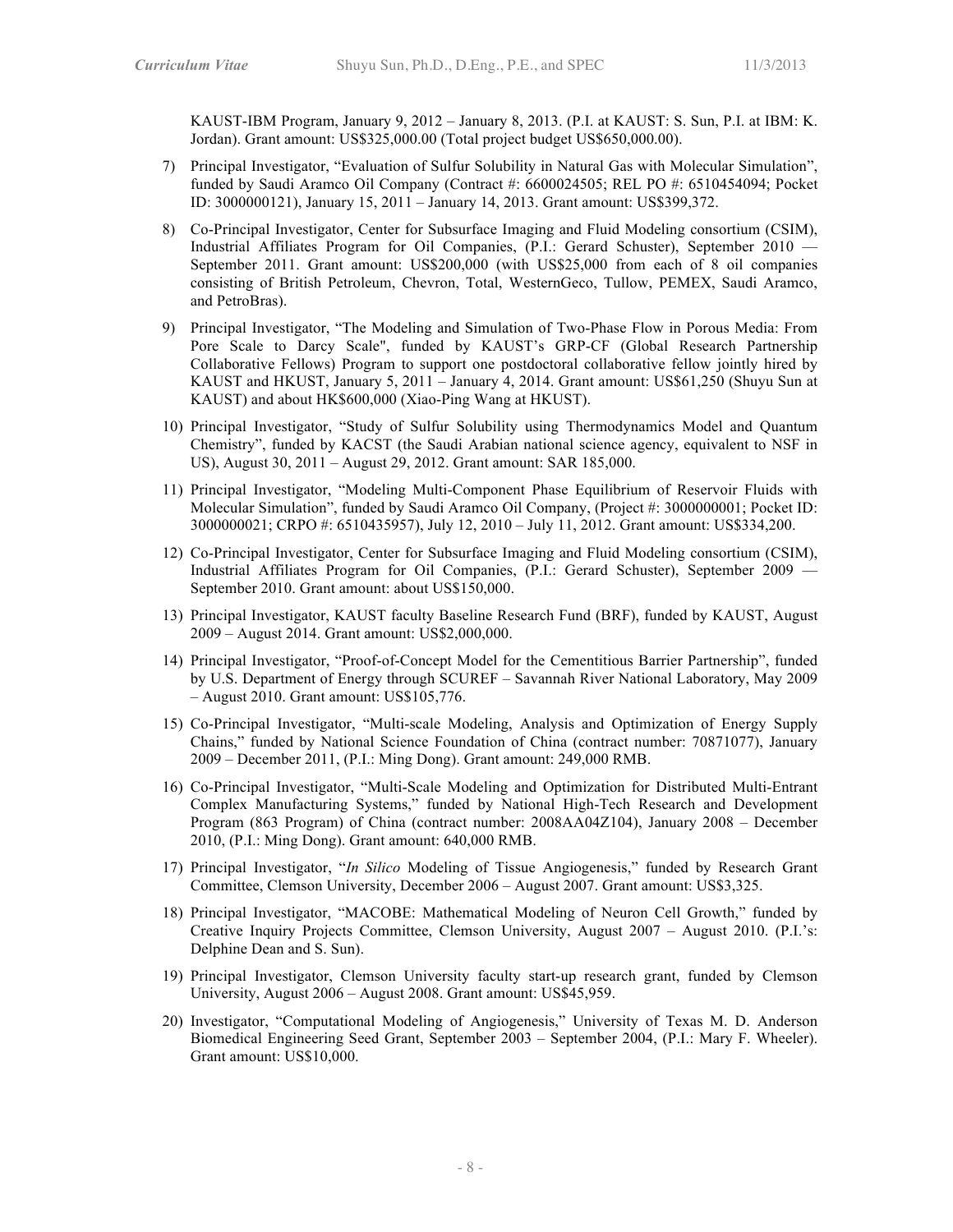- 21) Investigator, "Focused Effort on Error Estimators/Indicators for Environmental Quality Modeling", funded by U.S. Department of Defense (High Performance Computing Modernization Program), (P.I.: Mary F. Wheeler), September 2002 – September 2003. Grant amount: US\$139,625.
- 22) Investigator, "A Data Intense Challenge: the Instrumented Oilfield of the Future," funded by U.S. National Science Foundation (Information Technology Research program), 2001-2002, (P.I.: Mary F. Wheeler). Grant amount: US\$2,150,000 (\$260,000 for Wheeler's team).
- 23) Investigator, "Coupling of Models for Energy and Environment," NPACI Alpha Project, funded by NPACI of U.S., 2001 – 2002, (P.I.: Mary F. Wheeler). Grant amount: US\$290,000.

## **EDITORIAL SERVICE**

- 1) Guest Editor (guest editing with Professor Ivan Yotov), a special issue of CMAME (*Computer Methods in Applied Mechanics and Engineering*) on "Advances in Simulations of Subsurface Flow and Transport", 2013 – 2014. | Journal website: http://www.journals.elsevier.com/computermethods-in-applied-mechanics-and-engineering/
- 2) Editor-in-Chief (with Professor Zhangxing John Chen), *Modeling and Computation for Flow and Transport* (*MCFT*), September 2010 – Present. | Journal ISSN: 2210-7061; Journal website: http://www.bentham.org/open/mcft/
- 3) Guest Editor (guest editing with Professors B. Yu, T. Kunugi, T. Tagawa, M. Wang, and Y. Wang), Advances in Mechanical Engineering special issue on "Numerical Simulation of Fluid Flow and Heat Transfer Processes", 2012 – 2013. | Journal ISSN: 1687-8132 (Print), ISSN: 1687-8140 (Online); Journal website: http://dx.doi.org/10.1155/5263
- 4) Lead Guest Editor (guest editing with Professors Zhangxing John Chen, Hiroshi Kanayama, and Mohamed F. El-Amin), Journal of Applied Mathematics special issue on "Mathematical and Numerical Modeling of Flow and Transport 2012", 2011 – 2012. | Journal ISSN: 1110-757X, E-ISSN: 1687-0042; Journal website: http://dx.doi.org/10.1155/4185
- 5) Lead Guest Editor (guest editing with Professors Zhangxing John Chen, Lea Jenkins, and Juergen Geiser), Journal of Applied Mathematics special issue on "Mathematical and Numerical Modeling of Flow and Transport", 2010 – 2011. | Journal ISSN: 1110-757X, E-ISSN: 1687-0042; Journal website: http://dx.doi.org/10.1155/4185
- 6) Associate Editor, *Advances in Applied Mathematics and Mechanics* (*AAMM*), April 2010 Present. | Journal ISSN: 2070-0733, E-ISSN: 2075-1354; Journal website: http://www.global-sci.org/aamm/
- 7) Associate Editor, *Journal of Statistics and Mathematics*, September 2010 Present. | Journal ISSN: 0976-8807, E-ISSN: 0976-8815; Journal website: http://www.bioinfo.in/contents.php?id=85
- 8) Member of Editorial Board, *International Journal of Numerical Analysis & Modeling, Series B* (*IJNAMB*), February 2010 – Present. | Journal ISSN: 1923-2950, E-ISSN: 1923-2950; Journal website: http://www.math.ualberta.ca/ijnamb/
- 9) Member of Editorial Board, *Journal of Waste Water Treatment and Analysis*, November 2010 Present. Journal website: http://omicsonline.org/jwwtahome.php
- 10) Member of Editorial Board, *ISRN (International Scholarly Research Network) Applied Mathematics*, May 2011 – Present. Journal website: http://www.hindawi.com/isrn/appmath/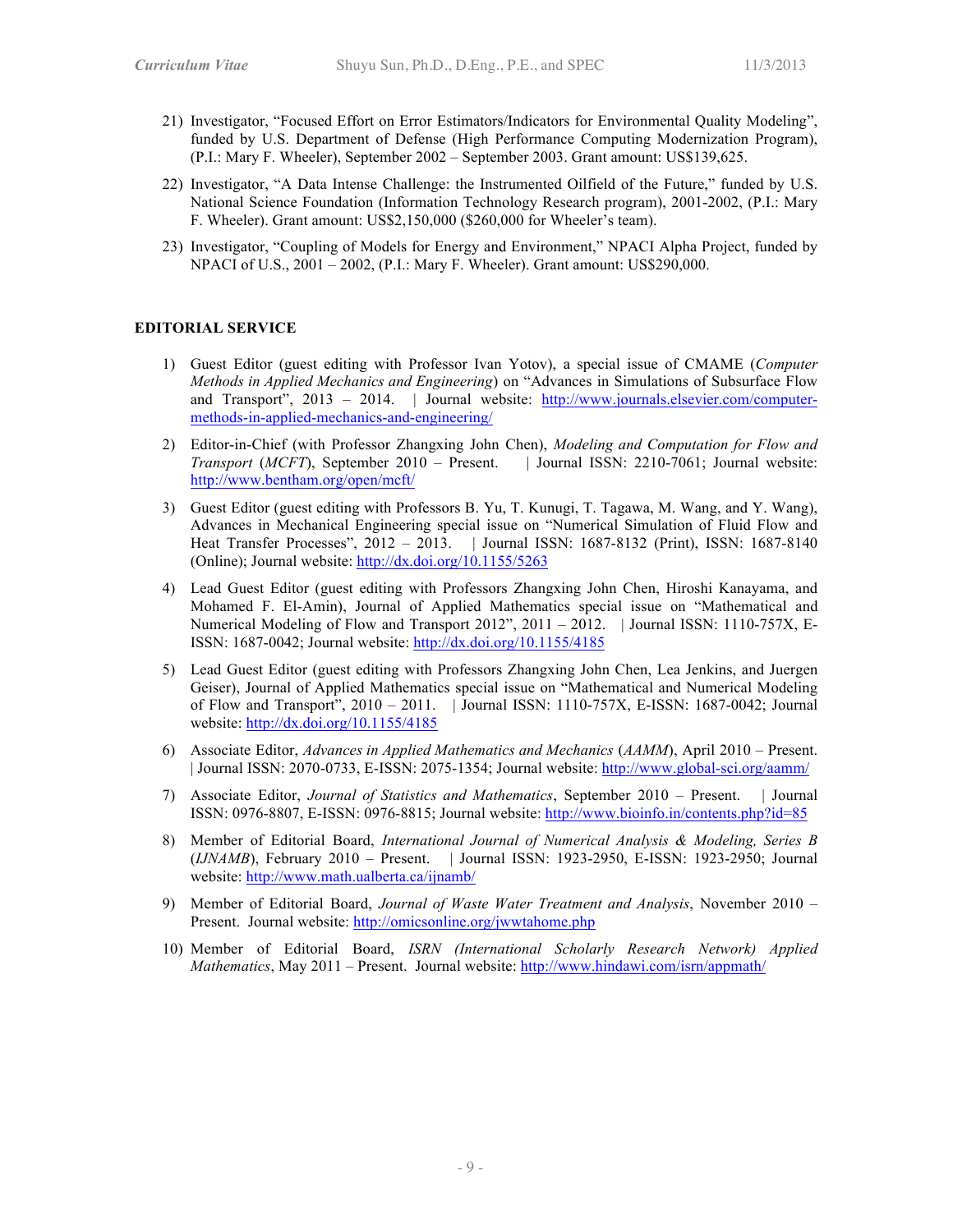## **HONORS, AWARDS AND RECOGNITIONS**

Certification from SPE recognizing him as "serving exceptionally well as Student Chapter Faculty Advisor" for KAUST Student Chapter, July 26, 2013.

J. T. Oden Research Faculty Fellowship recipient, The University of Texas at Austin, 2008 and 2009 Congress Fellowship, U.S. National Congress on Computational Mechanics, 2005 Best paper award, International Conf. on Computing, Communication and Control Technologies, 2005 NSF fellowship for the NSF Summer Institute on Nano Mechanics and Materials, June 20 – 24, 2005 Nominations for Burroughs Wellcome Career Awards at the Scientific Interface, The University of Texas at Austin, 2004 and 2005

Postdoctoral Fellowship, The University of Texas at Austin, 2003 – 2005

Full member (elected), Sigma Xi (the Scientific Research Society), 2003 – Present

Member, Tau Beta Pi (the Engineering Honor Society), 2003 – Present

Member, the Honor Society of Gamma Beta Phi, 2003 – Present

Research Assistantship, The University of Texas at Austin, 1999 – 2003

University of Texas Fellowship, The University of Texas at Austin, 1999 – 2000

Member, the Honor Society of Phi Kappa Phi, 1999 – Present

First-class Wang Kechang Scholarship, Tianjin University, China, 1996

Best Master's Thesis Award, Tianjin University, China, 1994

University Awards for Best Academic Performance, Tianjin University, China, 1990 and 1993

Best Undergraduate Thesis Award, Tianjin University, China, 1991

## **Select Recognitions on Publication:**

- 1) Our paper entitled "Compatible algorithms for coupled flow and transport" has been cited 99 times as of April 2010 according to Google Scholar.
- 2) Our paper entitled "Symmetric and nonsymmetric discontinuous Galerkin methods for reactive transport in porous media" has been cited 48 times as of April 2010 according to Google Scholar.
- 3) As of November 1, 2009, our paper entitled "Compatible algorithms for coupled flow and transport" has been among the list of the 50 most cited articles in *Computer Methods in Applied Mechanics and Engineering* from 2004-2008 (rank No. 6).
- 4) Our paper entitled "A locally conservative finite element method based on enrichment of the continuous Galerkin method" has been among the list of Top 20 Most Downloaded Articles in *SIAM Journal on Scientific Computing* in the months of June, July and August 2009 (rank No. 4 in July 2009).
- 5) Our paper entitled "Coupled generalized non-linear stokes flow with flow through a porous medium" has been among the list of Top 20 Most Downloaded Articles in *SIAM Journal on Numerical Analysis* in the months of March and April 2009.
- 6) Our paper entitled "Coupling discontinuous Galerkin and mixed finite element discretizations using mortar finite elements" has been among the list of Top 20 Most Downloaded Articles in *SIAM Journal on Numerical Analysis* in the month of March 2008 (rank No. 3).

## **CONFERENCES / WORKSHOPS / MINISYMPOSIUMS ORGANIZED**

- 1 Chair (with Jiangguo James Liu), *International Workshop on Flow and Transport: Modeling, Simulations and Algorithms*, within the International Conference on Computational Science (ICCS 2013), Barcelona, Spain, June 5 - June 7, 2013.
- 2 Member, Organizing Committee, Symposium on Geophysical Flows (地球物理流动学研讨会), Xi'an Jiaotong University, Xi'an, China, July 22-24, 2012.
- 3 Chair (with Jiangguo James Liu), *International Workshop on Flow and Transport: Modeling, Simulations and Algorithms*, within the International Conference on Computational Science (ICCS 2011), Omaha, Nebraska, USA, June 4 – 6, 2012.
- 4 Co-Chair (with Taufiquar Khan), the minisymposium of "Computational Challenges in Statistical Inverse Problems Arising in Applications", the Conference of *Inverse Problems: Modeling and Simulation 2012*, Antalya, Turkey, May 21 – 26, 2012.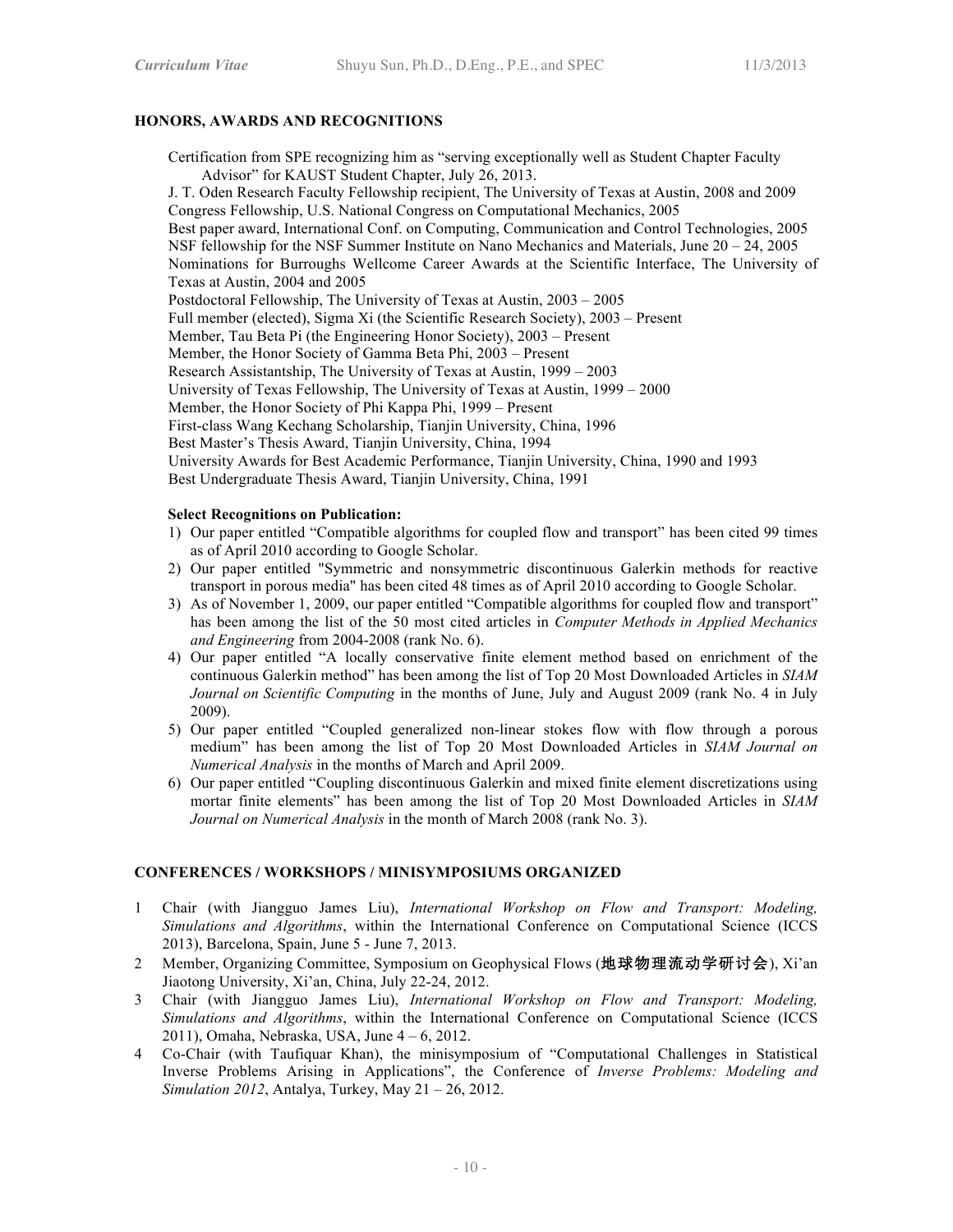- 5 Chair (with Jiangguo James Liu), *International Workshop on Flow and Transport: Computational Challenges*, within the International Conference on Computational Science (ICCS 2011), Nanyang Technological University, Singapore, June 1 - June 3, 2011.
- 6 Chair (with Ibrahim Hoteit), the minisymposium of "Simulation, Optimization and Assimilation of Subsurface Reservoirs" in the 2011 SIAM Conference on Mathematical & Computational Issues in the Geosciences (GS11), Long Beach, California, March 21-24, 2011.
- 7 Organizer, the 2010 KAUST WEP Workshop (WE 245) on "Advanced Finite Element Methods with Applications in Numerical Reservoir Simulation", Building 9, Room 4125, KAUST, Thuwal, Saudi Arabia, January 30 - February 1, 2010. | Invited speakers include Mary Wheeler (UT-Austin), Tao Tang (Hong Kong Baptist Univ), Ivan Yotov (U of Pittsburgh), Todd Arbogast (UT-Austin), Zhangxing (John) Chen (University of Calgary), and Guangri (Gary) Xue (UT-Austin); Workshop webpage at http://web.kaust.edu.sa/faculty/shuyusun/FEM2010
- 8 Chair (with Lea Jenkins) the minisymposium of "Computational issues in porous media flows" in the 33rd SIAM Southeastern-Atlantic Section Annual Meeting, University of South Carolina, Columbia, South Carolina, April 4-5, 2009.
- 9 Organizer, Computational Mathematics Seminar, Department of Mathematical Sciences, Clemson University, Clemson, South Carolina, USA, August 2006 – August 2008. | Computational Mathematics Seminar webpage at http://people.clemson.edu/~shuyu/seminar
- 10 Co-chair (with Alfons Hoekstra, Valeria Krzhizhanovskaya, Juergen Geiser), *the 4th International Workshop on Simulation of Multiphysics Multiscale Systems*, within the International Conference on Computational Science, Beijing, China, May 27-30, 2007.
- 11 Chair (with Mary F. Wheeler and Ivan Yotov), the minisymposium of "Multiscale and physicspreserving algorithms for multiphase flow, transport, and reaction in porous media" in the SIAM Conference on Mathematical & Computational Issues in the Geosciences, Santa Fe, New Mexico, March 19-22, 2007.
- 12 Session chair, *the 3rd International Conference on Computing, Communication and Control Technologie*s (*CCCT '05*), Austin, Texas, July 24-27, 2005.
- 13 Organizer, the Weekly Graduate Student Seminar, the Center for Surface Modeling, the University of Texas at Austin, 2004-2005.

## **PUBLICATIONS**

*Papers in Refereed Archival Journals*

- 1 J. Kou and S. Sun, "Convergence of discontinuous Galerkin methods for incompressible two-phase flow in heterogeneous media", *SIAM Journal on Numerical Analysis*, in press, 2014.
- 2 J. Kou and S. Sun, "Upwind discontinuous Galerkin Methods with mass conservation of both phases for incompressible two-phase flow in porous media", *Numerical Methods for Partial Differential Equations*, in press, 2014.
- 3 H. Dong, Z. Qiao, S. Sun, and T. Tang, "Adaptive moving grid methods for two-phase flow in porous media", *Journal of Computational and Applied Mathematics*, accepted.
- 4 A. Salama, M. F. ElAmin, and S. Sun, "Three-dimensional, numerical investigation of flow and heat transfer in rectangular channels subject to partial blockage", *Heat Transfer Engineering*, accepted.
- 5 M. F. ElAmin, S. Sun, et al, "A generalized power-law scaling law for a two-phase imbibition in a porous medium", *J. Petrol. Science and Engineering*, accepted.
- 6 J. Kou and S. Sun, "An adaptive finite element method for simulating surface tension with the gradient theory of fluid interfaces," Journal of Computational and Applied Mathematics, 255: 593-604, 2014. URL: http://dx.doi.org/10.1016/j.cam.2013.06.017
- 7 A. Salama, W. Li, and S. Sun, "Finite volume approximation of the three-dimensional flow equation in axisymmetric, heterogeneous porous media based on local analytical solution", *J. Hydrology*, accepted.
- 8 J. Kou and S. Sun, "Analysis of a combined mixed finite element and discontinuous Galerkin method for incompressible two-phase flow in porous media," *Mathematical Methods in the Applied Sciences*, in press, 2013. | URL: http://dx.doi.org/10.1002/mma.2854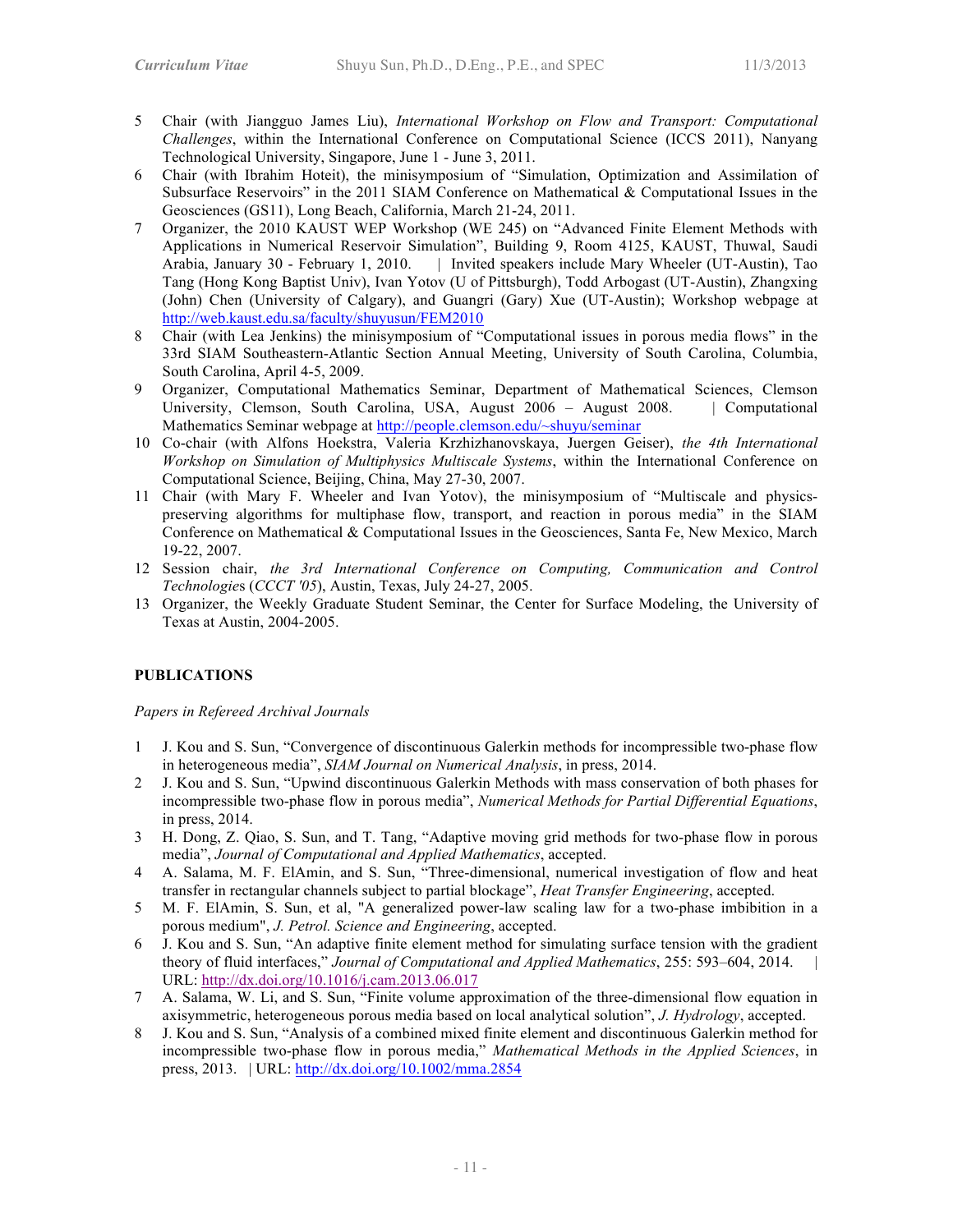- 9 A. Salama, S. Sun, and M. F. El-Amin, "An efficient IMPES-based, shifting matrix algorithm to simulate two-phase, immiscible flow in porous media with application to  $CO<sub>2</sub>$  sequestration in the subsurface", *SPE J*., 163140-PA.
- 10 A. Salama, S. Sun, and M. F. El-Amin, "A multi-point flux approximation of the steady state heat conduction equation in anisotropic media", *ASME, J. Heat Transfer*, 135(4): 041302 (6 pages), 2013. | URL: http://dx.doi.org/10.1115/1.4023228
- 11 J. Cai and S. Sun, "Fractal analysis of fracture increasing spontaneous imbibition in porous media saturated with gas," *International Journal of Modern Physics C* (*Int. J. Mod. Phys. C*), 24(8): 1350056 (13 pages), 2013. | URL: http://dx.doi.org/10.1142/S0129183113500563
- 12 M. F. El-Amin, A. Salama and S. Sun, "Numerical and dimensional investigation of two-phase countercurrent imbibition in porous media", *Journal of Computational and Applied Mathematics*, Volume 242, Pages 285–296, April 2013. | URL: http://dx.doi.org/10.1016/j.cam.2012.09.035
- 13 Y. Wang, S. Sun and B. Yu, "On full-tensor permeabilities of porous media from numerical solutions of the Navier-Stokes equation", *Advances in Mechanical Engineering*, Volume 2013, Article ID 137086, 11 pages, 2013. | URL: http://dx.doi.org/10.1155/2013/137086
- 14 A. Salama, I. A. Abbas, M. F. El-Amin, S. Sun, "Comparison study between the effects of different terms contributing to viscous dissipation in saturated porous media", *International Journal of Thermal Sciences*, 64: 195–203, February 2013. | URL: http://dx.doi.org/10.1016/j.ijthermalsci.2012.08.021
- 15 S. Sun, A. Firoozabadi, and J. Kou, "Numerical modeling of two-phase binary fluid mixing using mixed finite elements", *Computational Geosciences*, Volume 16, Issue 4, pp 1101-1124, September 2012. URL: http://dx.doi.org/10.1007/s10596-012-9306-2
- 16 M. Ferdows, Md. S. Khan, Md. M. Alam, and S. Sun, "MHD mixed convective boundary layer flow of a nanofluid through a porous medium due to an exponentially stretching sheet," *Mathematical Problems in Engineering*, vol. 2012, Article ID 408528, 21 pages, 2012. | URL: http://dx.doi.org/10.1155/2012/408528
- 17 S. Sun, A. Salama, and M.F. El-Amin, "Matrix-oriented implementation for the numerical solution of the partial differential equations governing flows and transport in porous media", *Computers and Fluids*, 68:38–46, 2012. | URL: http://dx.doi.org/10.1016/j.compfluid.2012.07.027
- 18 W. Li, B. Yu, S. Sun, and X. Wang, "Calculation of cell face velocity of non-staggered grid system", *Appl. Math. Mech. -Engl. Ed.*, 33(7), 1–10, 2012. | URL: http://dx.doi.org/10.1007/s10483-012-1600-6
- 19 K. Bao, Y. Shi, S. Sun, X.-P. Wang, "A finite element method for the numerical solution of the coupled Cahn-Hilliard and Navier-Stokes system for moving contact line problems", *Journal of Computational Physics*, 231(24): 8083–8099, 15 October 2012. | URL: http://dx.doi.org/10.1016/j.jcp.2012.07.027
- 20 P. Song and S. Sun, "Contaminant flow and transport simulation in cracked porous media using locally conservative schemes", *Advances in Applied Mathematics and Mechanics (AAMM)*, 4(4): 389-421, 2012. | URL: http://www.global-sci.org/aamm/volumes/v4n4/index.html
- 21 M. F. El-Amin, A. Salama and S. Sun, "Effects of gravity and inlet location on a two-phase countercurrent imbibition in porous media," Special issue on Advances in Computational Fluid Dynamics, *International Journal of Chemical Engineering*, Article ID 210128, 7 pages, 2012. | URL: http://dx.doi.org/10.1155/2012/210128
- 22 Y. Wang, B. Yu, and S. Sun, "Fast prediction method for steady-state heat convection," *Chemical Engineering & Technology*, 35(4): 668–678, 2012. | URL: http://dx.doi.org/10.1002/ceat.201100428
- 23 K. Bao, A. Salama, and S. Sun, "Upscaling of permeability field of fractured rock system: numerical examples," *Journal of Applied Mathematics*, Volume 2012 (2012), Article ID 546203, 20 pages, 2012. | URL: URL: http://dx.doi.org/10.1155/2012/546203
- 24 M.F. El-Amin and S. Sun, "Horizontal H2-air turbulent buoyant jet resulting from hydrogen leakage," *International Journal of Hydrogen Energy*, 37(4): 3949-3957, 2012. | URL: http://dx.doi.org/10.1016/j.ijhydene.2011.04.007
- 25 M. Algharamti, I. Hoteit, and S. Sun, "Low-rank Kalman filtering for efficient state estimation of subsurface advective contaminant transport models", *Journal of Environmental Engineering*, 138(4), 446–457, 2012. | URL: http://dx.doi.org/10.1061/(ASCE)EE.1943-7870.0000484
- 26 M. F. El-Amin, A. Salama, S. Sun, R. S. R. Gorla, "Development of flow and heat transfer in the vicinity of a vertical plate embedded in porous medium with viscous dissipation effect," *Special Topics & Reviews in Porous Media*, 3(2): 169-175, 2012. | URL: http://dx.doi.org/10.1615/SpecialTopicsRevPorousMedia.v3.i2.80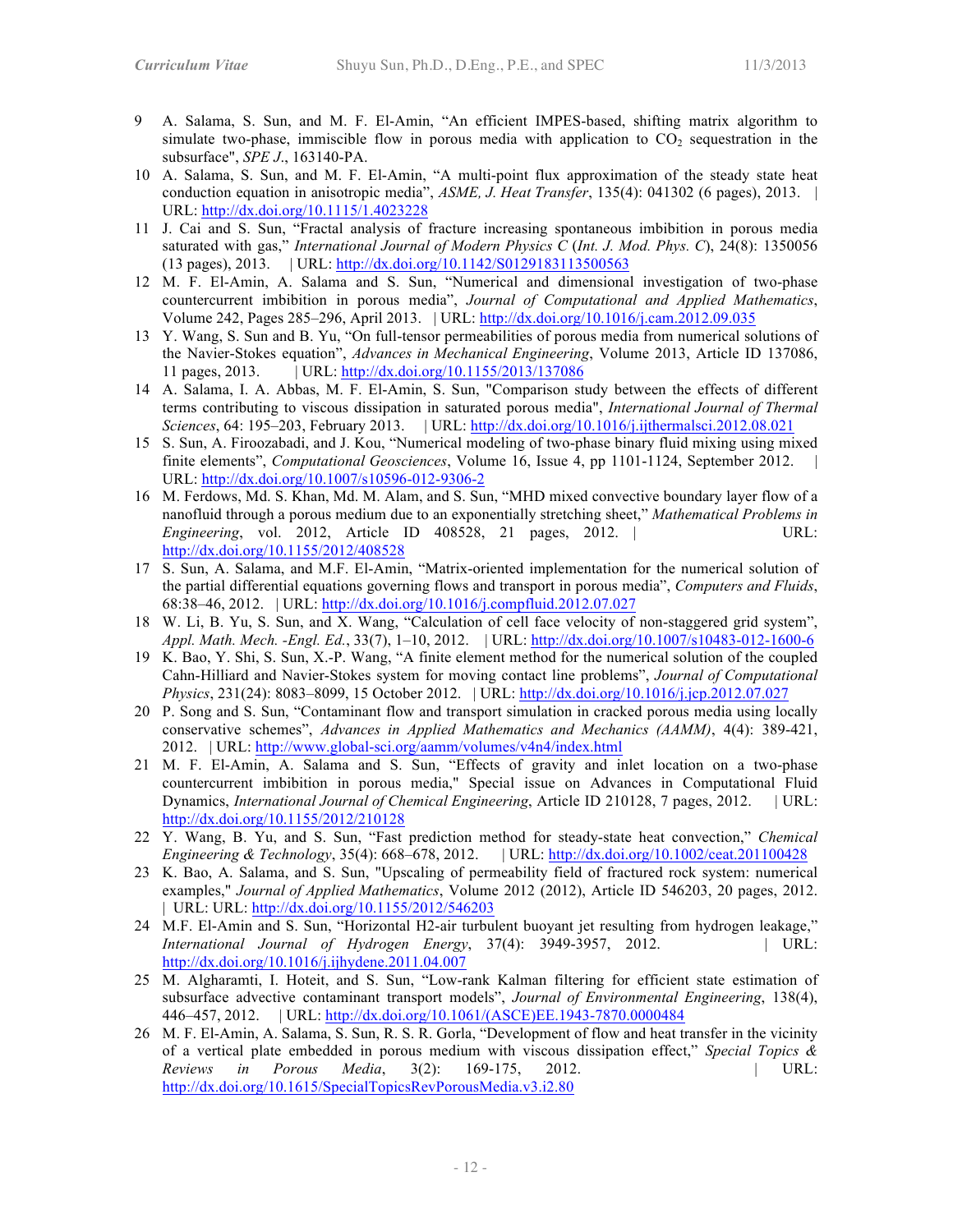- 27 M. F. El-Amin, S. Sun and A. Salama, "Theoretical analysis and semi-analytical solutions for a turbulent buoyant hydrogen-air jet," *Journal of Applied Mathematics*, special issue on "Mathematical and Numerical Modeling of Flow and Transport 2012", Volume 2012 (2012), Article ID 710172, 12 pages, 2012. | URL: http://dx.doi.org/10.1155/2012/710172
- 28 Y. Huang, J. Li, W. Yang and S. Sun, "Superconvergence of mixed finite element approximations to 3-D Maxwell's equations in metamaterials," *Journal of Computational Physics*, 230(22): 8275–8289, 2011. | URL: http://dx.doi.org/10.1016/j.jcp.2011.07.025
- 29 V. J. Ervin, E. W. Jenkins, and S. Sun, "Coupling nonlinear Stokes and Darcy flow using mortar finite elements", *Applied Numerical Mathematics*, 61: 1198–1222, 2011. | URL: http://dx.doi.org/10.1016/j.apnum.2011.08.002
- 30 A. Negara, M. F. El-Amin and S. Sun, "Simulation of  $CO<sub>2</sub>$  Plume in porous media: consideration of capillarity and buoyancy effects", *International Journal of Numerical Analysis and Modeling Series B* (*IJNAMB*), 2(4): 315–337, 2011. | URL: http://www.math.ualberta.ca/ijnamb/Volume-2-2011/No-4- 11/2011-04-03.pdf
- 31 J. Moortgat, S. Sun and A. Firoozabadi, "Compositional modeling of three-phase flow with gravity using higher-order finite element methods", *Water Resources Research*, 47, W05511, 2011. | URL: http://dx.doi.org/10.1029/2010WR009801
- 32 M. F. El-Amin and S. Sun, "Combined effect of magnetic field and thermal dispersion on a non-Darcy mixed convection," *Journal of Thermal Science*, 20(3): 276-282, 2011. | URL: http://dx.doi.org/10.1007/s11630-011-0470-9
- 33 A. Salama, M. F. El-Amin, I. Abbas, and S. Sun, "On the viscous dissipation modeling of thermal fluid flow in a porous medium," *Archive of Applied Mechanics*, 81(12): 1865-1876, 2011. | URL: http://dx.doi.org/10.1007/s00419-011-0523-2
- 34 C. Dong, S. Sun and G. A. Taylor, "Numerical modeling of contaminant transport in fractured porous media using mixed finite element and finite volume methods," *Journal of Porous Media*, 14(3): 219- 242, 2011. | URL: http://dx.doi.org/10.1615/JPorMedia.v14.i3.30
- 35 J. Kou, S. Sun, and B. Yu, "Multiscale time splitting strategy for multi-scale multi-physics processes of two-phase flow in fractured media", *Journal of Applied Mathematics*, special issue on "Mathematical and Numerical Modeling of Flow and Transport," Volume 2011 (2011), Article ID 861905, 24 pages, 2011. | URL: http://dx.doi.org/10.1155/2011/861905
- 36 M. F. El-Amin and S. Sun, "Effects of gravity and inlet/outlet location on a two-phase co-current imbibition in porous media," *Journal of Applied Mathematics*, special issue on "Mathematical and Numerical Modeling of Flow and Transport", Volume 2011 (2011), Article ID 673523, 18 pages, 2011. | URL: http://dx.doi.org/10.1155/2011/673523
- 37 M. F. El-Amin, N. A. Ebrahim, A. Salama, and S. Sun, "Radiative mixed convection over an isothermal cone embedded in a porous medium with variable permeability," *Journal of Applied Mathematics*, special issue on "Mathematical and Numerical Modeling of Flow and Transport", Volume 2011 (2011), Article ID 124590, 10 pages, 2011. | URL: http://dx.doi.org/10.1155/2011/124590
- 38 X. Fan, S. Sun, W. Wei, and J. Kou, "Numerical simulation of pollutant transport in fractured vuggy porous Karstic aquifers," *Journal of Applied Mathematics*, special issue on "Mathematical and Numerical Modeling of Flow and Transport", Volume 2011 (2011), Article ID 498098, 41 pages, 2011. | URL: http://dx.doi.org/10.1155/2011/498098
- 39 M. F. El-Amin , S. Sun, M. A. El-Ameen, Y. A. Jaha and R. S. R. Gorla, "Non-Darcy free convection of power-law fluids over a two-dimensional body embedded in a porous medium", *Transport in Porous Media*, 86(3): 965-972, 2011. | URL: http://dx.doi.org/10.1007/s11242-010-9667-8
- 40 M. F. El-Amin, S. Sun and H. Kanayama, "Non-Boussinesq turbulent buoyant jet of a low-density gas leaks into high-density ambient," *Applied Mathematics and Computation*, 217: 3764–3778, 2010. URL: http://dx.doi.org/10.1016/j.amc.2010.09.035
- 41 J. Kou and S. Sun, "On iterative IMPES formulation for two phase flow with capillarity in heterogeneous porous media," *International Journal of Numerical Analysis and Modeling Series B* (*IJNAMB*), 1(1), 20–40, 2010. | URL: http://www.math.ualberta.ca/ijnamb/Volume-1-2010/No-1- 10/2010-01-02.pdf
- 42 J. Kou and S. Sun, "A new treatment of capillarity to improve the stability of IMPES two-phase flow formulation", *Computers and Fluids*, 39(10), 1923–1931, 2010. | URL: http://dx.doi.org/10.1016/j.compfluid.2010.06.022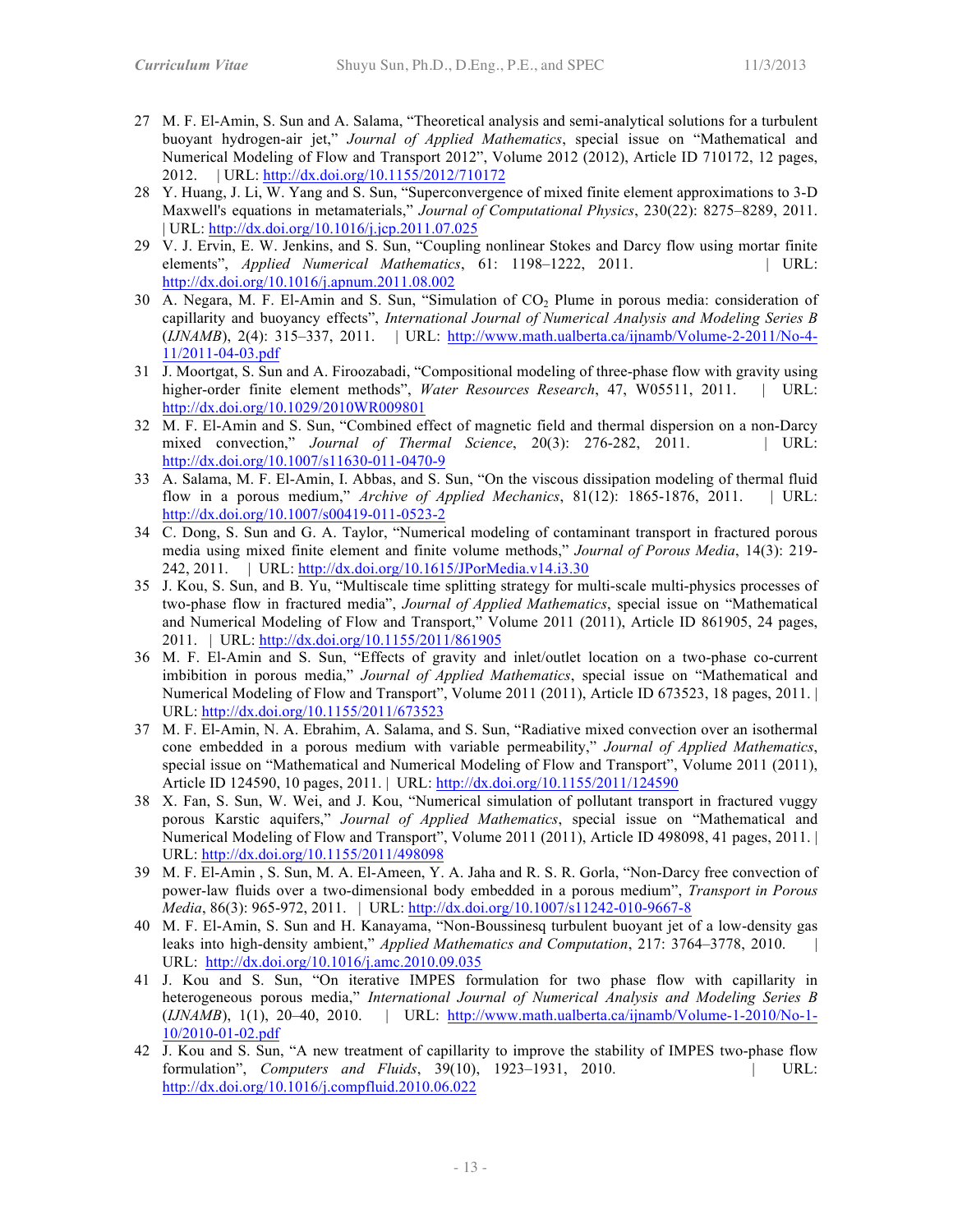- 43 B. Yu, C. Li, Z. Zhang, X. Liu, J. Zhang, J. Wei, S. Sun, and J. Huang, "Numerical simulation of a buried hot crude oil pipeline under normal operation", *Applied Thermal Engineering*, 30, 2670–2679, 2010. | URL: http://dx.doi.org/10.1016/j.applthermaleng.2010.07.016
- 44 M. F. El-Amin, S. Sun, W. Heidemann and H. Müller-Steinhagen, "Analysis of a turbulent buoyant confined jet modeled using realizable k–ɛ model", *Heat and Mass Transfer*, 46(8-9), 943–960, 2010. | URL: http://dx.doi.org/10.1007/s00231-010-0625-3
- 45 J. Kou, X. Wang, and S. Sun, "Some new root-finding methods with eighth-order convergence", *Bull. Math. Soc. Sci. Math. Roumanie*, 53(101), No. 2, 133–143, 2010. | URL: www.rms.unibuc.ro/bulletin/pdf/53-2/Kou.pdf
- 46 C. Xu, B. Yu, Z. Zhang, J. Zhang, J. Wei and S. Sun, "Numerical simulation of a buried hot crude oil pipeline during shutdown", *Pet. Sci.*, 7: 73-82, 2010. | URL: http://dx.doi.org/10.1007/s12182-010- 0008-x
- 47 H. Wei, M. Dong, and S. Sun, "Inoperability Input-Output Modeling (IIM) of disruptions to supply chain networks", *Systems Engineering*, 13(4): 324-339, 2010. | URL: http://dx.doi.org/10.1002/sys.20153
- 48 S. Sun and J. Liu, "A locally conservative finite element method based on enrichment of the continuous Galerkin method", *SIAM Journal on Scientific Computing*, 31(4), 2528–2548, 2009. | URL: http://dx.doi.org/10.1137/080722953
- 49 M. Dong, S. Sun, and X. Jin, "Modelling and analysis of newsvendor-based trading options in supply chains", *Int. J. Services Operations and Informatics*, 4(3), 258–271, 2009. | URL: http://dx.doi.org/10.1504/IJSOI.2009.026952
- 50 K. Wang, H. Wang, S. Sun, and M. F. Wheeler, "An optimal-order  $L^2$ -error estimate for non-symmetric discontinuous Galerkin methods for a diffusion equation in multiple space dimensions", *Computer Methods in Applied Mechanics and Engineering*, 198(27-29), 2190-2197, 2009. | URL: http://dx.doi.org/10.1016/j.cma.2009.02.006
- 51 V. J. Ervin, E. W. Jenkins, and S. Sun, "Coupled generalized non-linear stokes flow with flow through a porous medium", *SIAM Journal on Numerical Analysis*, 47(2), 929–952, 2009. | URL: http://dx.doi.org/10.1137/070708354
- 52 V. Girault, S. Sun, M. F. Wheeler and I. Yotov, "Coupling discontinuous Galerkin and mixed finite element discretizations using mortar finite elements", *SIAM Journal on Numerical Analysis*, 46(2), 949– 979, 2008. | URL: http://dx.doi.org/10.1137/060671620
- 53 S. Sun and M. Dong, "Continuum modeling of supply chain networks using discontinuous Galerkin methods", *Computer Methods in Applied Mechanics and Engineering*, 197(13-16), 1204-1218, 2008. | URL: http://dx.doi.org/10.1016/j.cma.2007.10.012
- 54 S. Sun and J. Geiser, "Multiscale discontinuous Galerkin and operator-splitting methods for modeling subsurface flow and transport", *International Journal for Multiscale Computational Engineering*, 6(1), 87-101, 2008. | URL: http://dx.doi.org/10.1615/IntJMultCompEng.v6.i1.80
- 55 S. Sun and M. F. Wheeler, "Local problem-based *a posteriori* error estimators for discontinuous Galerkin approximations of reactive transport", *Computational Geosciences*, 11(2), 87–101, 2007. | URL: http://dx.doi.org/10.1007/s10596-007-9041-2
- 56 S. Sun and M. F. Wheeler, "Discontinuous Galerkin methods for simulating bioreactive transport of viruses in porous media", *Advances in Water Resources*, 30(6-7), 1696-1710, 2007. | URL: http://dx.doi.org/10.1016/j.advwatres.2006.05.033
- 57 S. Sun and M. F. Wheeler, "Anisotropic and dynamic mesh adaptation for discontinuous Galerkin methods applied to reactive transport", *Computer Methods in Applied Mechanics and Engineering*, 195(25-28), 3382-3405, 2006. | URL: http://dx.doi.org/10.1016/j.cma.2005.06.019
- 58 S. Sun and M. F. Wheeler, "A dynamic, adaptive, locally conservative and nonconforming solution strategy for transport phenomena in chemical engineering", *Chemical Engineering Communications*, 193(12), 1527-1545, 2006. | URL: http://dx.doi.org/10.1080/00986440600584284
- 59 S. Sun and M. F. Wheeler, "Analysis of discontinuous Galerkin methods for multicomponent reactive transport problems", *Computers and Mathematics with Applications*, 52(5), 637-650, 2006. | URL: http://dx.doi.org/10.1016/j.camwa.2006.10.004
- 60 S. Sun and M. F. Wheeler, "Projections of velocity data for the compatibility with transport", *Computer Methods in Applied Mechanics and Engineering*, 195, 653-673, 2006. | URL: http://dx.doi.org/10.1016/j.cma.2005.02.011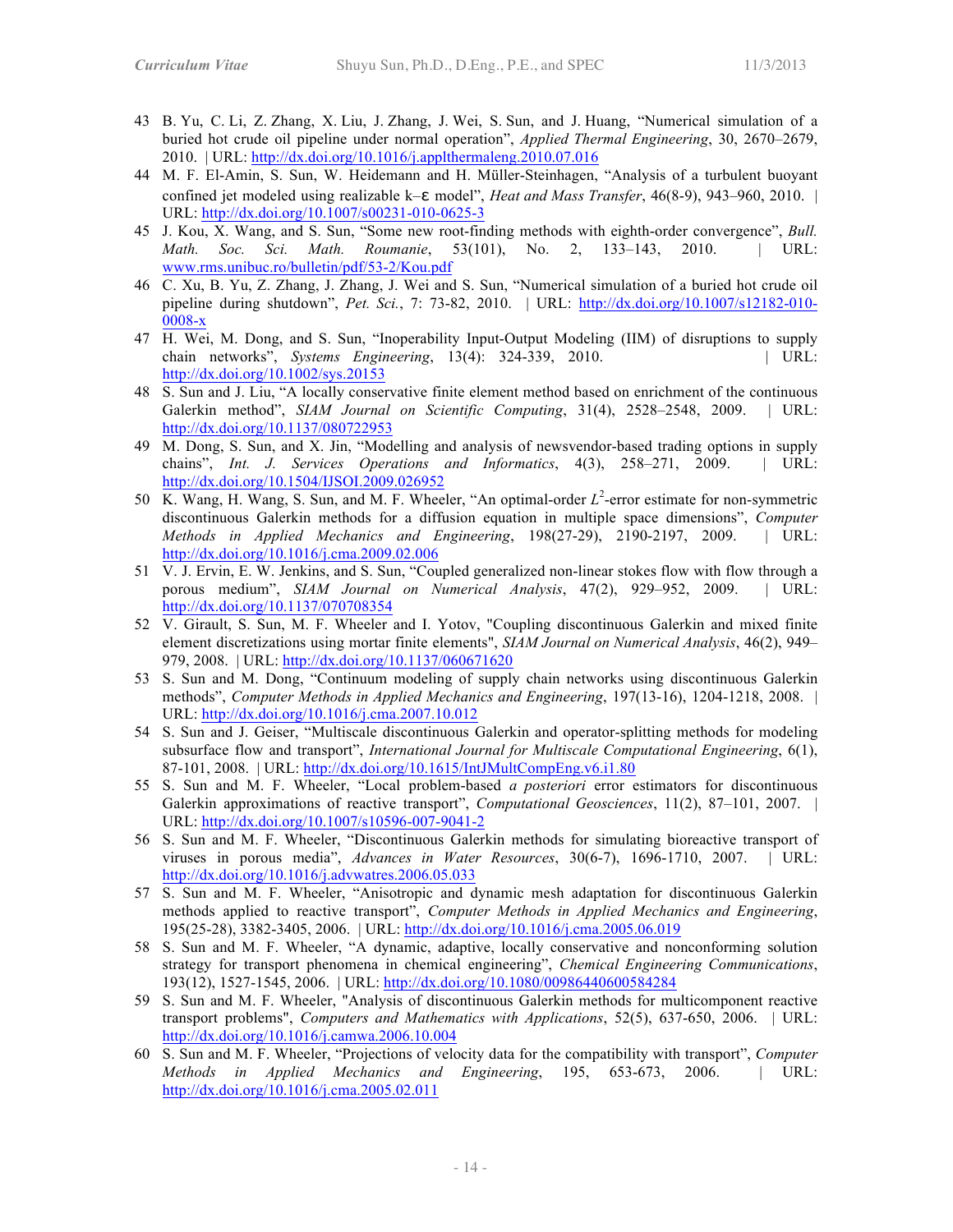- 61 S. Sun and M. F. Wheeler, "*A posteriori* error estimation and dynamic adaptivity for symmetric discontinuous Galerkin approximations of reactive transport problems", *Computer Methods in Applied Mechanics and Engineering*, 195, 632-652, 2006. | URL: http://dx.doi.org/10.1016/j.cma.2005.02.021
- 62 S. Sun, M. F. Wheeler, M. Obeyesekere and C. W. Patrick Jr., "Multiscale angiogenesis modeling using mixed finite element methods", *Multiscale Modeling and Simulation: A SIAM Interdisciplinary Journal*, 4(4), 1137-1167, 2005. | URL: http://dx.doi.org/10.1137/050624443
- 63 S. Sun, M. F. Wheeler, M. Obeyesekere and C. W. Patrick Jr., "Nonlinear behaviors of capillary formation in a deterministic angiogenesis model", *Nonlinear Analysis*, 63(5-7), e2237-e2246, 2005. | URL: http://dx.doi.org/10.1016/j.na.2005.01.066
- 64 S. Sun and M. F. Wheeler, "Symmetric and nonsymmetric discontinuous Galerkin methods for reactive transport in porous media", *SIAM Journal on Numerical Analysis*, 43(1), 195-219, 2005. | URL: http://dx.doi.org/10.1137/S003614290241708X
- 65 S. Sun, M. F. Wheeler, M. Obeyesekere and C. W. Patrick Jr., "A deterministic model of growth factorinduced angiogenesis", *Bulletin of Mathematical Biology*, 67(2), 313-337, 2005. | URL: http://dx.doi.org/10.1016/j.bulm.2004.07.004
- 66 S. Sun and M. F. Wheeler, "Discontinuous Galerkin methods for coupled flow and reactive transport problems", *Applied Numerical Mathematics*, 52(2-3), 273-298, 2005. | URL: http://dx.doi.org/10.1016/j.apnum.2004.08.035
- 67 S. Sun and M. F. Wheeler,  $H^2(H^1)$  norm *a posteriori* error estimation for discontinuous Galerkin approximations of reactive transport problems", *Journal of Scientific Computing*, 22(1), 501-530, 2005. | URL: http://dx.doi.org/10.1007/s10915-004-4148-2
- 68 C. Dawson, S. Sun and M. F. Wheeler, "Compatible algorithms for coupled flow and transport"*, Computer Methods in Applied Mechanics and Engineering*, 193, 2565-2580, 2004. | URL: http://dx.doi.org/10.1016/j.cma.2003.12.059
- 69 S. Sun, S. Wang and K. T. Yu, "Theoretical study on the effect of axial liquid back-mixing on distillation in a packed column", *Chemical Engineering* (China), 27(4), 7-10, 1999. [Chemical Abstracts 131:288165b]
- 70 S. Sun, A. Zeng, S. Wang and K. T. Yu, "Three-dimensional simulation of distillation column containing structured packing (II) validation of model and the effect of liquid distribution and mixing behavior on distillation", *Journal of Chemical Industry and Engineering* (China), 49(5), 560-565, 1998. [Chemical Abstracts 129:318090b]
- 71 S. Sun, S. Wang and K. T. Yu, "Three-dimensional simulation of distillation column containing structured packing (I) physical model and equations", *Journal of Chemical Industry and Engineering* (China), 49(5), 549-559, 1998. [Chemical Abstracts 129:318089h]
- 72 S. Sun, S. Wang and K. T. Yu, "Liquid mixing behavior in a column containing structured packing", *Journal of Chemical Industry and Engineering* (China), 49(1), 121-124, 1998. [Chemical Abstracts 128:296299b]
- 73 D. Li and S. Sun, "Absorption characteristics of color and iron in MSG solution by granular activated carbon", *Journal of Southwest China Normal University (Natural Science Edition)*, 23(6): 688-692, 1998.
- 74 S. Sun, S. Wang and K. T. Yu, "Effective liquid velocity in a column containing corrugated metal sheet packing", *Journal of Chemical Industry and Engineering* (China), 48(6), 736-739, 1997. [Chemical Abstracts 128:77071t]
- 75 S. Sun, W. Yin, J. Chen and Z. Jiang, "A fast method for calculating adsorption kinetics in Monte Carlo simulation for the system of randomly moving particles", *Chemical Engineering* (China), 24(5), 65-70 & 40, 1996. [Chemical Abstracts 127:20192h]
- 76 S. Sun, W. Liu and Z. Jiang, "Stochastic model of periodic operation performance for the continuous counter-current adsorption process", *Chinese Journal of Reactive Polymers* (in English), 4(1-2), 8-19, 1995.

### *Refereed Proceedings Publications*

- 1 M. F. El-Amin, S. Sun, A. Salama, "Enhanced oil recovery by nanoparticles injection: modeling and simulation," SPE Middle East Oil and Gas Show and Exhibition, to be held in Manama, Bahrain, 10–13 March 2013.
- 2 R. Ellen at al, SPE Reservoir Simulation Symposium, Texas, USA, Feb 2013.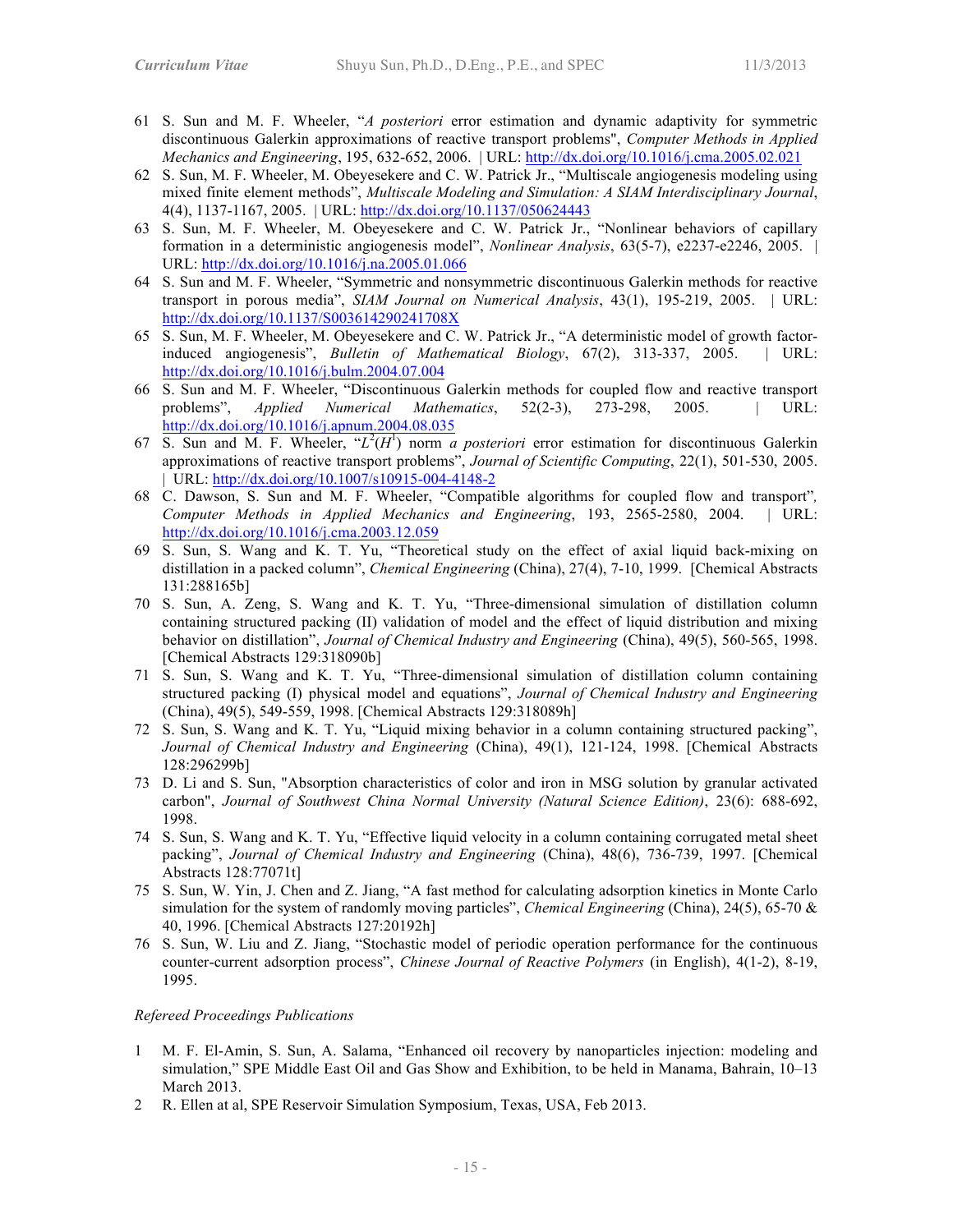- 3 K. Bao at al, SPE Reservoir Simulation Symposium, Texas, USA, Feb 2013.
- 4 M.F. El-Amin, S. Sun, and A. Salama, "Modeling and simulation of nanoparticle transport in multiphase flows in porous media: CO2 sequestration," In: Mathematical Methods in Fluid Dynamics and Simulation of Giant Oil and Gas Reservoirs, Istanbul, Turkey, 3-5 September 2012. [Paper: SPE-163089-MS] | URL: http://dx.doi.org/10.2118/163089-MS
- 5 A. Salama, S. Sun, and M. F. ElAmin, "A novel numerical approach for the solution of the problem of two-phase, immiscible flow in porous media: Application to LNAPL and DNAPL", AIP Conf. Proc. 1453, pp. 135-140 (6 pages), 4th International Conference on Porous Media and its Applications in Science, Engineering and Industry, June 17-22, 2012, Potsdam, Germany. | URL: http://dx.doi.org/10.1063/1.4711165
- 6 H. Osman, A. Salama, S. Sun, and K. Bao, "A finite difference, multipoint flux numerical approach to flow in porous media: Numerical examples", AIP Conf. Proc. 1453, pp. 217-222 (6 pages), 4th International Conference on Porous Media and its Applications in Science, Engineering and Industry, June 17-22, 2012, Potsdam, Germany. | URL: http://dx.doi.org/10.1063/1.4711178
- 7 A. Salama, A. Azamatov, M.F. El-Amin, S. Sun, and H. Huang, "CFD investigation of flow and heat transfer of nanofluids inisoflux spirally fluted tubes," SPE International Oilfield Nanotechnology Conference and Exhibition, 12–14 June 2012, Noordwijk, The Netherlands. [Paper: SPE-154466-MS-P] | URL: http://dx.doi.org/10.2118/154466-MS
- 8 M.F. ElAmin, A. Salama, and S. Sun, "Modeling and simulation of nanoparticle transport in a two phase flow in porousmedia," SPE International Oilfield Nanotechnology Conference and Exhibition, 12–14 June 2012, Noordwijk, The Netherlands. [Paper: SPE-154972-MS-P] | URL: http://dx.doi.org/10.2118/154972-MS
- 9 S. Sun, A. Salama, and M. F. El-Amin, "An equation-type approach for the numerical solution of the partial differential equations governing transport phenomena in porous media," In: Procedia Computer Science, Volume 9, 2012, Pages 661–669, Proceedings of ICCS 2012 (International Conference on Computational Science), June 4-6, 2012, Omaha, Nebraska, USA. | URL: http://dx.doi.org/10.1016/j.procs.2012.04.071
- 10 M.F. El-Amin, A. Salama, and S. Sun, "A conditionally stable scheme for a transient flow of a non-Newtonian fluid saturating a porous medium", In: Procedia Computer Science, Volume 9, 2012, Pages 651–660, Proceedings of ICCS 2012 (International Conference on Computational Science), June 4 -6, 2012, Omaha, Nebraska, USA. | URL: http://dx.doi.org/10.1016/j.procs.2012.04.070
- 11 M. Lieb, T. Neckela, H.-J. Bungartz, and S. Sun, "Towards a Navier Stokes Darcy upscaling based on permeability tensor computation," In: Procedia Computer Science, Volume 9, 2012, Pages 717–726, Proceedings of ICCS 2012 (International Conference on Computational Science), June 4 -6, 2012, Omaha, Nebraska, USA. | URL: http://dx.doi.org/10.1016/j.procs.2012.04.077
- 12 R. Allen and S. Sun, "Carbon dioxide sequestration: modeling the diffusive and convective transport under a CO<sub>2</sub> cap," In: 2012 SPE Saudi Arabia Section Technical Symposium and Exhibition, Al-Khobar, Saudi Arabia, 8–11 April 2012. [Paper: SPE-160881-MS-P] | URL: http://dx.doi.org/10.2118/160881- MS
- 13 A. Salama, S. Sun, and M.F. El-Amin, "An efficient IMPES-based, shifting matrix algorithm to simulate two-phase, immiscible flow in porous media with application to  $CO<sub>2</sub>$  sequestration in the subsurface," In: Proceedings of Carbon Management Technology Conference, Feb 7-9, 2012, Orlando, Florida, USA. [Paper: SPE 150291-MS] | URL: http://dx.doi.org/10.7122/150291-MS
- 14 M F El-Amin, A Negara, A Salama, S Sun, "Simulation of coupled flow and mechanical deformation using implicit pressure-displacement explicit saturation (IMPDES) scheme", In: *2012 SPE Middle East Unconventional Gas Conference and Exhibition*, Abu Dhabi, UAE, 23–25 January 2012. [Paper: SPE 150855-PP] | URL: http://dx.doi.org/10.2118/150855-MS []
- 15 M.F. El-Amin, A. Negara, A. Salama, K. Bao, and S. Sun, "CO2 injection into oil reservoir associated with structural deformation," SPE Saudi Arabia Section Technical Symposium and Exhibition, Al-Khobar, Saudi Arabia, 8-11 April 2012. [Paper: SPE-160830-MS] | URL: http://dx.doi.org/10.2118/160830-MS
- 16 J. Li, S. Sun, and V. Calo, "Monte Carlo molecular simulation of phase-coexistence for oil production and processing," In: *2011 SPE Reservoir Characterization and Simulation Conference and Exhibition (RCSC)*, Abu Dhabi, UAE, 9-11 October 2011. [Paper: SPE-148282-PP] | URL: http://dx.doi.org/10.2118/148282-MS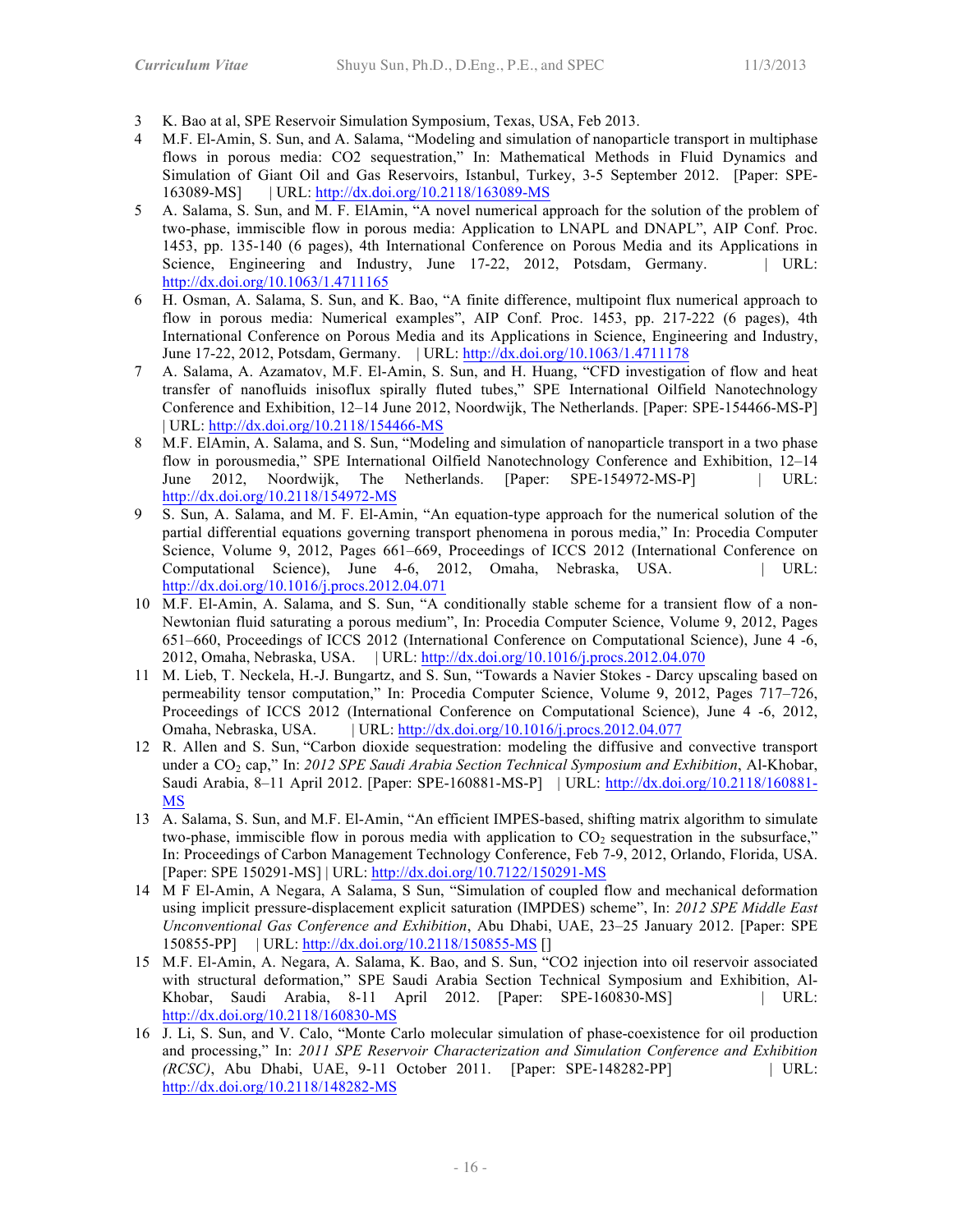- 17 M. El-Amin and S. Sun, "A finite difference scheme for double-diffusive unsteady free convection from a curved surface to a saturated porous medium with a non-Newtonian fluid," In: Procedia Computer Science, Volume 4, 2011, Pages 948–957, Proceedings of ICCS 2011, Singapore, June 1-3, 2011. URL: http://dx.doi.org/10.1016/j.procs.2011.04.100
- 18 M. F. El-Amin, A. Negara, A. Salama, and S. Sun, "Modeling and simulation of structural deformation of isothermal subsurface flow and carbon dioxide injection," In: *2011 SPE Saudi Arabia Section Technical Symposium and Exhibition*, held in AlKhobar, Saudi Arabia, 15–18 May 2011. [Paper: SPE-149073-MS] | URL: http://dx.doi.org/10.2118/149073-MS
- 19 M. F. El-Amin , S. Sun, M. A. El-Ameen, and Y. A. Jaha, "Horizontal H2-air turbulent buoyant jet resulting from hydrogen leakage", *Proceedings of ICRE2011*, International Conference on Renewable Energy (ICRE2011), Jaipur, India, 17-21 January 2011.
- 20 M. F. El-Amin and S. Sun, "Uniform and non-uniform inlet temperature of a vertical hot water jet injected into a rectangular tank," in: *2010 3rd International Conference on Thermal Issues in Emerging Technologies Theory and Applications (ThETA 3)*, pages 395-403, Cairo, Egypt, Dec 19-22nd, 2010. | URL: http://dx.doi.org/10.1109/THETA.2010.5766422
- 21 C. Dong and S. Sun, "Simulation of contaminant transport in fractured porous media on triangular meshes", in: *Proceedings of ICCIS2010*, Pages 136-139, the 2010 International Conference on Computational and Information Sciences, Chengdu, Sichuan, China, December 17 - 19, 2010. | URL: http://dx.doi.org/10.1109/ICCIS.2010.39
- 22 S. Sun and A. Firoozabadi, "Compositional modeling in three-phase flow for CO2 and other fluid injections using higher-order finite element methods", In: *Proceedings of the SPE Annual Technical Conference and Exhibition*, New Orleans, Louisiana, October 4-7, 2009. [Paper: SPE-124907] | URL: http://dx.doi.org/10.2118/124907-MS
- 23 S. Sun and J. Geiser, "Multiscale discontinuous Galerkin methods for modeling flow and transport in porous media", *Lecture Notes in Computer Science (LNCS) 4487*, Proceedings of ICCS 2007, Part I, Y. Shi et al. (Eds.), pp. 890-897, Beijing, China, May 27-30, 2007. | URL: http://dx.doi.org/10.1007/978- 3-540-72584-8\_117
- 24 V. Krzhizhanovskaya and S. Sun, "Simulation of multiphysics multiscale systems: introduction to the ICCS'2007 Workshop", *Lecture Notes in Computer Science (LNCS) 4487*, Proceedings of ICCS 2007, Part I, Y. Shi et al. (Eds.), pp. 755-761, Beijing, China, May 27-30, 2007. | URL: http://dx.doi.org/10.1007/978-3-540-72584-8\_100
- 25 A. A. Rodriguez, H. Klie, S. Sun, X. Gai, M.F. Wheeler, H. Florez, and U. Simon Bolivar, "Porous media upscaling of hydraulic properties: full permeability tensor and continuum scale simulations", In: *Proceedings of the 2006 SPE Symposium on Improved Oil Recovery*, Tulsa, Oklahoma, USA, April 22- 26, 2006. [Paper: SPE100057] | URL: http://dx.doi.org/10.2118/100057-MS
- 26 S. Sun, X. Gai and M. F. Wheeler, "Streamline tracing on unstructured grids", In: *Proceedings of the 2005 SPE Annual Technical Conference and Exhibition*, Dallas, Texas, USA, October 9-12, 2005. [Paper: SPE 96947] | URL: http://dx.doi.org/10.2118/96947-MS
- 27 X. Gai, S. Sun, M. F. Wheeler and H. Klie, "A time stepping scheme for coupled reservoir flow and geomechanics on nonmatching grids", In: *Proceedings of the 2005 SPE Annual Technical Conference and Exhibition*, Dallas, Texas, USA, October 9-12, 2005. [Paper: SPE 97054] | URL: http://dx.doi.org/10.2118/97054-MS
- 28 S. Sun and M. F. Wheeler, "Adaptive discontinuous Galerkin methods for coupled diffusion- and advection-dominated transport phenomena", In: *Proceedings of the 3rd International Conference on Computing, Communication and Control Technologies (CCCT'05)*, Volume I, ISBN: 980-6560-46-9, H.-W. Chu, M. J. Savoie, and B. Sanchez, Eds., pp. 130-135, Austin, Texas, July 24-27, 2005.
- 29 S. Sun, M. F. Wheeler, M. Obeyesekere and C. W. Patrick Jr., "Multiscale angiogenesis modeling", In: *Proceedings of the 2nd International Workshop on Simulation of Multiphysics Multiscale Systems (in conjunction with the ICCS'2005 conference*), Part III, pp 96-103, Atlanta, Georgia, May 22-25, 2005. URL: http://dx.doi.org/10.1007/11428862\_13
- 30 S. Sun and M. F. Wheeler, "A dynamic, adaptive, locally conservative and nonconforming solution strategy for transport phenomena in chemical engineering", In: *Proceedings of the American Institute of Chemical Engineers (AIChE) 2004 Annual Meeting,* Austin, Texas, November 7-12, 2004.
- 31 S. Sun, M. F. Wheeler, M. Obeyesekere and C. W. Patrick Jr., "Deterministic simulation of growth factor-induced angiogenesis", In: *Proceedings of the American Institute of Chemical Engineers (AIChE) 2004 Annual Meeting,* Austin, Texas, November 7-12, 2004.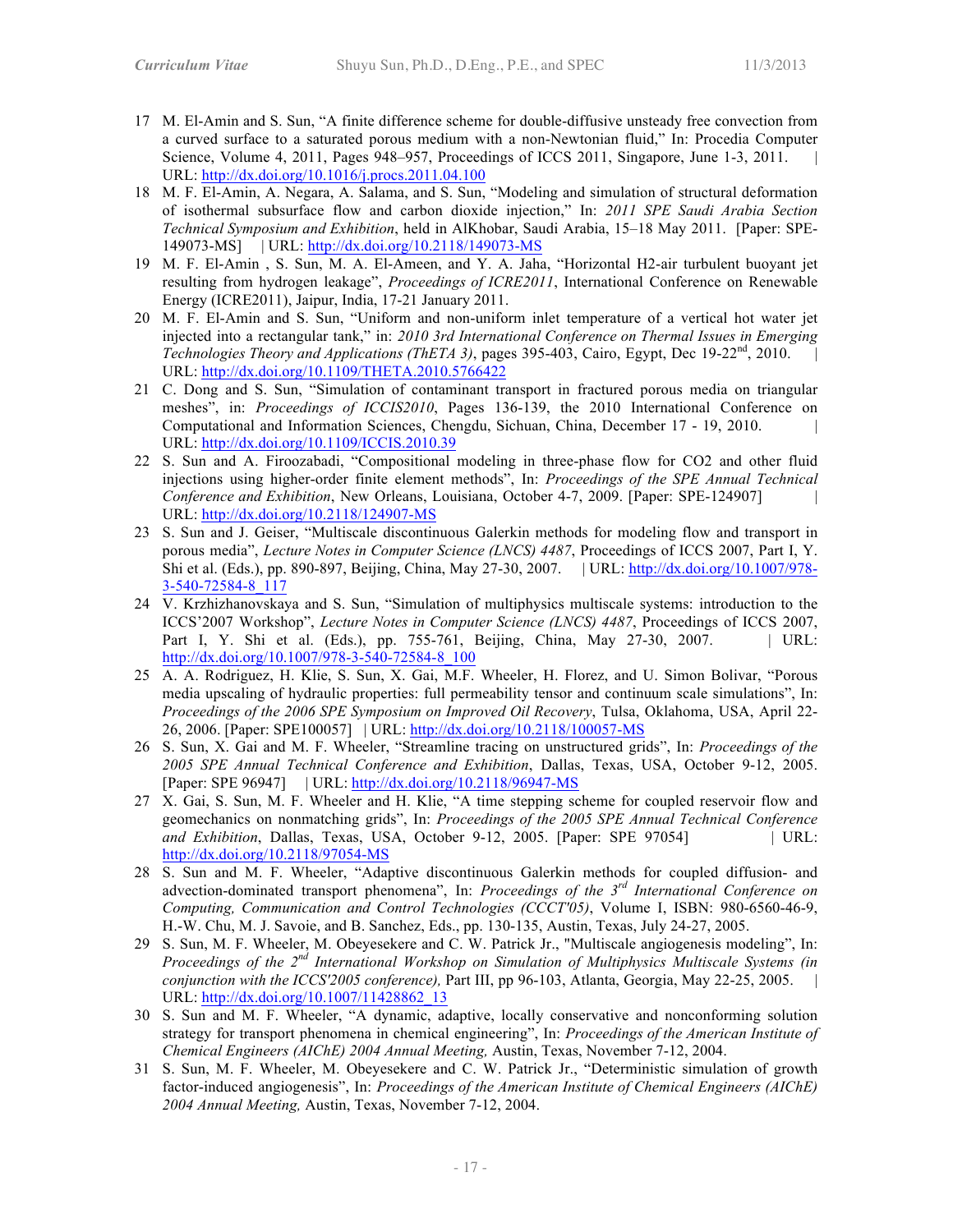- 32 S. Sun and M. F. Wheeler, "Mesh adaptation strategies for discontinuous Galerkin methods applied to reactive transport problems", In: *Proceedings of the 2nd International Conference on Computing, Communication and Control Technologies (CCCT'04)*, Volume I, ISBN: 980-6560-17-5, H.-W. Chu, M. Savoie, and B. Sanchez, Eds., pp. 223-228, Austin, Texas, August 14-17, 2004.
- 33 S. Sun, M. F. Wheeler, M. Obeyesekere and C. W. Patrick Jr., "Nonlinear behavior of capillary formation in a deterministic angiogenesis model", In: *Proceedings of the 4th World Congress of Nonlinear Analysts*, Orlando, Florida, June 30 - July 7, 2004.
- 34 S. Sun, B. Riviere and M. F. Wheeler, "A combined mixed finite element and discontinuous Galerkin method for miscible displacement problems in porous media", In: *Proceedings of International Symposium on Computational and Applied PDEs held at Zhangjiajie National Park of China*, pp. 321– 348, 2002.
- 35 S. Sun, S. Wang and K. T. Yu, "The liquid mixing behavior in a column containing corrugated structured packing", In: *Proceeding of the 2nd China-US Conference in Chemical Engineering*, pp. 443- 446, CIESC and AIChE, Beijing, China, 1997.

#### *Non-Refereed Publication in Proceedings and Special Issues*

- 1 S. Sun, M. F, El-Amin, Z. Chen, and H. Kanayama, "Mathematical and Numerical Modeling of Flow and Transport 2012," *Journal of Applied Mathematics*, vol. 2012, Article ID 318496, 4 pages, 2012. | URL: http://dx.doi.org/10.1155/2012/318496
- 2 S. Sun, E. W. Jenkins, Z. Chen, and J. Geiser, "Mathematical and Numerical Modeling of Flow and Transport," *Journal of Applied Mathematics*, vol. 2011, Article ID 901380, 4 pages, 2011. | URL: http://dx.doi.org/10.1155/2011/901380
- 3 S. Sun and M. F. Wheeler, "Dynamically adaptive discontinuous Galerkin methods for contaminant transport in porous media", In: *Proceedings of the M&C-2005 International Topical Meeting on Mathematics and Computation, Supercomputing, Reactor Physics and Nuclear and Biological Applications*, Palais des Papes, Avignon, France, September 12-15, 2005, on CD-ROM, American Nuclear Society, LaGrange Park, IL, 2005.
- 4 M. F. Wheeler, O. Eslinger, S. Sun and B. Riviere, "Discontinuous Galerkin method for modeling flow and reactive transport in porous media", In: *Proceedings of the 2002 CANUM conference*, series ESAIM, 2002.
- 5 M. Peszynska and S. Sun, "Reactive transport model coupled to multiphase flow models", In: *Proceedings of XIV International Conference on Computational Methods in Water Resources,* In: *Computational Method in Water Resources*, S. M. Hassanizadeh, R. J. Schotting, W. G. Gray, and G. F. Pinder, Eds., Elsevier, pp. 923–930, Delft, The Netherlands, June, 2002.
- 6 S. Sun, S. Wang and K. T. Yu, "Liquid distribution in a large scale column containing corrugated plate packing", In: *Proceedings of the 8th National Conference of Chemical Engineering*, pp. 482-485, Tianjin, China, October 1996.
- 7 K. T. Yu and S. Sun, "The distillation simulation in a large scale column containing structured packing with three dimensional non-equilibrium mixing-pool model", In: *Proceedings of the 8<sup>th</sup> National Conference of Chemical Engineering*, pp. 476-481, Tianjin, China, October 1996.
- 8 S. Sun and Z. Jiang, "Simulation of multistage fluidized bed adsorption process by Monte Carlo method", In: *Proceedings of the International Conference of Reactive Polymers*, pp. 143-145, Xi'an, China, 1994.

#### *Technical Reports*

(Note: full documents for ICES reports are available online at http://www.ices.utexas.edu/research/reports/)

- 1 A. Salama, S. Sun, and M.F. El-Amin, "CO2 plume migration into the subsurface: numerical investigation using shifting matrix technique," CSIM Midyear Report, 2011.
- 2 M. F. El-Amin, A. Negara, A. Salama, and S. Sun, "Simulation of CO2 Injection in layered porous media with structural deformation effect," CSIM Midyear Report, 2011.
- 3 J. Li, H. Huang, M F ElAmin, and S. Sun, "Monte Carlo molecular simulation of phase equilibrium properties of reservoir fluids with emphasis to sulfur solubility in sour gas", Report No. 1 to Saudi Aramco (CRPO #: 6510454094) for Q1-2 (1-6 month) Duration of Year 1, Computational Transport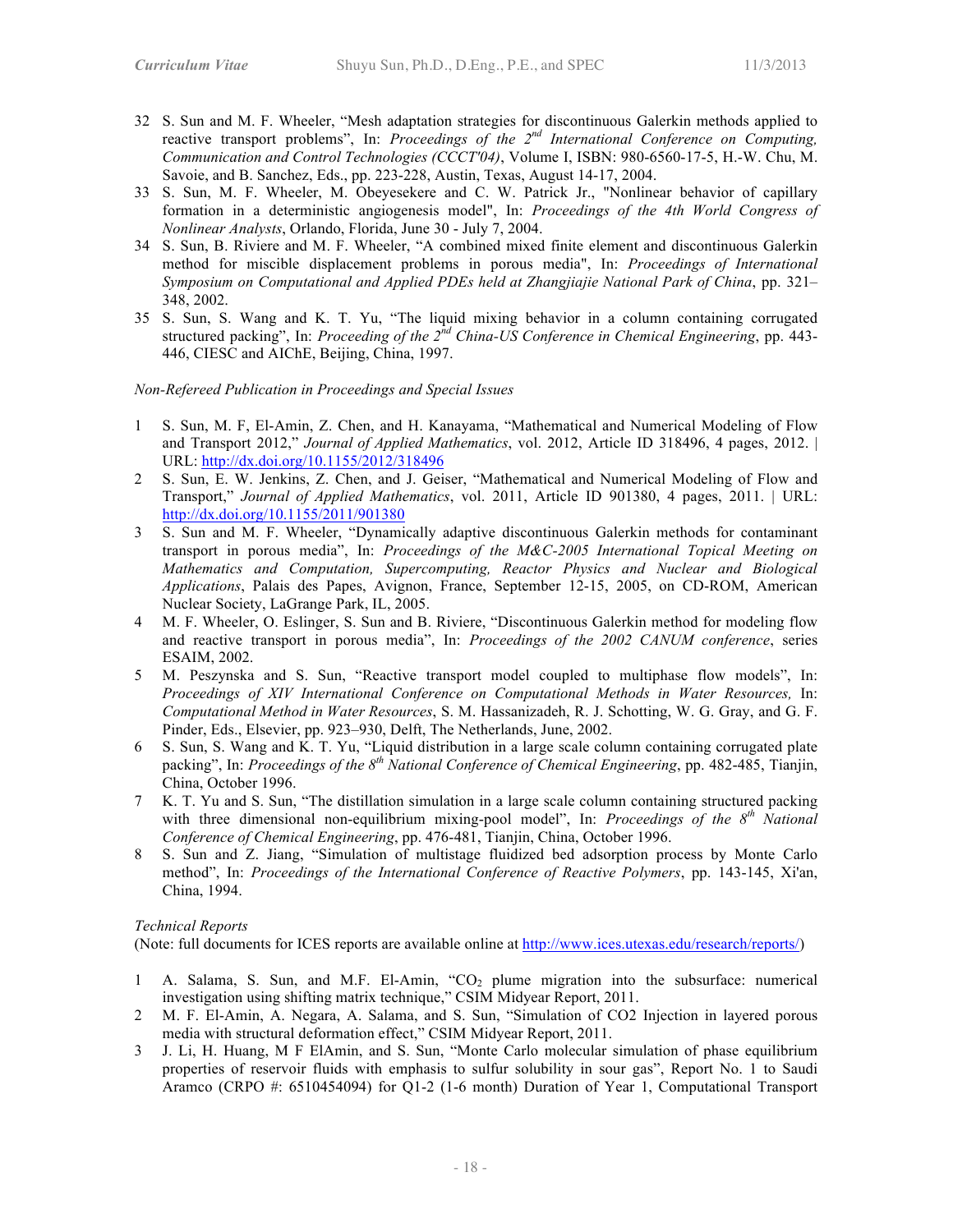Phenomena Laboratory (CTPL), King Abdullah University of Science and Technology (KAUST), July 15, 2011.

- 4 H. Huang, A Salama, M F ElAmin, and S. Sun, "Computing phase equilibrium of two-component reservoir fluids using Monte Carlo molecular simulation", Report No. 2 to Saudi Aramco (CRPO #: 6510435957) for Q2-4 (4-12 month) Duration of Year 1, Computational Transport Phenomena Laboratory (CTPL), King Abdullah University of Science and Technology (KAUST), July 5, 2011.
- 5 C. Xu, M F ElAmin, and S. Sun, "Gibbs ensemble Monte Carlo simulation of thermodynamic properties of reservoir fluids – literature review", Report No. 1 to Saudi Aramco (CRPO #: 6510435957) for Q1 (1- 3 month) Duration of Year 1, Computational Transport Phenomena Laboratory (CTPL), King Abdullah University of Science and Technology (KAUST), Nov 12, 2010.
- 6 M. F. El-Amin and S. Sun, "A new scaling-law of a two-phase flow in porous media in terms of characteristic velocity", In: *The CSIM book of 2010 (an annual report of the Center for Subsurface Imaging and Fluid Modeling consortium at KASUT)*, September 2010.
- 7 M. F. El-Amin and S. Sun, "Effects of gravity and inlet location on a two-phase counter-current imbibition in a porous medium", In: *The CSIM book of 2010 (an annual report of the Center for Subsurface Imaging and Fluid Modeling consortium at KASUT)*, September 2010.
- 8 J. Kou and S. Sun, "A new treatment of capillarity to improve the stability of IMPES two-phase flow formulation", In: *The CSIM book of 2010 (an annual report of the Center for Subsurface Imaging and Fluid Modeling consortium at KASUT)*, September 2010.
- 9 J. Kou and S. Sun, "An improved iterative IMPES formulation for two-phase flow in heterogeneous porous media with capillarity", In: *The CSIM book of 2010 (an annual report of the Center for Subsurface Imaging and Fluid Modeling consortium at KASUT)*, September 2010.
- 10 S. Sun and M. F. Wheeler, "Anisotropic and dynamic mesh adaptation for discontinuous Galerkin methods applied to reactive transport", *ICES Report 05-15*, Institute for Computational Engineering and Sciences, The University of Texas at Austin, Austin, Texas, March 2005.
- 11 S. Sun and M. F. Wheeler, "Mesh adaptation strategies for discontinuous Galerkin methods applied to reactive transport problems", *ICES Report 04-41*, Institute for Computational Engineering and Sciences, The University of Texas at Austin, Austin, Texas, August 2004.
- 12 S. Sun and M. F. Wheeler, "Projection methods for constructing a velocity field compatible with transport", *ICES Report 04-16*, Institute for Computational Engineering and Sciences, The University of Texas at Austin, Austin, Texas, March 2004.
- 13 S. Sun, "Discontinuous Galerkin methods for reactive transport in porous media", *ICES Report 04-1*, Institute for Computational Engineering and Sciences, The University of Texas at Austin, Austin, Texas, January 2004.
- 14 S. Sun and M. F. Wheeler, "Discontinuous Galerkin methods for coupled flow and reactive transport problems", *TICAM Report 03-49*, Institute for Computational Engineering and Sciences, The University of Texas at Austin, Austin, Texas, December 2003.
- 15 S. Sun and M. F. Wheeler, "Energy norm *a posteriori* error estimation for discontinuous Galerkin approximations of reactive transport problems"*, TICAM Report 03-39*, Institute for Computational Engineering and Sciences, The University of Texas at Austin, Austin, Texas, August 2003.
- 16 S. Sun and M. F. Wheeler, "*A posteriori* error analyses for symmetric discontinuous Galerkin approximations of reactive transport problems", *TICAM Report 03-19*, Institute for Computational Engineering and Sciences, The University of Texas at Austin, Austin, Texas, May 2003.
- 17 C. Dawson, S. Sun and M. F. Wheeler, "Compatible algorithms for coupled flow and transport"*, TICAM Report 03-12*, Institute for Computational Engineering and Sciences, The University of Texas at Austin, Austin, Texas, April 2003.
- 18 M. Peszynska and S. Sun, "Reactive transport model coupled to multiphase flow models" *, TICAM Report 02-04*, Texas Institute for Computational and Applied Mathematics, The University of Texas at Austin, Austin, Texas, January 2002.
- 19 M. Peszynska and S. Sun, "Multiphase reactive transport module TRCHEM in IPARS" *, TICAM Report 01-32*, Texas Institute for Computational and Applied Mathematics, The University of Texas at Austin, Austin, Texas, October 2001.
- 20 M. Peszynska, S. Bryant, S. Sun, T. LaForce and S. Snider, "Modeling of Couplex1 case with IPARS TRCHEM module" *, TICAM Report 01-31*, Texas Institute for Computational and Applied Mathematics, The University of Texas at Austin, Austin, Texas, October 2001.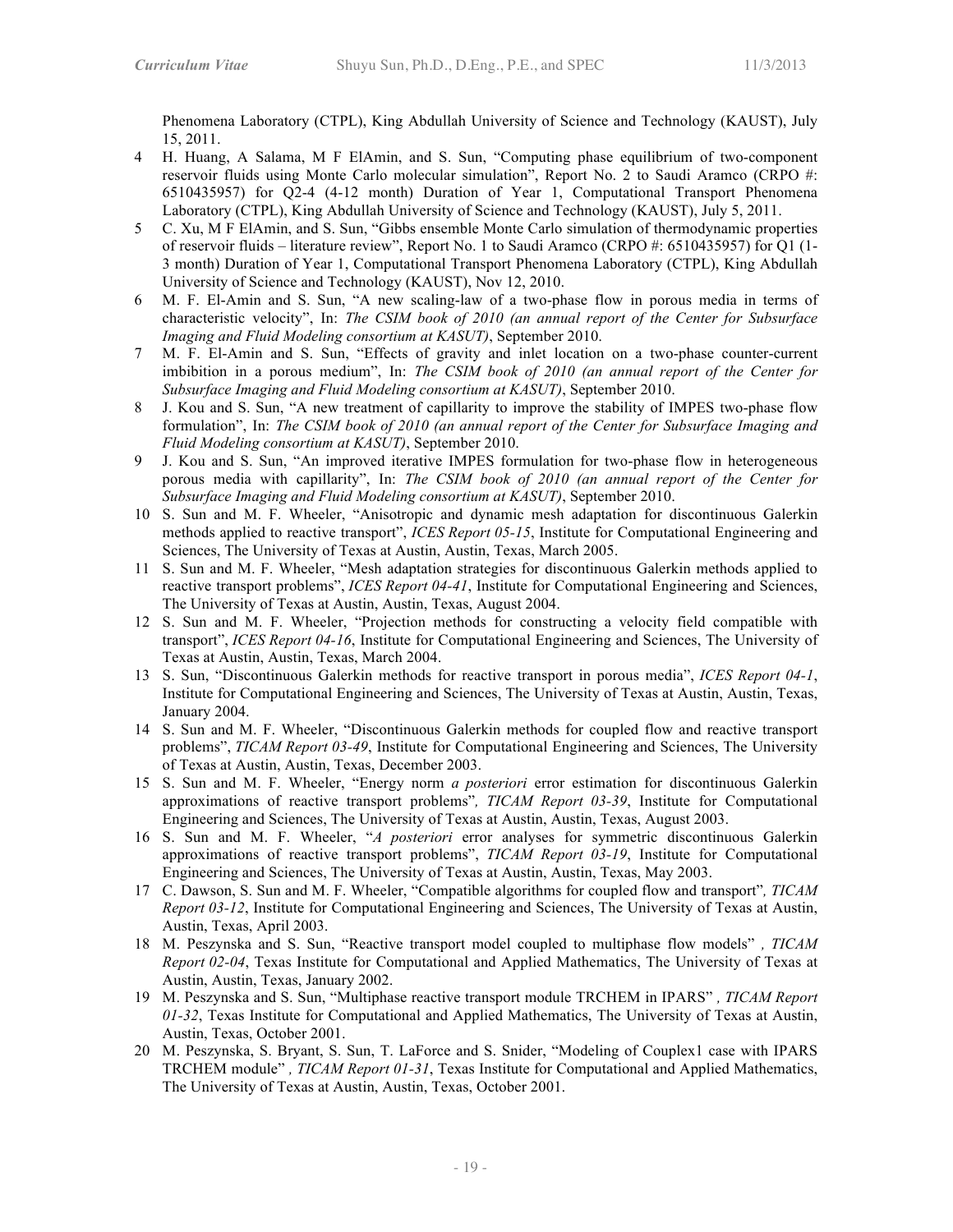### *Theses*

- 1 S. Sun, *Discontinuous Galerkin methods for reactive transport in porous media*, Ph.D. dissertation, The University of Texas at Austin, 2003.
- 2 S. Sun, *Fluid mechanics behavior of liquid phase and its effects on distillation in a column containing structured packing*, Doctor of Engineering dissertation, Tianjin University, 1997.
- 3 S. Sun, *Simulation of multistage fluidized bed adsorption processes by Monte Carlo Methods*, Master's thesis, Tianjin University, 1994.
- 4 S. Sun, *Removal of oil from wastewater by coalescence technology*, Bachelor's thesis, Tianjin University, 1991.

## *Books / Book Chapters*

- 1 M. F. Wheeler, S. Sun and S. G. Thomas, "Modeling of Flow and Reactive Transport in IPARS", In: *Mathematical Modeling of Reactive Transport in Groundwater*, Pages 42-73, Edited by F. Zhang, G.-T. Yeh and J. C. Parker, eISBN: 978-1-60805-306-3, ISBN: 978-1-60805-525-8, Bentham Science Publishers, 2012. | Book URL: http://dx.doi.org/10.2174/97816080530631120101; Chapter URL: http://dx.doi.org/10.2174/978160805306311201010042
- 2 M. F. El-Amin, Salama and S. Sun, "Solute transport with chemical reaction in single- and multi-phase porous media," In: M El-Amin (Ed) *Mass Transfer in Multiphase Systems and its Applications*, ISBN 978-953-307-215-9, pp 27-48, Published by INTECH, Rijeka, Croatia, February 2011.
- 3 S. Sun, M. F. Wheeler, M. Obeyesekere and C. Patrick, "Multiscale Angiogenesis Modeling", In: *Lecture Notes in Computer Science*, ISSN 0302-9743, Volume 3516, Pages 96–103, Apr 2005.
- 4 M. F. Wheeler, S. Sun, O. Eslinger and B. Riviere, "Discontinuous Galerkin method for modeling flow and reactive transport in porous media", In: *Analysis and Simulation of Multifield Problem*, Edited by W. Wendland, ISBN 3540006966, Springer Verlag Publishers, pp. 37–58, August 2003.
- 5 S. Sun, B. Riviere and M. F. Wheeler, "A combined mixed finite element and discontinuous Galerkin method for miscible displacement problems in porous media", In: *Recent Progress in Computational and Applied PDEs*, Edited by T. F. Chan, Y. Huang, T. Tang, J. Xu and L.-A. Ying, ISBN 0306474204, Kluwer Academic/Plenum Publishers, pp. 321–348, February 2003.

## *Book Chapters Accepted or in Progress*

- 6 G. Han, S. Sun and M. Dong, "Capacity collaboration under the risk of production disruptions in semiconductor supply chains," In: *Supply Chain Coordination and Management*, ISBN: 978-953-7619- X-X, InTech Publisher (in press).
- 7 M. F. El-Amin and S. Sun, "On the Two-Phase Flow in Porous Media:Scaling using Velocity; Open-Boundary and Gravity Effects; Non-Dimensional Analysis; Similarity Solutions; Compositional Modeling (CO2 Injection); Negative Capillary Pressure Challenge; and Structural Deformation Effect", In: *Advances in Multiphase Flow and Heat*, Vol. 5, 2011, Edited by L. Cheng and D. Mewes, Bentham Science Publishers Ltd (in press).
- 8 M. F. El-Amin, Y. A. Jaha, M. A. El-Ameen and S. Sun, "Turbulent buoyant jet of a low-density gas leaks into high-density ambient: Hydrogen leakage in air", In: *Mass Transfer*, ISBN: 978-953-7619-X-X, InTech Publisher (in press).

## **ORAL PRESENTATIONS / INVITED TALKS**

- 1 (Invited) "High-performance modeling of CO2 sequestration by coupling reservoir simulation and molecular dynamics," the 2012 Annual CSIM Workshop, Omni Hotel in Houston, Texas, USA, February 1, 2013 (January 30 – February 1, 2012 for the entire workshop).
- 2 (Invited) "Compatible algorithms for coupling multiphysics in subsurface flow and transport", presented in the Workshop on Numerical Analysis and Computational Mathematics, Fourth Floor Auditorium, Building 15, Department of Mathematics and Statistics, King Fahd University of Petroleum and Minerals (KFUPM), 1:45-2:30pm, Tuesday December 4, 2012.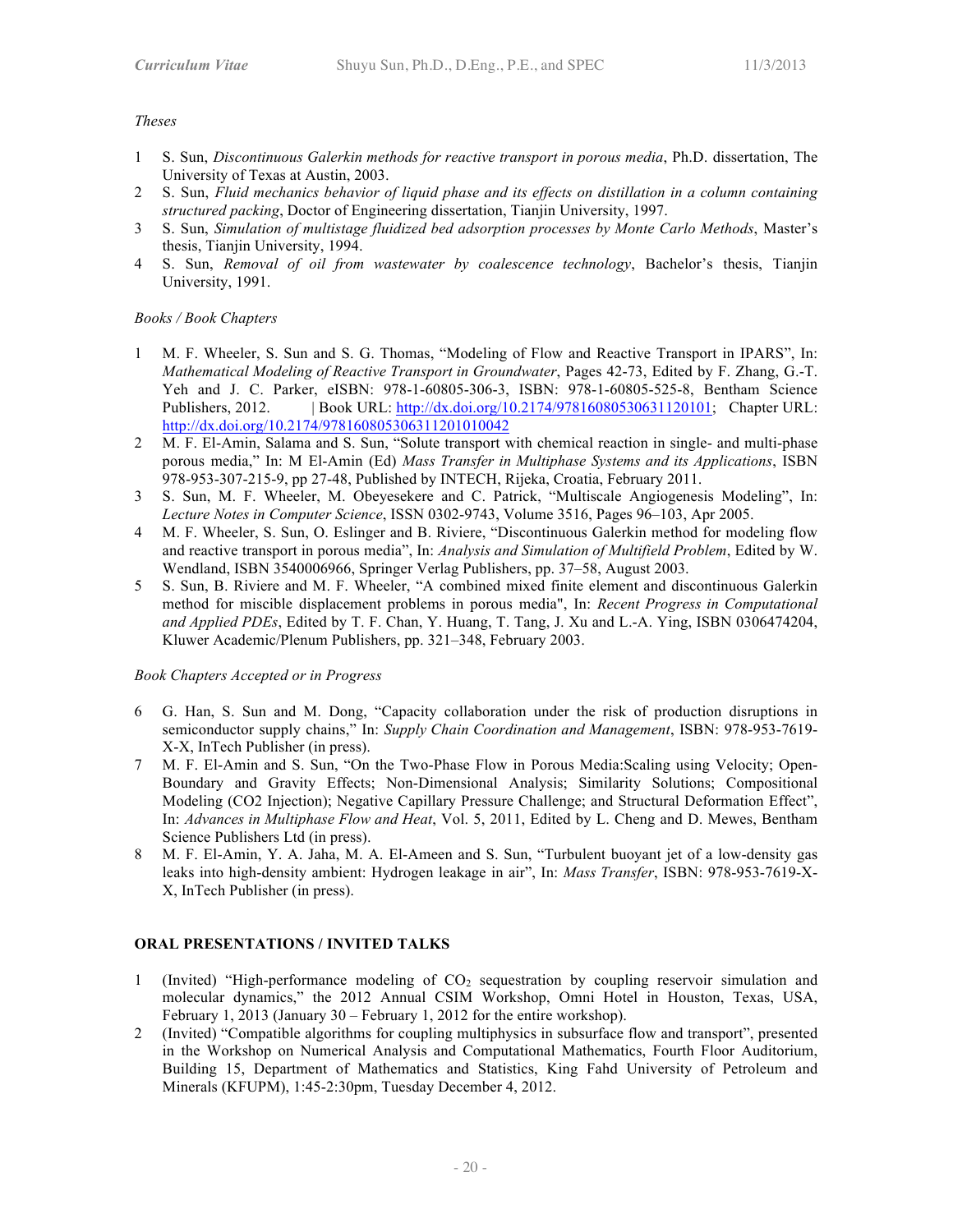- 3 (Invited) "Multiscale modeling of thermodynamics and compositional flow in porous media", presented in NumPor Kick-off meeting, Conference Room 5220, Building 3, KAUST, 2:45pm, October 6, 2012.
- 4 (Invited) "A gentle introduction to fluid flow and its interaction with geomechanics and seismology, with application to carbon sequestration", the KAUST ErSE (Earth Science and Engineering) Seminar, Lecture Hall 1, Building 9, KAUST, Thuwal, Saudi Arabia, 4:15 – 5:15 pm, Sept 25, 2012.
- 5 (Invited) "Modeling of subsurface flow and transport using conservative finite elements", presented in Symposium on Geophysical Flows, Nanyang Hotel, Xi'an Jiaotong University, Xi'an, China, 3:35 – 4:15 pm, July 22, 2012 (July 22-24, 2012 for the entire symposium).
- 6 (Invited) A series of lectures (teaching together with Zhangxing Chen and Dabao Liu), the Workshop on Modeling and Simulation of Multiphase Flow and Applications to Energy Recovery (多相流数值模拟 及其在能源上的应用), Beijing International Center for Computational Physics (BICCP), Beijing, China, Monday, July 9, 2012 – Saturday, July 14, 2012.
- 7 (Invited) "Compatibility of algorithms for flow and transport", presented in as a special seminar talk in the College of Science, Guizhou University, Guiyang, China, June 27, 2012.
- 8 (Invited) "Compatible finite element simulation of subsurface flow and transport with application to carbon sequestration", presented in 2012 Foundation CMG Annual Chair meeting, Calgary, Canada, June 18, 2012.
- 9 (Invited) "Compatible algorithms for flow and transport with application to carbon sequestration", presented in CSE (Computational Science and Engineering) special seminar, Yonsei University, Seoul, Korea, 5:00 pm, June 15, 2012.
- 10 (Invited) "Simulation of flow and transport in subsurface carbon sequestration using conservative finite element methods", presented in the 2012 International Conference on Applied Mathematics: Modeling, Analysis & Computation, City University of Hong Kong, Hong Kong, May 29, 2012. (May 28 – June 1, 2012 for the entire conference).
- 11 (Invited) "Finite Element Modeling of Hydrology: Coupling of Conservative Methods", presented in the 4th Annual IAMCS (Institute for Applied Mathematics and Computational Science, Texas A&M University) Spring Symposium, KAUST, Thuwal, Saudi Arabia, 11:25am, May 7, 2012 (May 6 - 7, 2012 for the entire symposium).
- 12 (Invited) "Modeling and simulation of subsurface flow and transport", presented in 2nd KICP (KAUST Industry Collaboration Program) Annual Research Symposium, KAUST Campus, Bldg 19, Conference Hall 1 & 2, 2:30pm, Thuwal, Saudi Arabia, Apr 23, 2012.
- 13 (Invited) "Simulation of multiphase flow in porous media using locally conservative finite element methods", presented in The Eighth International Conference on Scientific Computing and Applications, University of Nevada, Las Vegas, USA, 3:00 - 3:30 pm, April 2, 2012 (April 1 - 4, 2012 for the entire conference).
- 14 (Invited) "Towards better understanding of subsurface flow: from the molecular scale to the REV scale," Presented in the KAUST-ARAMCO-SDCRC Collaboration Meeting on Next Generation Upstream Oil and Gas Technologies, Conference Room 5209, Level 5, Building 4, King Abdullah University of Science & Technology, Thuwal, Saudi Arabia, 11:30-11:50am, March 1, 2012 (February 29 – March 1, 2012 for the entire meeting).
- 15 (Invited) "Overview of molecular simulation & other research in the Computational Transport Phenomena Lab (CTPL) at KAUST", presented in the R and D Center, Saudi Aramco Oil Company, Dhahran, Saudi Arabia, February 22, 2012.
- 16 (Invited) "Overview of reservoir simulation research at KAUST," the 2011 Annual CSIM Workshop, Omni Hotel in Houston, Texas, USA, 11:30-11:50am, February 10, 2012 (February 8-10, 2012 for the entire meeting).
- 17 (Contributed, with M. F. El-Amin et al) "Simulation of coupled flow and mechanical deformation using implicit pressure-displacement explicit saturation (IMPDES) scheme", presented in: 2012 SPE Middle East Unconventional Gas Conference and Exhibition, Abu Dhabi, UAE, January 23–25, 2012.
- 18 (Invited) "Overview of research in the Computational Transport Phenomena Lab (CTPL) at KAUST", presented in EXPEC Advanced Research Center, Bldg 137, Saudi Aramco Oil Company, Dhahran, Saudi Arabia, December 13, 2011.
- 19 (Invited) "Finite Difference Methods (FDM) derived from Mixed Finite Element Methods (FEM) for subsurface flow", School of Mathematical Sciences, South China Normal University, Guangzhou, China, 4:30-5:30pm, November 5, 2011.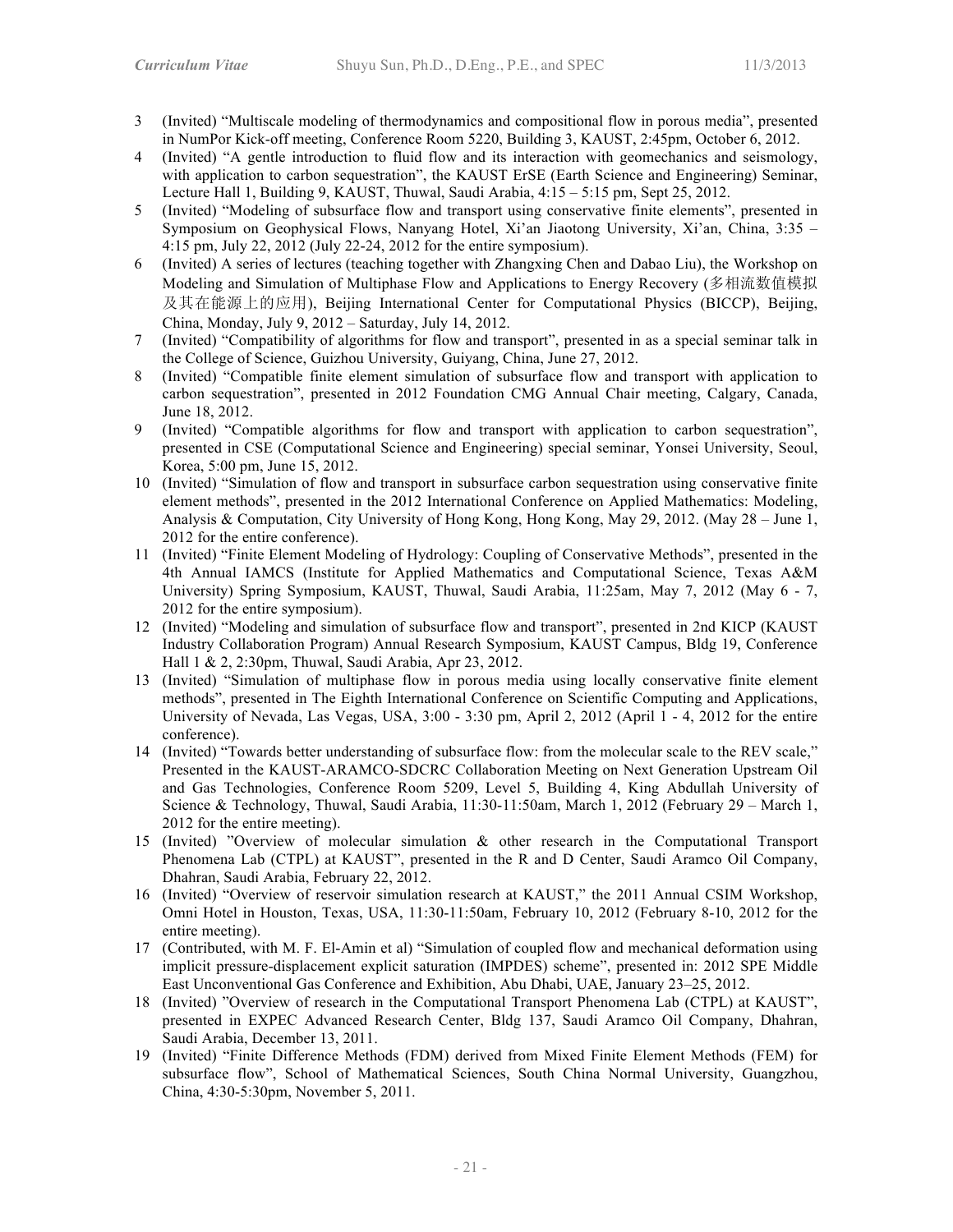- 20 (Contributed, with J. Li et al), "Monte Carlo molecular simulation of phase-coexistence for oil production and processing," presented in: 2011 SPE Reservoir Characterization and Simulation Conference and Exhibition (RCSC), Abu Dhabi, UAE, October 9-11, 2011.
- 21 (Invited) "Evaluation of sulfur solubility in natural gas with molecular simulation," Saudi Aramco– KAUST 2nd Research Oversight Committee Meeting, Bld 16, L3, Rm 3103, KAUST, Thuwal, Saudi Arabia, September 12, 2011.
- 22 (Invited) "Modeling multi-component phase equilibrium of reservoir fluids with molecular simulation," Saudi Aramco–KAUST 2<sup>nd</sup> Research Oversight Committee Meeting, Bld 16, L3, Rm 3103, KAUST, Thuwal, Saudi Arabia, September 12, 2011.
- 23 (Invited) "Fluid dynamics and thermodynamics of petroleum reservoirs: an introduction to their modeling and simulation (Part II)", presented in Conf Room 404, Science Building, Xi'an Jiaotong University, Xi'an, China, 9:00-10:00am, Thursday July 28, 2011.
- 24 (Invited) "Fluid dynamics and thermodynamics of petroleum reservoirs: an introduction to their modeling and simulation (Part I)", presented in Conf Room 404, Science Building, Xi'an Jiaotong University, Xi'an, China, 9:00-10:00am, Tuesday July 26, 2011.
- 25 (Invited) "Reservoir Simulation: an Introduction to Subsurface Multiphase Flow", presented in Building Stauffer III, Department of Chemical Engineering, Stanford University, Palo Alto, California, 3:00- 4:30pm, July 11, 2011.
- 26 (Invited) "Multi-purpose simulation for subsurface flow and transport", presented in the 2011 Foundation CMG Annual Research Chairs Meeting, University of Calgary, Calgary, Canada, July 5, 2011.
- 27 (Invited) "Simulations of porous media flow and transport by discontinuous Galerkin and enriched Galerkin finite elements", presented in the 2011 International Conference on Applied and Computational Mathematics and Interdisciplinary Research (ICAMIR), Chern Institute of Mathematics, Nankai University, Tianjin, China. June 13-15, 2011 (my talk: 4:10-4:45pm, June 13, 2011).
- 28 (Invited) "Understanding Finite Difference Methods (FDM) from the point of view of Finite Element Methods (FEM)", School of Mathematics and Computer Science, Guizhou Normal University, Guiyang, China, 3:00pm, June 10, 2011.
- 29 (Invited, with M. El-Amin), "A finite difference scheme for double-diffusive unsteady free convection from a curved surface to a saturated porous medium with a non-Newtonian fluid," presented in *International Workshop on Flow and Transport: Computational Challenges*, within the International Conference on Computational Science (ICCS 2011), Nanyang Technological University, Singapore, June 1-3, 2011.
- 30 (Contributed, with A. Negara et al), "Modeling and simulation of structural deformation of isothermal subsurface flow and carbon dioxide injection," presented in: 2011 SPE Saudi Arabia Section Technical Symposium and Exhibition, held in AlKhobar, Saudi Arabia, 15–18 May 2011.
- 31 (Invited) "Reservoir simulation: overview of research on the modeling and computation of subsurface flow and transport", presented in the first Annual KICP (KAUST Industry Collaboration Program) Research Symposium, KAUST, Thuwal, Saudi Arabia, 5:30pm, May 2, 2011.
- 32 (Invited, with Jerry Schuster), "Overview of the research at the Center for Subsurface Imaging and Fluid Flow Modeling, Part II: Reservoir Simulation", presented in the Coding Days Workshop, a meeting between KAUST and Partners from The Technical University of Munich (TUM), Building 1, KAUST, Thuwal, Saudi Arabia, 11:00am, April 20, 2011 (Part I was presented by Prof. Jerry Schuster).
- 33 (Invited) "Reservoir Simulation Research at KAUST", presented in the Inaugural Dinner of the SPE Student Chapter at KAUST, Fellowship Hall, Student Center, KAUST, Thuwal, Saudi Arabia, 7:15pm, April 18, 2011.
- 34 (Invited) "Mathematics of petroleum reservoir simulation", School of Mathematics and Computer Science, Guizhou Normal University, Guiyang, China, 10:00–10:00am, April 6, 2011.
- 35 (Contributed, with E. Jenkins and V. Ervin) "Coupled generalized non-linear Stokes flow with flow through porous media", in Session 18, 3:45–4:15pm, April 5, 2011, in the Seventh IMACS International Conference on Nonlinear Evolution Equations and Wave Phenomena: Computation and Theory, Athens, Georgia, USA, April 4-7, 2011.
- 36 (Invited) "An implicit approach to treat capillarity of IMPES two-phase flow formulation", presented in the session of "Advanced numerical modeling", 3:40-4:00pm, March 31, 2011, in the 3rd International Conference on Porous Media and Annual meeting of the International Society for Porous Media, Bordeaux Campus, France, March 29-31, 2011.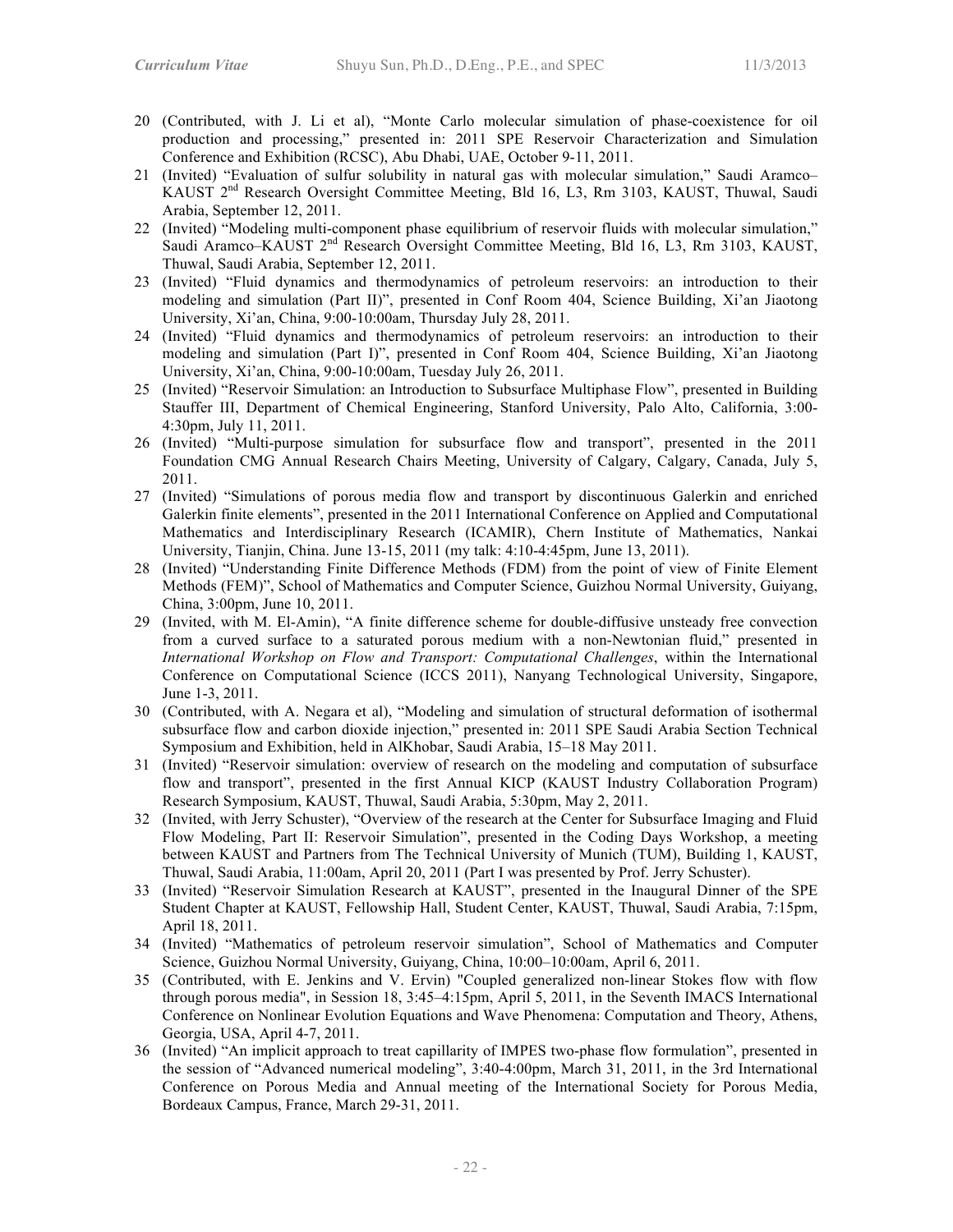- 37 (Invited) "Incorporation of diffusion into compositional multiphase flow simulation", presented in the minisymposium of "Large Scale Simulations and Porous Media Applications" in the SIAM Conference on Mathematical & Computational Issues in the Geosciences, Long Beach, California, USA, March 21- 24, 2011.
- 38 (Invited) "Enhanced successive substituion algorithm for multiphase flash calculations", presented in the minisymposium of "Simulation, Optimization and Assimilation of Subsurface Reservoirs" in the SIAM Conference on Mathematical & Computational Issues in the Geosciences, Long Beach, California, USA, March 21-24, 2011.
- 39 (Invited) "Conservative finite element methods for subsurface oil reservoir simulation", School of Mathematical Sciences, South China Normal University, Guangzhou, China, 10:30-11:30am, March 9, 2011.
- 40 (Invited) "Discontinuous Galerkin and enriched Galerkin finite element simulations of subsurface flow and transport", Department of Mathematics, Shanghai University, Shanghai, China, 10:00-11:00am, March 7, 2011.
- 41 (Invited) "Two-phase co-current and counter-current imbibition in porous media", the 2010 Annual CSIM Meeting, Omni Hotel in Houston, Texas, USA, 2:15-2:35pm, January 13, 2011 (January 13-14, 2011 for the entire meeting).
- 42 (Invited Keynote Talk) "Tutorial on basic and advanced fluid flow modeling", the 2010 Annual CSIM Meeting, Omni Hotel in Houston, Texas, USA, 1:15-1:45pm, January 13, 2011 (January 13-14, 2011 for the entire meeting).
- 43 (Invited) "Finite element simulation of multi-phase flow and transport in heterogeneous porous media," Department of Mathematics, North Carolina State University, Raleigh, North Carolina, USA, 3:00- 4:00pm, January 4, 2011.
- 44 (Invited) "Mathematical issues in multi-component multi-phase flow and transport in heterogeneous porous media," Institute for Computational and Applied Mathematics, 10:00-11:00am, Xiangtan University, Hunan, China, December 22, 2010.
- 45 (Invited) "Computational issues in three-phase compositional flow in heterogeneous porous media," Shenzhen Institute of Advanced Technology (SIAT), Chinese Academy of Sciences (CAS), Shenzhen, Guangdong, China, 2:00-3:00pm, December 20, 2010.
- 46 (Contributed, with C. Dong) "Simulation of contaminant transport in fractured porous media on triangular meshes", The 2010 International Conference on Computational and Information Sciences (ICCIS2010), Chengdu, Sichuan, China, December 17 - 19, 2010.
- 47 (Invited) "Compositional modeling of multiphase flow in heterogeneous porous media with applications to enhanced oil recovery," College of Chemical Engineering, Beijing University of Chemical Technology (BUCT), 15 Beisanhuandong Rd, Beijing, China, 2:00pm, November 17, 2010.
- 48 (Invited) "Iterative IMPEC and conservative finite element methods for compositional multiphase flow in porous media," in Conference Room 337, Level 3, Building 5, The Institute of Software, Chinese Academy of Sciences (ISCAS), 4# South Fourth Street, Zhongguan Cun, Beijing, China, 10:00am November 16, 2010.
- 49 (Invited) "Do finite element methods tell us anything about finite difference methods?" AMCS (Applied Mathematics and Computational Science) Chalk Talk, Room 4102, Level 4, KAUST Bldg. 1, Thuwal, Saudi Arabia, 4:00-5:30pm, November 1, 2010.
- 50 (Invited) "Simulation of multiphase flow in heterogeneous porous media with capillarity", the Annual CSM Industrial Affiliates Meeting, the University of Texas at Austin, Austin, Texas, USA, October 26- 27, 2010.
- 51 (Invited) "Towards accurate and efficient computational modeling of compositional multiphase flow", presented in the minisymposium of "Advances in Computational Modeling in the Geosciences" in the 2010 SIAM Annual Meeting (AN10), Pittsburgh, Pennsylvania, USA, July 12-16, 2010.
- 52 (Invited) "Adaptive discontinuous Galerkin method for contaminant transport in fractured porous media", presented in the minisymposium of "Advances in Nonconforming Finite Element Methods" in the 2010 SIAM Annual Meeting (AN10), Pittsburgh, Pennsylvania, USA, July 12-16, 2010.
- 53 (Invited) "Frontiers and future of multiphase fluid flow modeling in oil reservoirs", presented at the 2010 inaugural CSIM meeting, Room 5220, Level 5, KAUST Bldg. 2 (West), Thuwal, Saudi Arabia, 11:10- 11:35am, May 1, 2010.
- 54 (Invited) "Finite element simulation of multiphase flow in heterogeneous porous media", presented at Xi'an Jiao Tong University, Xi'an, China, 4:10-5:00pm, April 2, 2010.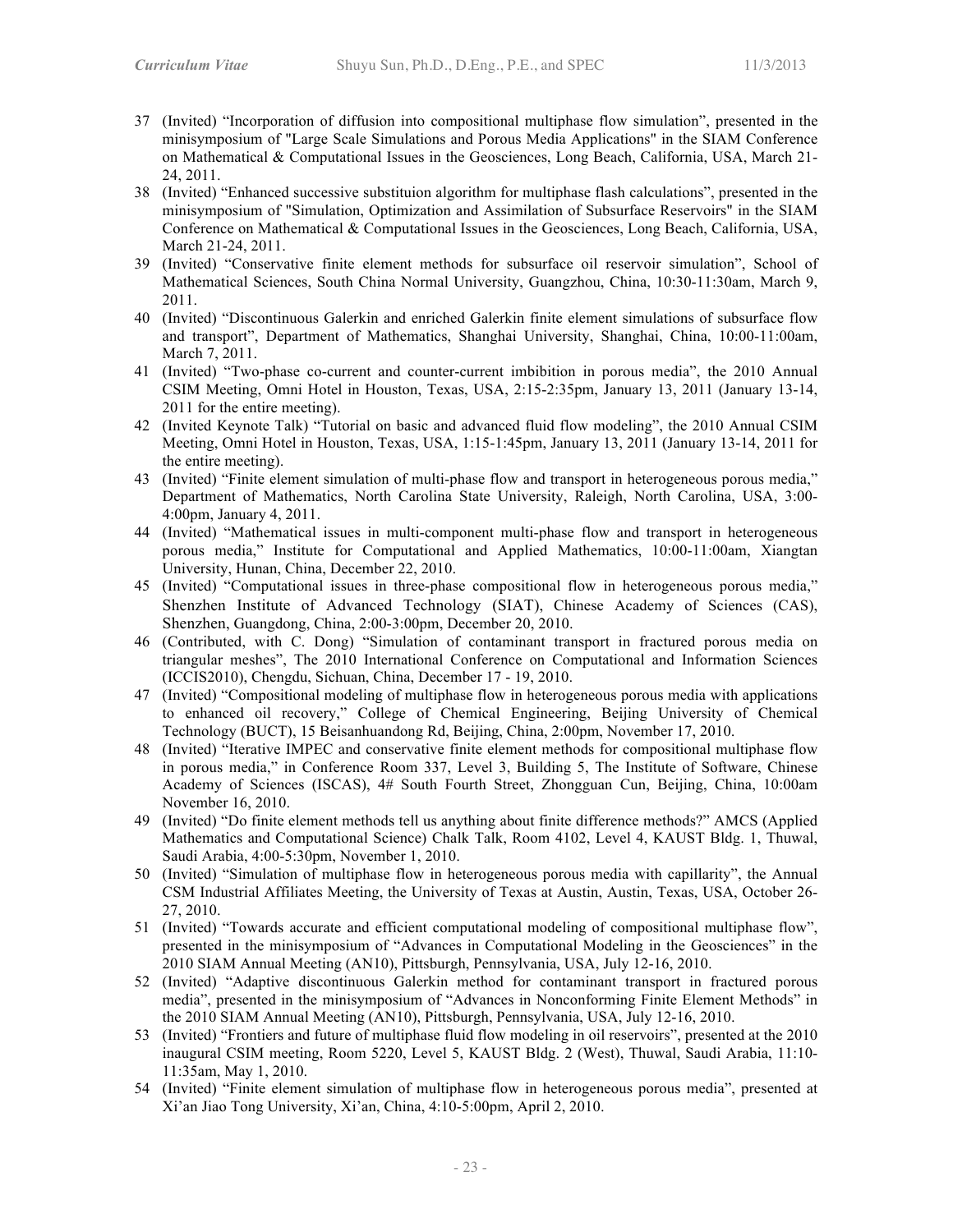- 55 (Invited) "Finite element simulation of multiphase flow in heterogeneous porous media", presented at the Department of Mathematics, Room 3416, Hong Kong University of Science and Technology, Hong Kong, 4:30-5:30pm, March 30, 2010.
- 56 (Invited) "Numerical simulation of subsurface multiphase flow using locally conservative finite element methods", presented at the Department of Mathematics, Hong Kong Baptist University, Hong Kong, 2:30 – 3:30pm, March 29, 2010.
- 57 (Invited) "Compositional multiphase flow in heterogeneous porous media", IAMCS Workshops on Computational and Mathematical Challenges in Material Science and Engineering: Complex Fluid Dynamics, KAUST, Thuwal, Saudi Arabia, March 22 - March 25, 2010.
- 58 (Invited) "Numerical simulation of two-phase flow in heterogeneous porous media", the 2010 InterPore Conference and Annual Meeting, Texas A&M University, College Station, Texas, USA, March 14-17, 2010.
- 59 (Invited Plenary Talk) "Latest developments and future challenges in subsurface fluid flow modeling", the 2009 Annual UTAM Meeting, Sutton Building, University of Utah, Salt Lake City, Utah, USA, 2:05-2:40pm, January 7, 2010.
- 60 (Invited) "Computational modeling of fluid flow through porous media and applications to oil reservoirs", the KAUST Computational Geoscience Seminar, Building 1, Room 3119, KAUST, Thuwal, Saudi Arabia, 4:00pm, November 17, 2009.
- 61 (Invited) "Compositional modeling of multiphase flow in heterogeneous porous media using higher order finite element methods", presented in School of Petroleum Engineering, China University of Petroleum-Beijing (CUPB), Beijing, China, 10:00am, November 6, 2009.
- 62 (Invited) "Higher order finite element methods for multiphase flow in porous media", presented in Department of Mathematical Sciences, Tsinghua University, Beijing, China, 3:00pm, November 5, 2009.
- 63 (Invited) "Mathematics in energy and environment: simulation of multiphase flow and transport", presented in the College of Science at Guizhou University, Guiyang, China, 3:00pm, November 2, 2009.
- 64 (Invited, with Abbas Firoozabadi) "Compositional modeling in three-phase flow for  $CO<sub>2</sub>$  and other fluid injections using higher-order finite element methods", presented in the SPE Annual Technical Conference and Exhibition, New Orleans, Louisiana, October 6, 2009.
- 65 (Invited) "Discontinuous Galerkin and mixed finite element methods for multiphase flow modeling", presented in the KAUST – Saudi Aramco ECC and IT Exploratory Collaboration Workshop, KAUST, Thuwal, Saudi Arabia, 11:10am, September 14, 2009.
- 66 (Invited) "Compositional three-phase flow: numerical modeling using combined discontinuous Galerkin and mixed finite element methods", presented at Reservoir Engineering Research Institute (RERI), Palo Alto, California, 4:00-5:30pm, May 29, 2009.
- 67 (Invited) "Higher-order discontinuous Galerkin and mixed finite element methods with nonconforming meshes for two-phase flow modeling", presented in the 20th RERI (Reservoir Engineering Research Institute) Anniversary Workshop, Palo Alto, California, May 11-12, 2009.
- 68 (Invited) "Adaptive discontinuous Galerkin methods for single- and two-phase flow and reactive transport in porous media", ICES seminar, ACE 2.402, Institute for Computational Engineering and Sciences, The University of Texas at Austin, 10:00-11:00am, May 8, 2009.
- 69 (Invited) "Mixed finite element and discontinuous Galerkin methods for two-phase flow in porous media", presented in the minisymposium of "Computational issues in porous media flows", the 33rd SIAM Southeastern-Atlantic Section Annual Meeting, University of South Carolina, Columbia, South Carolina, 10:30am - 10:55am, April 4, 2009.
- 70 (Invited) "Numerical methods for flow and transport in porous media", the Research Introductory Seminar to First-Year Graduate Students in the Department of Mathematical Sciences, Clemson University, South Carolina, 4:30pm, March 24, 2009.
- 71 (Invited) "Adaptive and locally conservative numerical methods for flow and transport in porous media", presented in the minisymposium of "Numerical Simulations of Flows in Porous Media", SIAM Conference on Computational Science and Engineering (CSE09), Miami Hilton Hotel, Miami, Florida, 5:30-5:55, March 2, 2009.
- 72 (Invited) "In silico modeling of angiogenesis", Presented in the "Cells and Materials: At the Interface between Mathematics, Biology and Engineering" Reunion conference II at Lake Arrowhead, California, 10:40-11:10pm, December 9, 2008.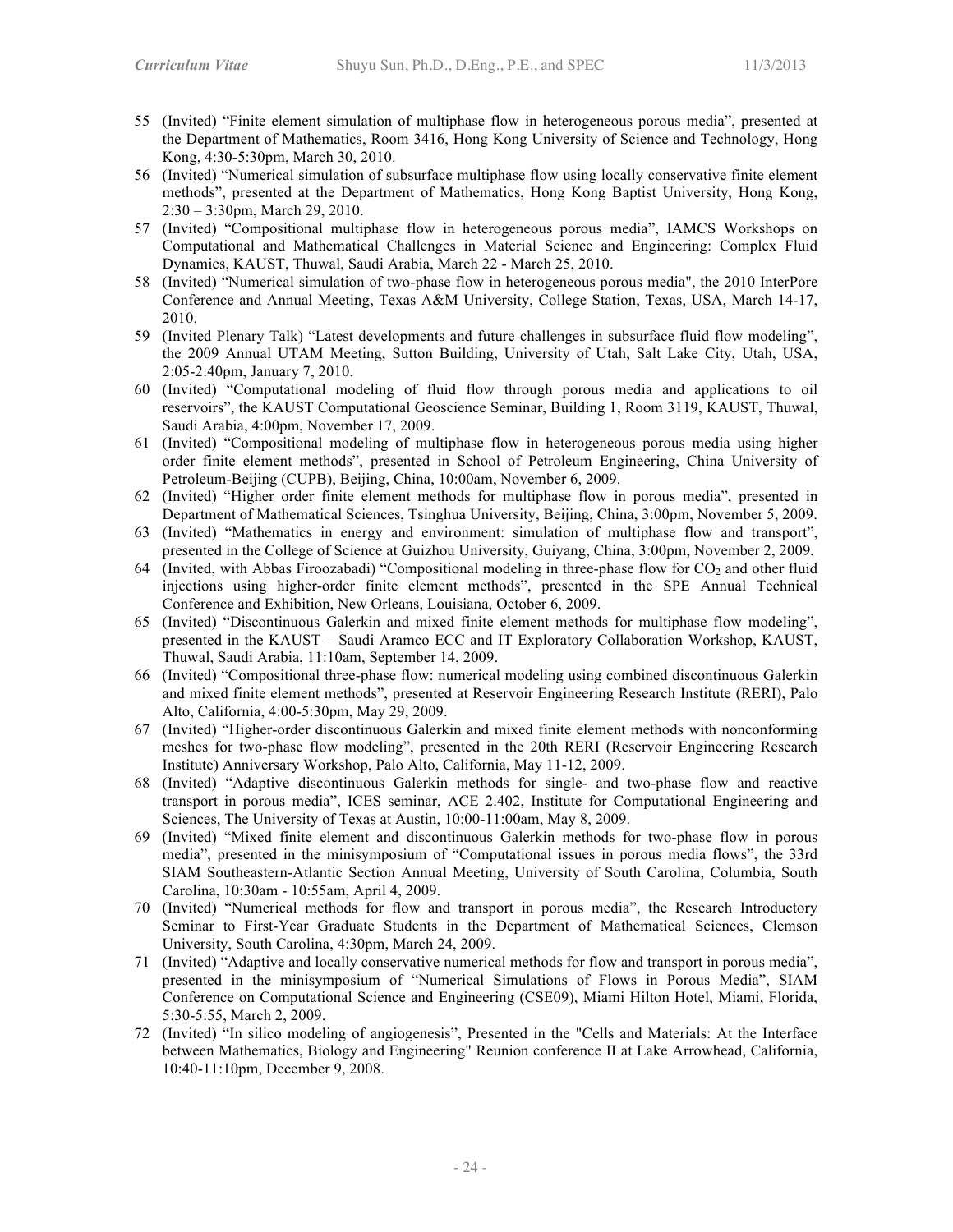- 73 (Invited) "Adaptive discontinuous Galerkin methods for two-phase flow in porous media", the Annual CSM Industrial Affiliates Meeting, ACES Building Room 6.304, the University of Texas at Austin, Austin, Texas, 2:00-2:30pm, October 29, 2008.
- 74 (Invited; presented together with Delphine Dean and Meaghan Riemer) "Modeling of growth phenomena – From angiogenesis to neurite outgrowth", the MACOBE (Mathematics Computing Biology Engineering) Creative Inquiry seminar, Department of Bioengineering and Department of Mathematical Sciences, Edwards 308, Clemson University, Clemson, South Carolina, 3:35-4:25pm, September 3, 2008.
- 75 (Invited) "Multiscale, adaptive and conservative finite element methods for flow and transport in porous media", Reservoir Simulation Development Group, ConocoPhillips Company, Houston, Texas, 10:30- 11:30am, August 15, 2008.
- 76 (Invited) "Conservative and adaptive Galerkin methods for coupling flow and transport in porous media", the 32nd SIAM Southeastern-Atlantic Section Conference (SIAM-SEAS 2008), University of Central Florida, Orlando, Florida, 4-4:30pm, March 14, 2008.
- 77 (Invited) "Numerical methods for modeling porous media phenomena", the Research Introductory Seminar to First-Year Graduate Students in the Department of Mathematical Sciences, Clemson University, South Carolina, 4:00pm, January 29, 2008.
- 78 (Invited) "A locally conservative Galerkin method based on space enrichment", Computational Mathematics Seminar, Department of Mathematical Sciences, Clemson University, Clemson, South Carolina, 3:30-4:30pm, November 13, 2007.
- 79 (Invited) "Numerical modeling of tissue angiogenesis", the Creative Inquiry Project Seminar of "Integrating Mathematical and Computational Science into Bioengineering Modeling and Design Problems", Department of Bioengineering and Department of Mathematical Sciences, Clemson University, Clemson, South Carolina, 3:35-4:25pm, November 7, 2007.
- 80 (Invited) "Locally conservative methods for computing flow and transport in porous media", School of Petroleum Engineering, China University of Petroleum-Beijing (CUPB), Beijing, China, 10:00-11:00am, August 1, 2007.
- 81 (Invited) "Adaptive and multiscale computation for porous media phenomena", the State Key Laboratory of Scientific and Engineering Computing (LSEC), the Chinese Academy of Sciences, Beijing, China, 4:00-5:00pm, July 27, 2007.
- 82 (Invited) "Adaptive and multiscale computation for porous media phenomena", School of Mathematical Sciences, Peking University, Beijing, China, 2:00-3:00pm, July 25, 2007.
- 83 (Invited) "Multiscale Modeling and Computation with Applications to Biomedical and Industrial Engineering", presented to a research group in the Department of Industrial Engineering and Management at Shanghai Jiao Tong University, Shanghai, China, 2:30-4:00pm, July 18, 2007.
- 84 (Invited) "Conservation in numerical approximations of conservation laws", Department of Mathematics, Tianjin University of Finance and Economics, Tianjin, China, 3:00-4:00pm, July 12, 2007.
- 85 (Invited) "Discontinuous Galerkin methods with applications to transport phenomena simulation in chemical engineering", School of Chemical Engineering, Tianjin University, Tianjin, China, 10:00- 11:00am, July 5, 2007.
- 86 (Contributed) "Adaptive and multiscale high-order discontinuous Galerkin methods for modeling subsurface flow and transport", the International Conference on Spectral and High Order Methods (ICOSAHOM07), Beijing, China, June 18-22, 2007.
- 87 (Invited) "Multiscale discontinuous Galerkin methods for modeling flow and transport in porous media", the 4th International Workshop on Simulation of Multiphysics Multiscale Systems, within the International Conference on Computational Science, Beijing, China, May 27-30, 2007.
- 88 (Invited) "Conservative post-processing of velocity in porous media", SIAM Conference on Mathematical & Computational Issues in the Geosciences, Santa Fe, New Mexico, 10:20-10:45am, March 21, 2007.
- 89 (Invited) "Adaptive and multiscale discontinuous Galerkin methods for flow and transport in porous media", Fluid Mechanics Seminar, Department of Civil Engineering, Clemson University, South Carolina, 3:00-3:50pm, March 2, 2007.
- 90 (Invited) "Finite element methods for modeling porous media phenomena", the Research Introductory Seminar to First-Year Graduate Students in the Department of Mathematical Sciences, Clemson University, South Carolina, 4:00pm, February 6, 2007.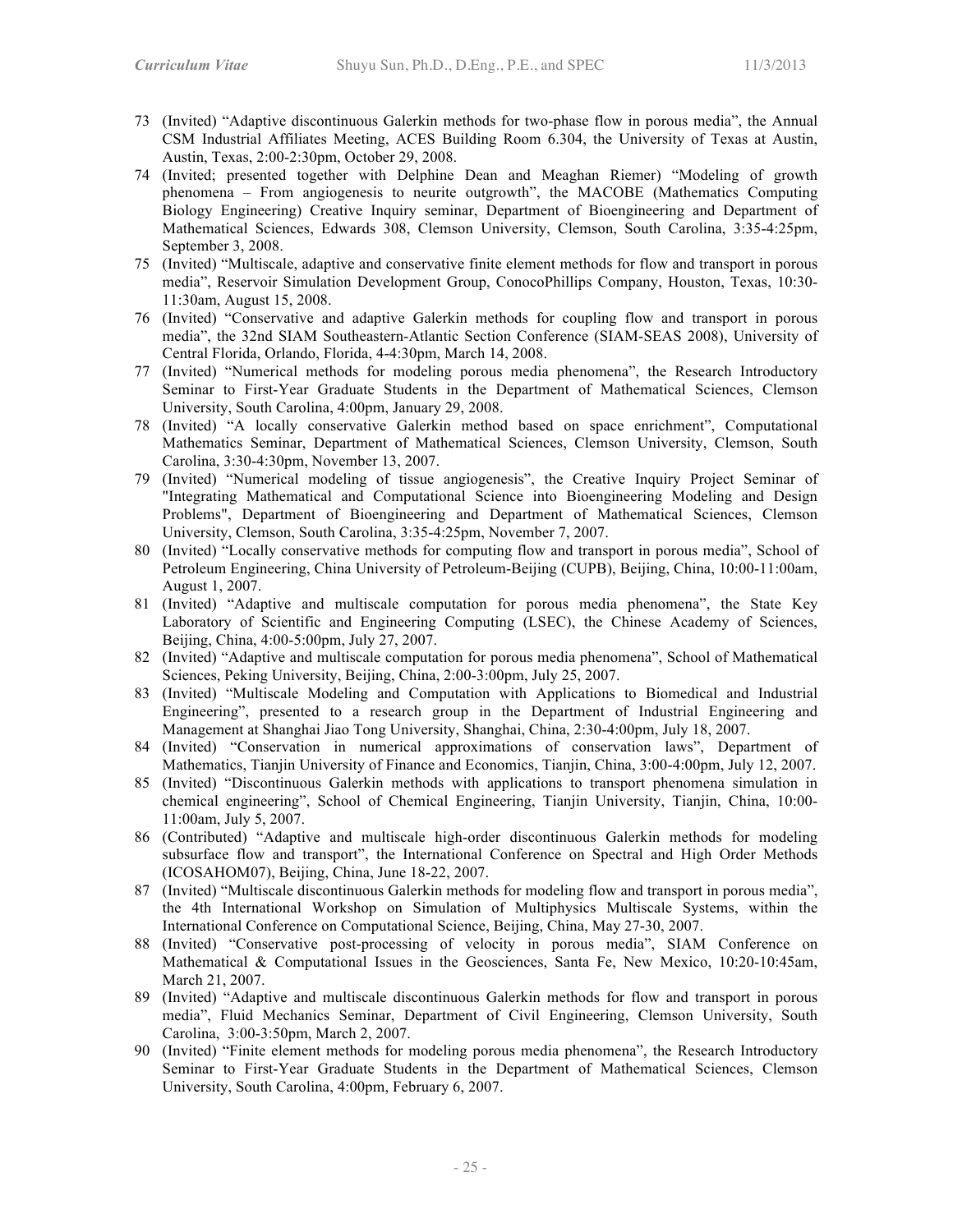- 91 (Invited) "Local conservation in numerical solutions and its recovery", Department of Applied Mathematics, Providence University, Taichung, Taiwan, 4:10-5:00pm, January 2, 2007.
- 92 (Invited) "Discontinuous Galerkin methods for flow and transport problems", Series talks, Taiwan National Center for Theoretical Sciences, Mathematics Division, Taipei Office, presented at Room 308, New Mathematics Building, National Taiwan University, Taipei, 10:20-11:50am, December 26, 2006 and 10:20-11:50am, January 2, 2007.
- 93 (Contributed) "Multiscale discontinuous Galerkin methods for simulating single-phase and multi-phase flow in porous media", the AIChE 2006 Annual Meeting, San Francisco, California, November 17, 2006.
- 94 (Invited) "Adaptive discontinuous Galerkin methods for reactive transport problems", Applied Math Seminar, Department of Mathematics, Colorado State University, Fort Collins, Colorado, 10:00- 10:50am, November 7, 2006.
- 95 (Invited) "Local conservation in numerical solutions and its recovery", Computational Mathematics Seminar, Department of Mathematical Sciences, Clemson University, South Carolina, 1:25-2:15pm, November 1, 2006.
- 96 (Invited) "Iterative DG for air-water system", the Annual CSM Industrial Affiliates Meeting, Austin, Texas, October 16-17, 2006.
- 97 (Co-author, with A. A. Rodriguez and others) "Upscaling of hydraulic properties of fractured porous media: Full permeability tensor and continuum scale simulations", the Session of "Reservoir Simulation, Modeling, and Characterization II", the 2006 SPE Symposium on Improved Oil Recovery, Tulsa, Oklahoma, 3:00-3:30pm, April 25, 2006.
- 98 (Invited) "A deterministic multiscale modeling approach for computational simulation of angiogenesis", Department of Biomedical Informatics, Ohio State University Medical Center, 1:30-2:30pm, April 6, 2006.
- 99 (Invited) "Adaptive discontinuous Galerkin methods for porous media phenomena", Department of Mathematics, National University of Singapore, 3:00-4:00pm, March 27, 2006.
- 100 (Invited) "Adaptive discontinuous Galerkin methods for reactive transport problems", Department of Mathematics and Statistics, University of Maryland, Baltimore County, 11:00am-12:00, January 27, 2006.
- 101 (Invited) "Adaptive discontinuous Galerkin methods for reactive transport problems", Department of Mathematical Sciences, Clemson University, South Carolina, 4:00-5:00pm, January 23, 2006.
- 102 (Invited) "Algorithms for modeling flow and reactive transport in porous media", the MAA Invited Paper Session on Environmental Modeling, 2006 Joint Mathematics Meetings, San Antonio, Texas, January 12-15, 2006.
- 103 (Invited) "Modeling flow and transport in porous media: adaptive discontinuous Galerkin and streamline methods", the Annual CSM Industrial Affiliates Meeting, Austin, Texas, October 26-27, 2005.
- 104 (Co-author, with C. W. Patrick Jr., M. Obeyesekere and M. F. Wheeler) "A 2-dimensional mathematical model of angiogenesis", the 8th TESI (Tissue Engineering Society International) Annual Meeting, Shanghai, China, October 22-25, 2005. [Abstract published in *Tissue Engineering*, 12(4):985, 2006]
- 105 (Invited) "Recovery of local mass conservation and higher order compatibility for continuous Galerkin methods", the  $8<sup>th</sup>$  U.S. National Congress on Computational Mechanics (USNCCM8), Austin, Texas, July 24-28, 2005.
- 106 (Invited) "Anisotropic and isotropic mesh adaptation for primal discontinuous Galerkin methods", the  $8<sup>th</sup>$ U.S. National Congress on Computational Mechanics (USNCCM8), Austin, Texas, July 24-28, 2005.
- 107 (Invited) "Adaptive discontinuous Galerkin methods for coupled diffusion- and advection-dominated transport phenomena", the  $3<sup>rd</sup>$  International Conference on Computing, Communication and Control Technologies (CCCT '05), Austin, Texas, July 24-27, 2005.
- 108 (Invited) "Discontinuous Galerkin and mixed finite element methods for biochemical transport problems", the International Conference on Hot Topics in Current Applied and Industrial Mathematics, Guiyang, Guizhou, China, July 13-16, 2005.
- 109 (Co-author, with C. W. Patrick Jr., M. Obeyesekere and M. F. Wheeler) "Multiscale *in silico* modeling of angiogenesis", 2005 Summer Bioengineering Conference, Vail, Colorado, June 22-26, 2005.
- 110 (Invited) "Multiscale angiogenesis modeling", the 2<sup>nd</sup> International Workshop on Simulation of Multiphysics Multiscale Systems (in conjunction with the ICCS'2005 conference), Atlanta, Georgia, May 22-25, 2005.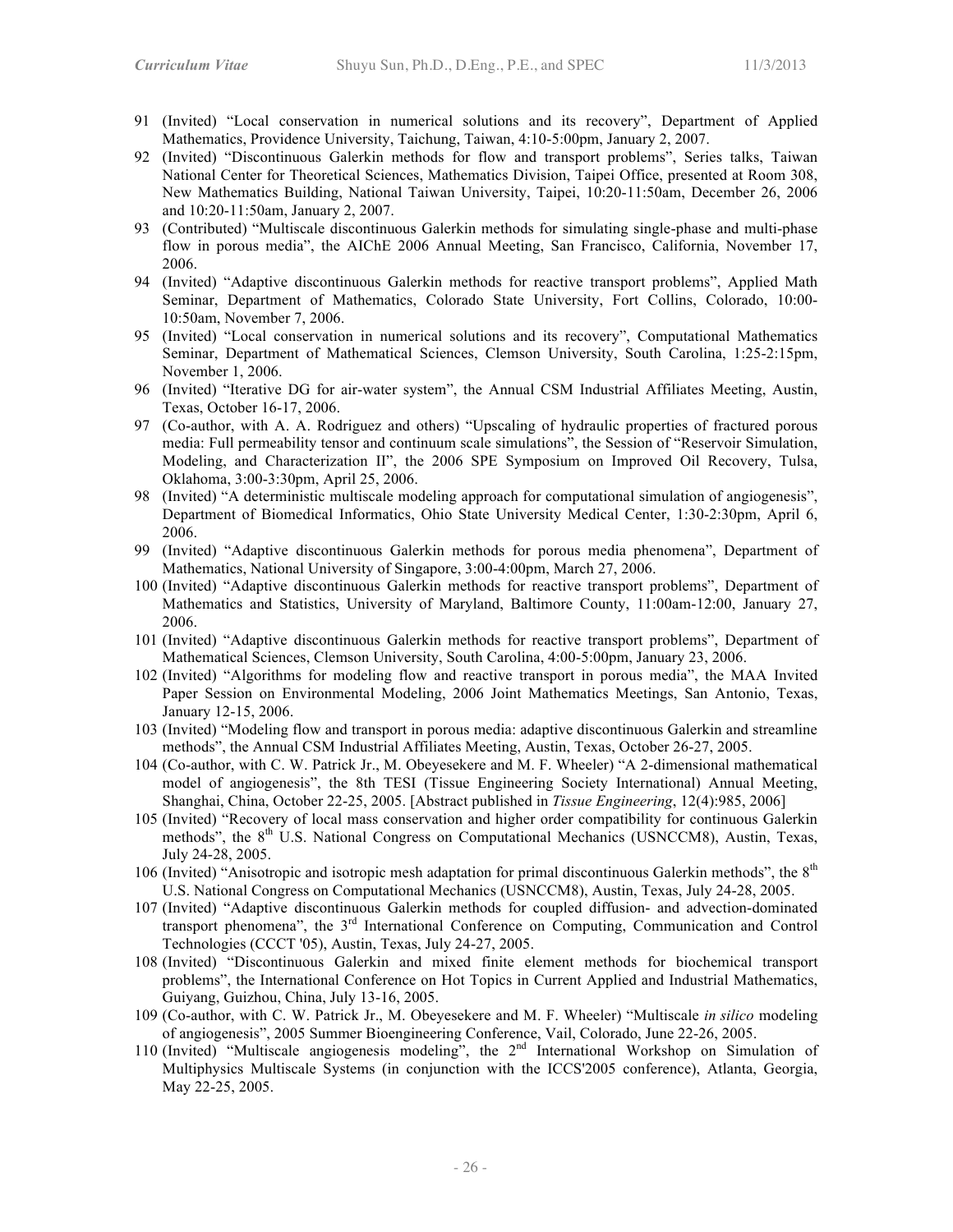- 111 (Contributed) "*A priori* and *a posteriori* error estimates for discontinuous Galerkin methods applied to time-dependent problems", Finite Element Rodeo, Dallas, Texas, March 4-5, 2005.
- 112 (Co-author, with M. F. Wheeler, M. Obeyesekere and C. W. Patrick Jr.) "Multiscale Angiogenesis Modeling", the 22<sup>nd</sup> Annual Houston Conference on Biomedical Engineering Research, the Hilton Hotel and Convention Center, the University of Houston, Houston, Texas, February 10-11, 2005.
- 113 (Invited) "Adaptive discontinuous Galerkin methods for reactive transport problems", the Applied Math - PDE seminar at UW, 114 Ingraham Building, University of Wisconsin-Madison, February 1, 2005.
- 114 (Invited) "*In silico* multiscale modeling of angiogenesis", 1441 Genetics/Biotech Building, University of Wisconsin-Madison, January 31, 2005.
- 115 (Invited) "Dynamics of micro-vasculature", the Annual Biomedical Engineering Conference sponsored by UT Center for Biomedical Engineering and UT Department of Biomedical Engineering, Houston, Texas, December 6-7, 2004.
- 116 (Contributed) "A dynamic, adaptive, locally conservative and nonconforming solution strategy for transport phenomena in chemical engineering", the AIChE 2004 Annual Meeting, Austin, Texas, November 7-12, 2004.
- 117 (Contributed) "Deterministic simulation of growth factor-induced angiogenesis", the AIChE 2004 Annual Meeting, Austin, Texas, November 7-12, 2004.
- 118 (Invited) "An iterative velocity postprocessing scheme for the compatibility with streamline tracing", the Annual CSM Industrial Affiliates Meeting, Austin, Texas, October 26-27, 2004.
- 119 (Invited) "Mesh adaptation strategies for discontinuous Galerkin methods applied to reactive transport problems", the 2<sup>nd</sup> International Conference on Computing, Communication and Control Technologies (CCCT '04), Austin, Texas, August 14-17, 2004.
- 120 (Invited) "Nonlinear behavior of capillary formation in a deterministic angiogenesis model", presented in the special session of "Nonlinear dynamics in biological problems", the 4<sup>th</sup> World Congress of Nonlinear Analysts, Orlando, Florida, June 30 - July 7, 2004.
- 121 (Invited) "*A posteriori* error estimates for reactive transport", Joint PET/ARL/AHPCRC Workshop on Discontinuous Galerkin Methods for Computational Mechanics, Army High Performance Computing Research Center (AHPCRC), University of Minnesota, Minneapolis, Minnesota, May 10, 2004.
- 122 (Co-author, with M. F. Wheeler and C. Dawson) "Mathematical issues in multiphysics couplings", the  $8<sup>th</sup>$  Copper Mountain Conference on Iterative Methods, Copper Mountain, Colorado, March 28 – April 2, 2004.
- 123 (Contributed) "Projections of velocity for the compatibility with transport", Finite Element Rodeo, Austin, Texas, March 5-6, 2004.
- 124 (Invited) "Primal discontinuous Galerkin methods for reactive transport in porous media", the Annual CSM Industrial Affiliates Meeting, Austin, Texas, October 21-22, 2003.
- 125 (Co-author, with M. F. Wheeler) "Discontinuous Galerkin methods for coupled flow and reactive transport problems", ADAPT '03: Conference on Adaptive Methods for Partial Differential Equations and Large-Scale Computation, Rensselaer Polytechnic Institute, Troy, New York, October 11-12, 2003.
- 126 (Contributed) "Discontinuous Galerkin methods for modeling flow and reactive transport", the  $7<sup>th</sup>$  U.S. National Congress on Computational Mechanics (USNCCM7), Albuqerque, New Mexico, July 28-30, 2003.
- 127 (Invited) "Numerical computation of ANDRA-Couplex1 test case using locally conservative methods", SIAM Conference on Mathematical and Computational Issues in the Geosciences (GS03), Austin, Texas, March 17-20, 2003.
- 128 (Invited) "Discontinuous Galerkin Method for Reactive Transport", the Annual CSM Industrial Affiliates Meeting, Austin, Texas, October 24, 2002.
- 129 (Invited) "Combining mixed finite elements for flow and discontinuous Galerkin for transport in modeling miscible displacement in porous media", Minisymposium on Discontinuous Galerkin Methods for Partial Differential Equations, SIAM  $50<sup>th</sup>$  Anniversary Meeting, Philadelphia, July 8-12, 2002.
- 130 (Co-author, with M. Peszynska) "Reactive transport model coupled to multiphase flow models", International Conference on Computational Methods in Water Resources XIV, Delft, June 2002.
- 131 (Co-author, with M. F. Wheeler et al.) "Discontinuous Galerkin method for modeling flow and reactive transport in porous media", Le 34ème Congrès National d'Analyse Numérique (CANUM 2002), Anglet, France, May 27-31, 2002.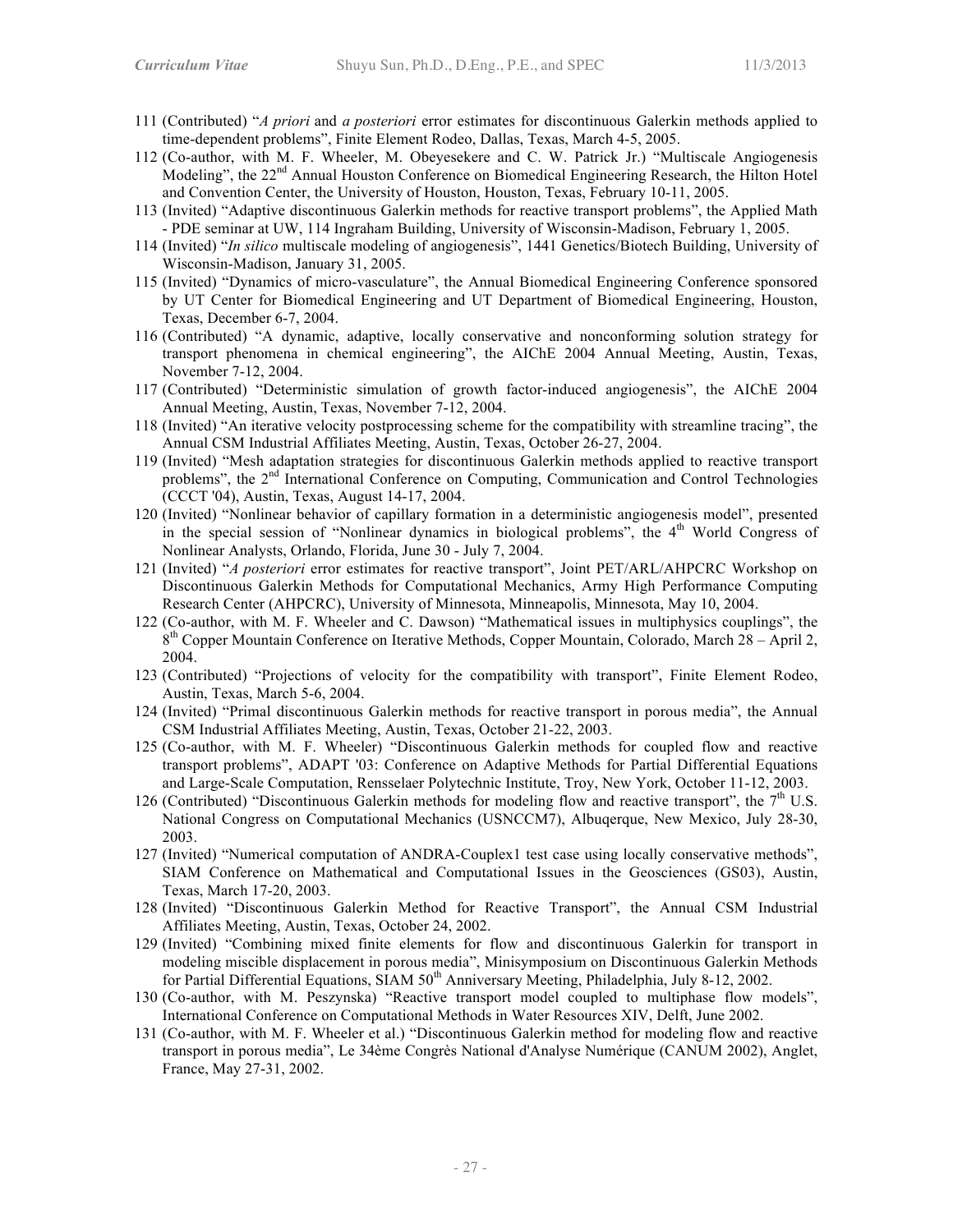- 132 (Co-author, with M. F. Wheeler et al.) "Simulation of multi-species multi-physics phenomena in porous media using a non-conforming and locally conservative method", International Conference on Multifield Problems, Stuttgart, Germany, April 6-10, 2002.
- 133 (Co-author, with M. Peszynska et al.) "Coupling of models for multiphase flow and transport in porous media with multiple scales", IMA Minisymposium: Numerical Methods in the Geosciences, March 13- 15, 2002.
- 134 (Invited) "Reactive transport model in IPARS and its environmental applications", the Annual CSM Industrial Affiliates Meeting, Austin, Texas, October 31, 2001.
- 135 (Co-author, with B. Riviere and M. F. Wheeler) "A combined mixed finite element and discontinuous Galerkin method for miscible displacement problem in porous media", International Conference on Computational and Applied PDEs, Zhangjiajie National Park of China, July 1-7, 2001.
- 136 (Invited) "Multiphase reactive models in IPARS", the Annual CSM Industrial Affiliates Meeting, Austin, Texas, October 11-12, 2000.
- 137 (Contributed) "The liquid mixing behavior in a column containing corrugated structured packing", the 2<sup>nd</sup> China-US Conference in Chemical Engineering, Beijing, China, May 1997.
- 138 (Contributed) "Liquid distribution in a large scale column containing corrugated plate packing", the  $8<sup>th</sup>$ National Conference of Chemical Engineering, Tianjin, China, October 1996.
- 139 (Contributed) "The distillation simulation in a large scale column containing structured packing with three dimensional non-equilibrium mixing-pool model", the  $8<sup>th</sup>$  National Conference of Chemical Engineering, Tianjin, China, October 1996.
- 140 (Co-author, with Z. Jiang) "Simulation of multistage fluidized bed adsorption process by Monte Carlo method", the International Conference of Reactive Polymers, Xi'an, China, 1994.

## **OTHER EXPERIENCES**

#### **Member of**

AMS (American Mathematical Society) SIAM (Society for Industrial and Applied Mathematics) SPE (Society of Petroleum Engineers) USACM (United States Association of Computational Mechanics)

#### **University Service**

| Judge,  | The 2013 KAUST Graduate Student and Postdoc Poster Competition                       |
|---------|--------------------------------------------------------------------------------------|
|         | (In the 4 <sup>th</sup> WEP held in KAUST, January 12 to January 30, 2013).          |
| Member, | Program Committee for the 4th Winter Enrichment Program (WEP)                        |
|         | (The 4 <sup>th</sup> WEP held in KAUST, January 12 to January 30, 2013).             |
| Member, | Visiting Student Task Force (a university level committee),                          |
|         | KAUST, September 2011 – December 2011.                                               |
|         | Faculty advisor, the SPE student chapter at KAUST,                                   |
|         | KAUST, February 2011 - Present.                                                      |
| Member, | Faculty Hiring Committee, Earth Science and Engineering Program,                     |
|         | KAUST, November 2012 – Present.                                                      |
| Member, | Faculty Search and Selection Committee, Strategic Initiative for Extreme Simulation, |
|         | KAUST, November 2012 – Present.                                                      |
| Chair,  | Faculty committee for establishing the SPE student chapter at KAUST                  |
|         | (Committee consisting of Professors V. Calo, I. Hoteit, S. Sun and Y. Wu),           |
|         | KAUST, September 2010 - January 2011.                                                |
| Member, | Faculty Hiring Committee, Applied Mathematics Program,                               |
|         | KAUST, September 2010 – August 2011.                                                 |
| Member, | Faculty Hiring Committee, Earth Science and Engineering Program,                     |
|         | KAUST, December 2009 - November 2011.                                                |
| Chair,  | Graduate Student Admission Committee, Earth Science and Engineering Program,         |
|         | KAUST, September 2013 – Present.                                                     |
| Member, | Graduate Student Admission Committee, Earth Science and Engineering Program,         |
|         | KAUST, September 2009 – November 2010, and September 2011 – November 2012.           |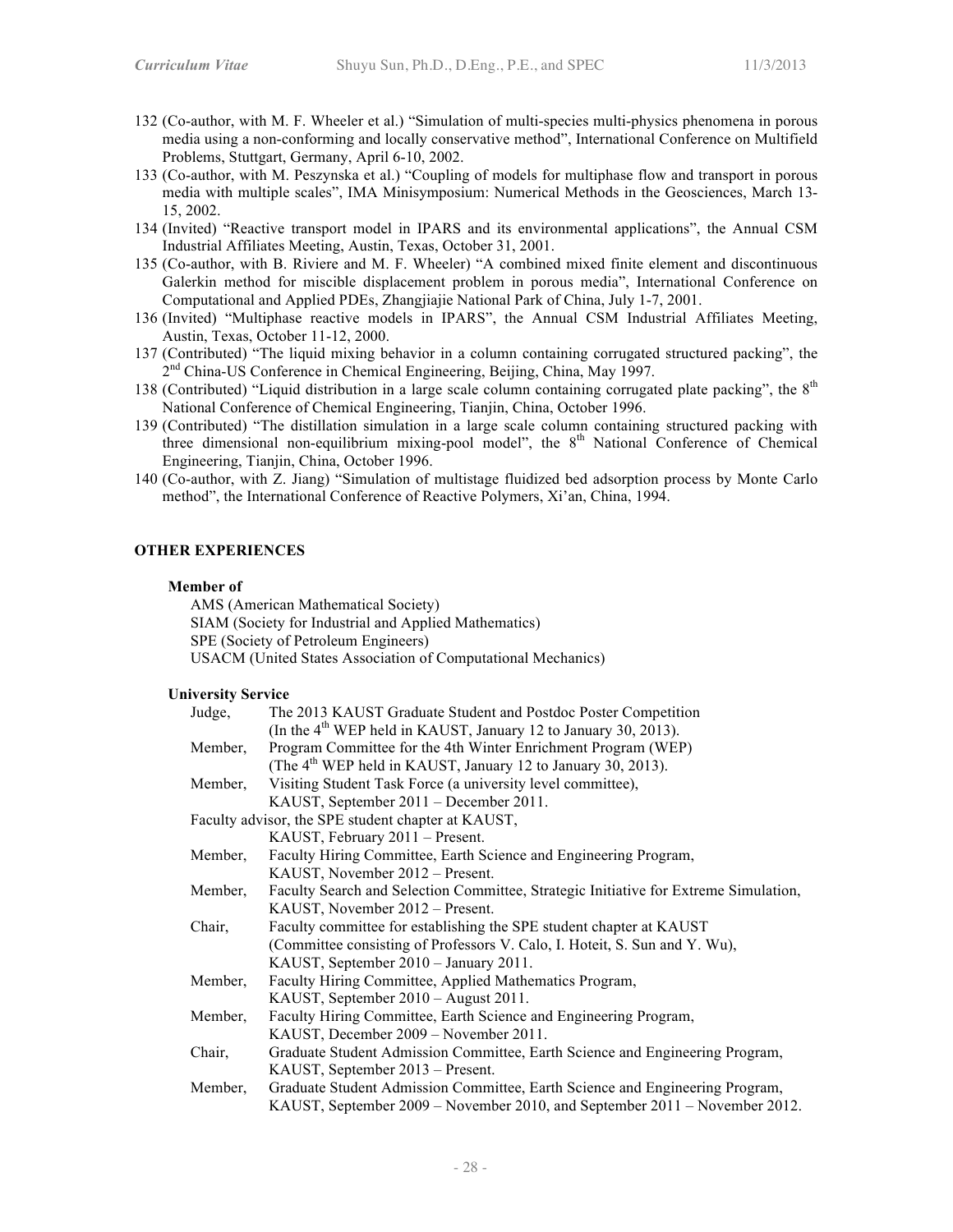- Member, Graduate Student Admission Committee, Applied Mathematics Program, KAUST, September 2009 – September 2010. Member, The Graduate Affairs Committee of Department of Mathematical Sciences,
- Clemson University, August 2008 August 2009.
- Member, The Research Committee of Department of Mathematical Sciences, Clemson University, August 2006 – August 2008.

## **Referee for Journals and Symposia**

- 1) *Advances in Applied Mathematics and Mechanics (AAMM)*, since 2010
- 2) *Advances in Computational Mathematics*, since 2012
- 3) *Advances in Mechanical Engineering*, since 2011
- 4) *Advances in Water Resources*, since 2009
- 5) *Annals of Biomedical Engineering*, since 2006
- 6) *Applied Mathematical Modelling*, since 2007
- 7) *Applied Mathematics and Computation*, since 2009
- 8) *Applied Mathematics Letters*, since 2012
- 9) *Central European Journal of Mathematics*, since 2011
- 10) *Communications in Computational Physics*, since 2007
- 11) *Communications in Numerical Methods in Engineering*, since 2005
- 12) *Computational and Mathematical Organization Theory (CMOT)*, since 2011
- 13) *Computational Geosciences*, since 2007
- 14) *Computer Methods in Applied Mechanics and Engineering*, since 2004
- 15) *Computers and Fluids*, since 2010
- 16) *Computers and Geotechnics*, since 2007
- 17) *Computers and Mathematics with Applications*, since 2005
- 18) *Discrete and Continuous Dynamical System B. Centered around dynamics (DCDS-B)*, since 2008
- 19) *Documenta Mathematica (a German Journal)*, since 2008
- 20) *Heat Transfer Engineering*, since 2011
- 21) *IEEE SMC-C Trans. (Transactions on Systems, Man, and Cybernetics--Part C: Applications and Reviews)*, since 2010
- 22) *IMA Journal of Numerical Analysis*, since 2010
- 23) *ISRN Applied Mathematics*, since 2011
- 24) *International Journal for Multiscale Computational Engineering*, since 2007
- 25) *International Journal for Numerical Methods in Engineering*, since 2010
- 26) *International Journal for Numerical Methods in Biomedical Engineering*, since 2011
- 27) *International Journal of Control*, since 2009
- 28) *International Journal of Modelling and Simulation*, since 2007
- 29) *International Journal of Numerical Analysis and Modeling* (*IJNAM*), since 2010
- 30) *International Journal of Numerical Analysis & Modeling, Series B* (*IJNAMB*), since 2010
- 31) *International Journal of Production Research (IJPR)*, since 2010
- 32) *International Journal of the Physical Sciences*, since 2010
- 33) *Inverse Problems*, since 2009
- 34) *Journal of Applied Mathematics*, since 2010
- 35) *Journal of Canadian Petroleum Technology*, since 2010
- 36) *Journal of Computational and Applied Mathematics*, since 2007
- 37) *Journal of Computational Mathematics*, since 2007
- 38) *Journal of Computational Physics*, since 2009
- 39) *Journal of Engineering Mathematics*, since 2006
- 40) *Journal of Hydrology*, since 2012[]
- 41) *Journal of Inequalities and Applications*, since 2009
- 42) *Journal of Porous Media*, since 2008
- 43) *Journal on Scientific Computing*, since 2008
- 44) *Journal of Systemics, Cybernetics and Informatics*, since 2006
- 45) *Journal of the Taiwan Institute of Chemical Engineers*, since 2008
- 46) *Kuwait Journal of Science*, since 2012
- 47) *Mathematical Biosciences*, since 2009